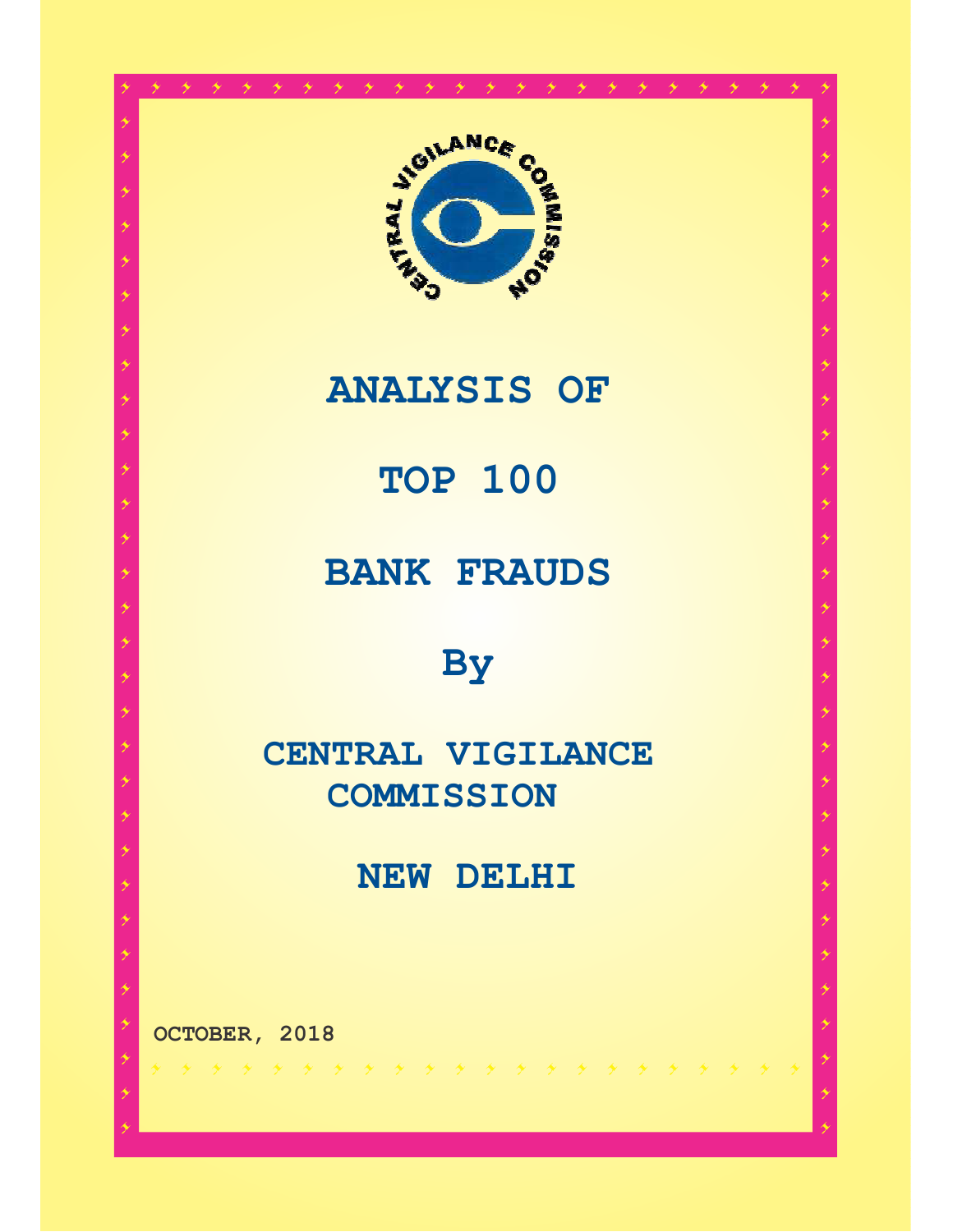#### **Analysis of Top 100 Banks Frauds**

 The rising trend in Bank frauds has been a cause of concern at all levels. In view of the alarming rise in Bank frauds, the Central Vigilance Commission has undertaken a review and analysis of top 100 Banks Frauds, as on 31.03.2017.

1. The analysis mainly focused on the Modus- operandi; Amount involved; Type of lending viz. Consortium/ Multiple/Individual; anomalies observed; loopholes that facilitated perpetration of concerned fraud and systemic improvements required to plug the loopholes in the system & procedures, etc.

| S. No. | Sector                 | S. No   | Sector                 |
|--------|------------------------|---------|------------------------|
| (i)    | Gem & Jewellery        | (viii)  | Trading                |
| (ii)   | Manufacturing/Industry | (ix)    | Information Technology |
| (iii)  | Agro                   | (x)     | <b>Export Business</b> |
| (iv)   | Media                  | $(x_i)$ | <b>Fixed Deposits</b>  |
| (v)    | Aviation               | (xii)   | Demand Loan            |
| (vi)   | Service/project        | (xiii)  | Letter of Comfort      |
| (vii)  | Discounting of Cheques |         |                        |

2. The Top 100 Banks frauds were classified and analysed for the following sectors :-----

- 3. The findings have been shared with Reserve Bank of India and Deptt. of Financial Services, (Ministry of Finance). The Deptt. of Financial Services has circulated the above analysis done by CVC amongst all Public Sector Banks. Similarly, the RBI has also acknowledged the analysis to be very useful and assured the Commission to use the findings for Systemic Improvements in relevant areas.
- 4. A consolidated report is enclosed for your kind perusal/ ready reference. We hope that the suggestions given for systemic improvements shall pave a long way in reducing / obviating Bank frauds.

 (Dr. T.M. Bhasin) Vigilance Commissioner Central Vigilance Commission

New Delhi, 15.10.2018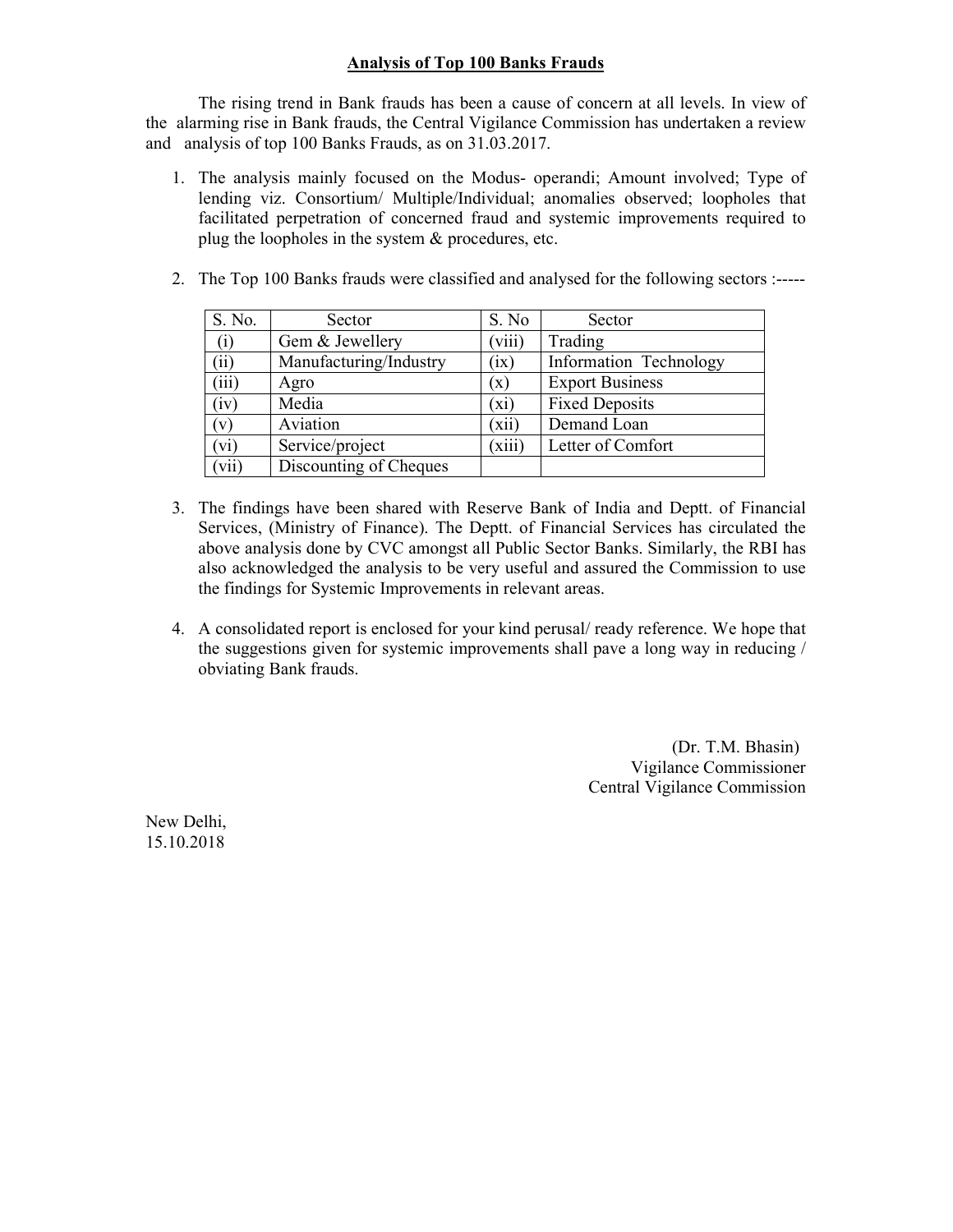| <b>INDEX</b>               |                                     |           |  |
|----------------------------|-------------------------------------|-----------|--|
| <b>S.No.</b><br><u>no.</u> | <b>Sector</b>                       | Page      |  |
| 1.                         | <b>Gem &amp; Jewellery</b>          | $1-3$     |  |
| 2.                         | <b>Manufacturing/Industry</b>       | $4 - 8$   |  |
| 3.                         | Agro (Agriculture related Industry) | $9-12$    |  |
| 4.                         | Media                               | $13 - 16$ |  |
| 5.                         | <b>Aviation</b>                     | $17 - 18$ |  |
| 6.                         | Service/Project                     | $19 - 23$ |  |
| 7.                         | <b>Discounting of Cheques</b>       | $24 - 26$ |  |
| 8.                         | <b>Trading</b>                      | $27 - 30$ |  |
| 9.                         | <b>Information Technology</b>       | $31 - 34$ |  |
| 10.                        | <b>Export Business</b>              | $35 - 37$ |  |
| 11.                        | <b>Fixed Deposit</b>                | 38-40     |  |
| 12.                        | <b>Demand Loan</b>                  | $41 - 42$ |  |
| 13.                        | <b>Letter of Comfort</b>            | 43-44     |  |
|                            |                                     |           |  |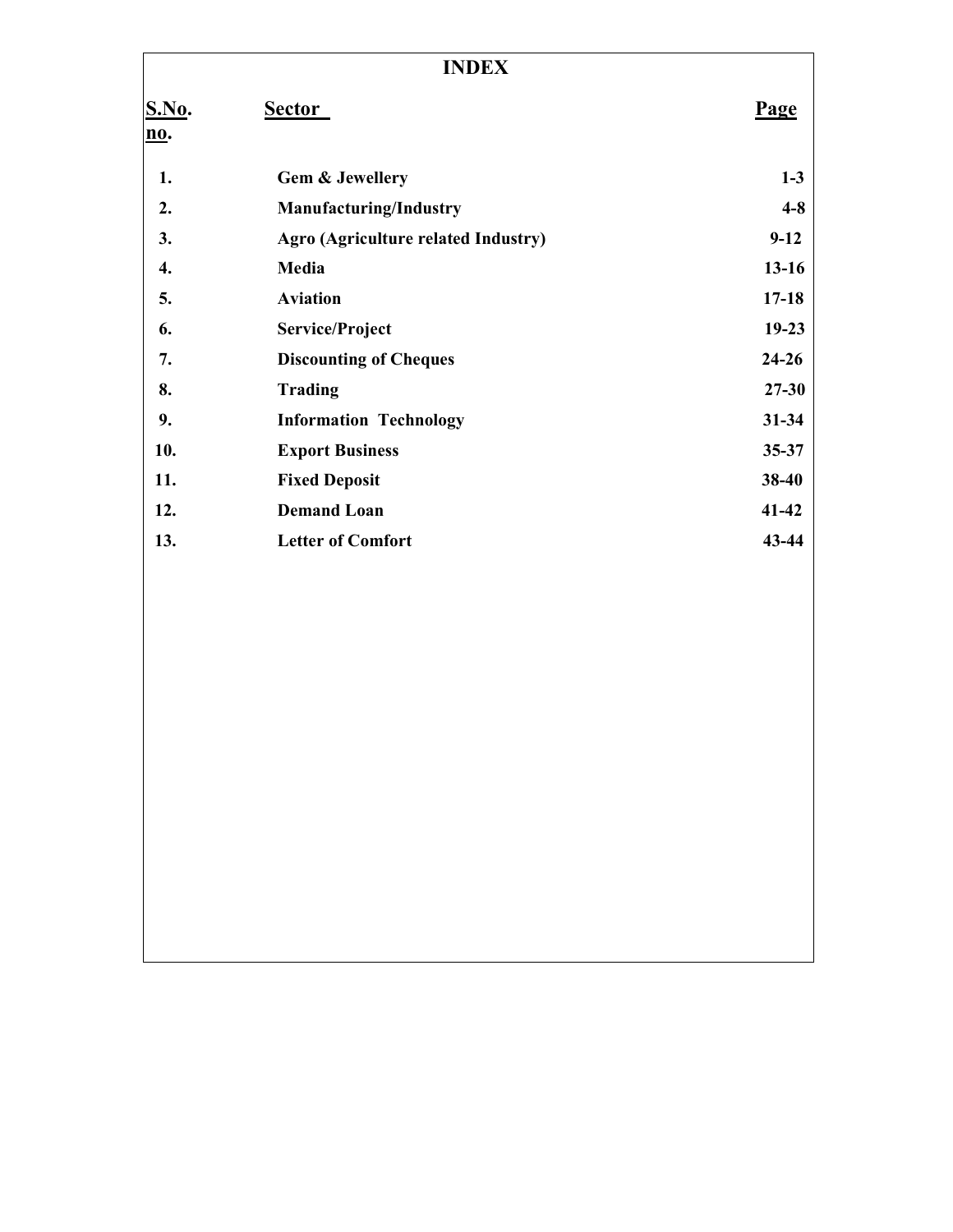### **Gem & Jewellery Sector**

The cases of frauds perpetrated by three companies in this sector have been analysed. The companies were in business of the Diamonds & Jewellery. The companies had adopted a business model by which they imported gold/gem through foreign Banks/private parties against SBLC/LC/ Cash Credit for value addition and production of Jewellery for export to its customers located aboard. The Companies availed credit facilities from the banks under consortium arrangement led by one of the banks.

#### **Modus operandi**:

- The companies deliberately inflated the valuation of diamonds with the malafide intention to avail higher credit facilities from the lenders and also to indicate the security coverage available with the lenders.
- Export bills which remained unpaid on due date were purchased by the consortium Banks. Simultaneously, the disruption of the cash flow led to the devolvement of SBLCs and outstanding of cash credit remained unpaid.
- The group of the companies informed that as their receivable were not being realized in time due to financial difficulties of the foreign buyers; they could not meet the SBLC (Standby Letter of Credit) commitment on time.
- The details of receivable/debtors submitted by the companies to the bank in order to avail credit facilities appeared to be manipulated, false and fabricated.
- The companies acted cleverly to avail entire pre-shipment as Standby Letter of credit instead of packing credit loans, for which consortium succumbed to their innovative funding ideas. The companies also resorted to availing post-shipment finance by discounting "Export Bills" from one of the member banks, while pre-shipment finance was obtained from another member bank by way of SBLC, leading to double financing.

### **Loopholes/Lapses**:

 Due diligence report on borrowers were not obtained before submitting the sanction/ renewal proposal. While recommending the proposal for enhancement in limits, quantum of export was focused to get the limit enhanced. However comforts like LC/SBLC were not insisted to ensure timely payments of exports whereas imports were on the basis of SBLC.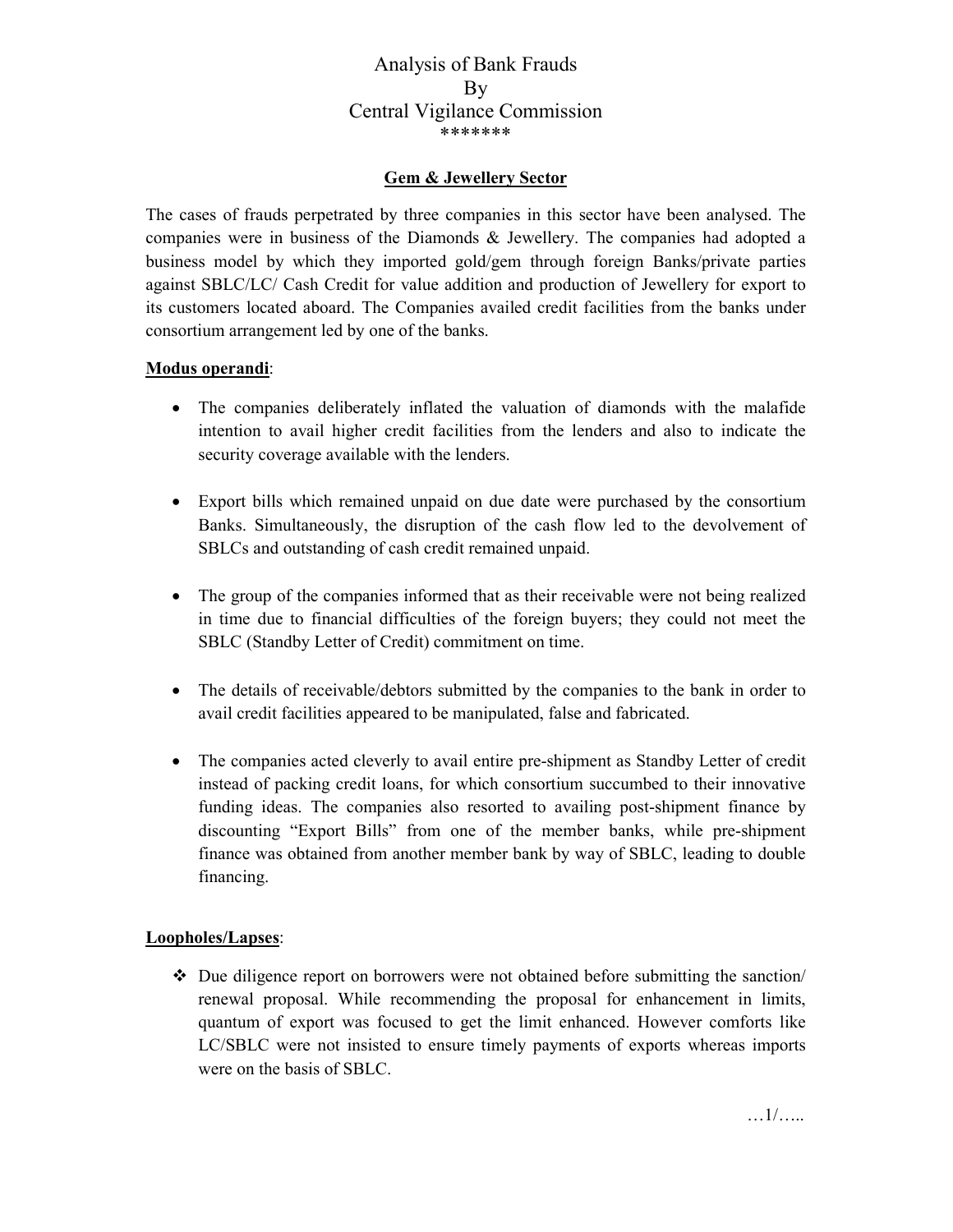- $\hat{\mathbf{v}}$  The entire group of existing buyers companies was controlled by a single person. No credit assessment was done for these customers. There was no evidence for proof of delivery of the goods to customers. Later on, the investigating agency have raised the issue regarding proof of delivery of sales of gold and diamond jeweller to foreign companies.
- $\div$  In the absence of any effective mechanism to monitor the movement of discounted Export bill proceeds towards liquidation of SBLCs across member banks, the companies manipulatively diverted and round tripped the funds to their related/ shell companies.
- Consortium Mechanism under the leadership of lead bank broadly failed to check and monitor the transactions. The exchange of information was more a ceremonial formality rather than to sift the data. The lead bank did not share the areas of concern. They did not take note of warning signals mentioned in the business rating reports. The lead bank did not exchange the information in meetings to alert other member banks at early stages.
- $\div$  It is evident that Bullion Trade and Merchant Trading were not genuine transactions carried out in the ordinary course of the business. The losses were deliberately booked through related party transactions to siphon off/ divert the funds availed from the consortium thus committing default in making payment/ repayment thereof. The high value transactions were made without the specific approval of the consortium.

- $\blacktriangleright$  There should be control of financers on movement of stocks. Genuineness of buyers should have been verified to ascertain whether buyer is capable of such a huge buying.
- > Banks should have exercised due diligence on the buyers and have executed a tripartite agreement with the buyers & exporters to remit proceeds to bank account of the companies in India. Confidential Report (CR) on all foreign buyers should have been obtained/ analyzed.
- > Gem & Jewellery Sector credit facilities to these companies increased manifold within a short span of time in an effort by the banks to increase their credit dispensation. There should have been some segment related limits on such type of credit exposures.
- > There were frequent attempts by fraudsters to fabricate documents and avail finance from banks. Heightened awareness of loopholes, consequences of bypassing procedural aspects and check points for evaluating genuineness of various essential documents was very much necessary. These points should be the learning lesson for future.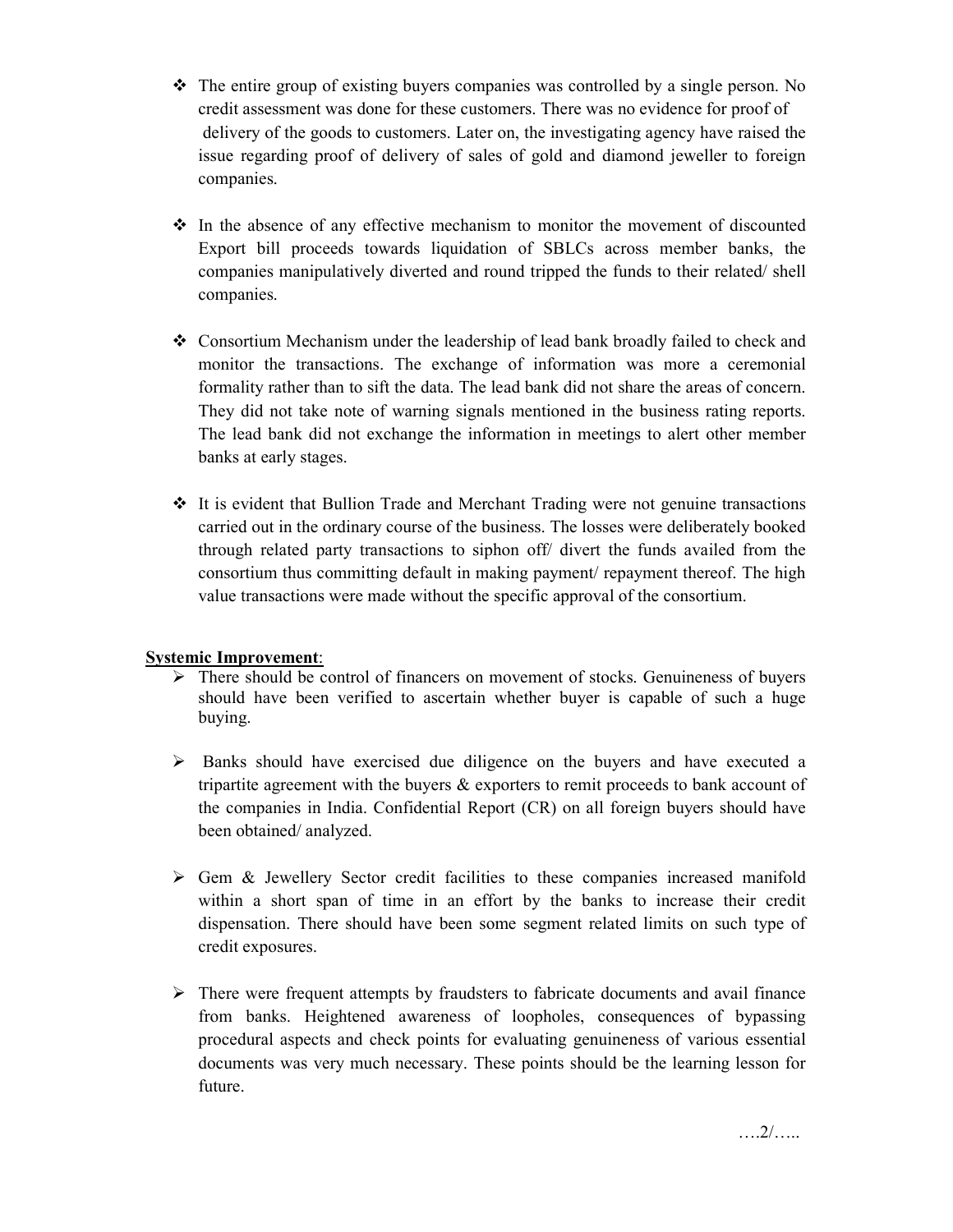- > It should be ensured that appropriate accountability is fixed in the chain of command including sanctioning authority in the event of such frauds instead of fixing entire responsibility on lower functionaries.
- > Investigation should be done to find out the trail of diversion so as to find as to where the money has gone whether any money has been remitted /parked aboard.
- $\triangleright$  Bank must immediately delist such third party valuers, Chartered Accountants/Chartered Engineers, Advocates etc. who have questionable credentials/have been negligent in their professional duties or have caused financial loss to the bank by their willful acts of omission/commission/dishonesty. A periodical review of all empanelled professionals should to be ensured by banks for weeding out undesirable third party service providers.
- > In such cases of frauds the concerned banks should get forensic audit done and concerted efforts should be made by banks to get back the money lost.
- > Jewellery sector units may also be asked to furnish a monthly declaration to its lender Banks declaring details of all transactions /financial agreement/ contract entered into by its subsidiaries with their business associates.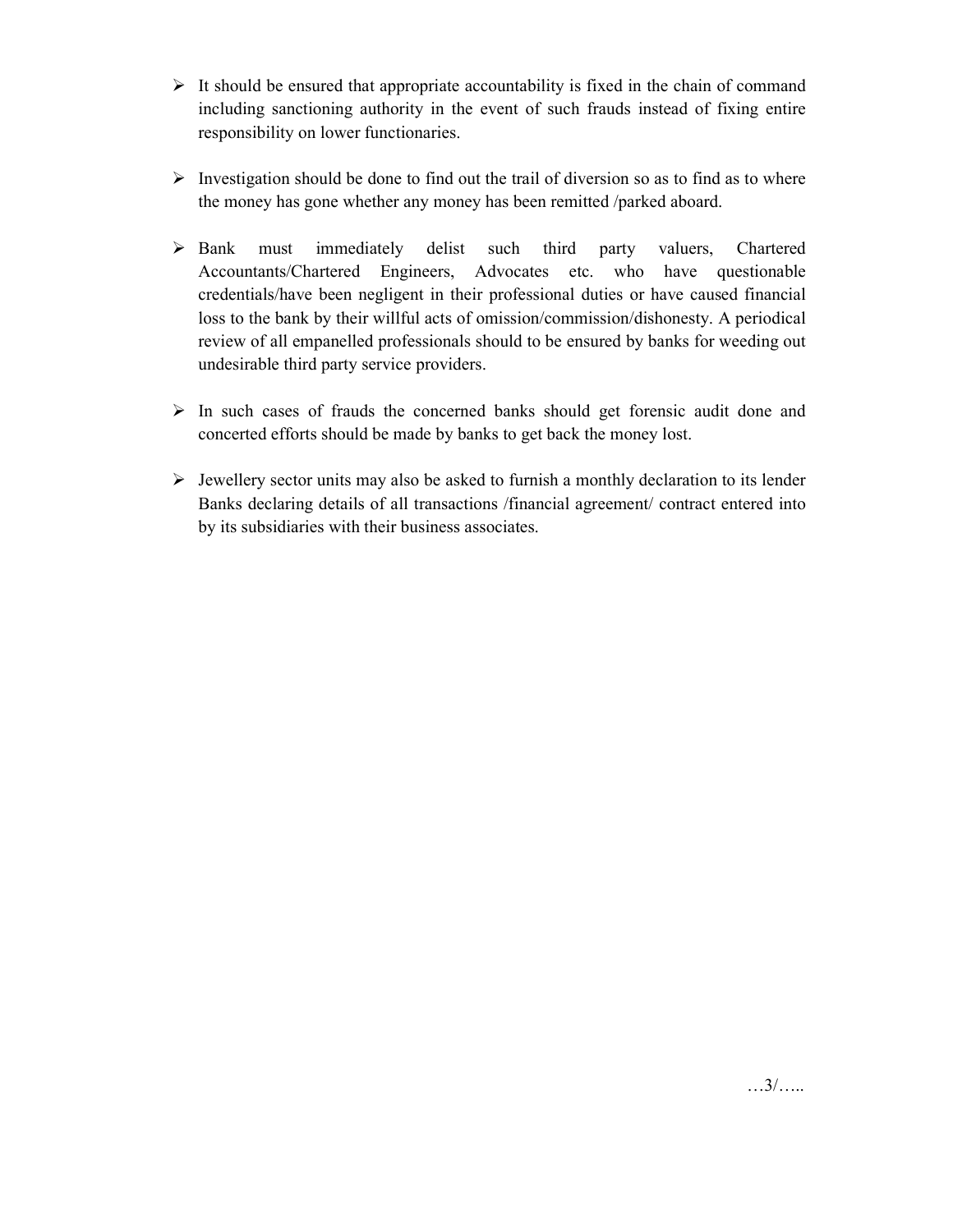#### **Manufacturing Sector**

The cases of frauds perpetrated by five companies in this sector have been analysed. The companies were in business of manufacturing in Pharmacy, Textile, Ferrous metals, pharmaceuticals products and various ranges of steel products. The Companies had started availing credit facilities in form of working capital (Fund based  $\&$  Non fund based) from the banks under consortium arrangement led by one of the banks.

#### **Modus operandi**:

- One of the Companies had exported the goods against the shipping bills and had discounted export bills on different dates. Since the bills were long outstanding, the lead bank requested Commissioner of Customs Duty to verify the genuineness of these bills.
- As per Commissioner's report, out of all shipping bills, only a small number were genuine, a few shipping bills pertained to ICD, Ludhiana and rest of shipping bills were not genuine, and were forged.
- The other Company made purchases to the tune of Rs.6740 crore. Out of this, Rs.1679.45 crore was for purchase of fancy shirting.
- On review of purchase invoices and stock records of this item indicated that purchase invoice did not define any code, grade, make etc. It was unable to confirm physical movement of fancy shirting material.
- Mismatches were found in products mentioned in LC invoice documents and products mentioned as per books of the company.
- In case of another company, the turnover was inflated. There was no actual purchase or movement of stocks as depicted by the borrower company in its books of accounts and financial statements.
- There had been misappropriation of funds by the management of the company. They explored all possible avenues to divert the funds. There was mis-match of accounting data vis-à-vis the banking statements and the non-reporting of the same in the audited financials by the auditors of company.
- The payment made to the beneficiaries of LCs was diverted to the accounts of the debtors of the company from where it was finally routed either to the account of the borrower company or to its subsidiaries.

…4/…..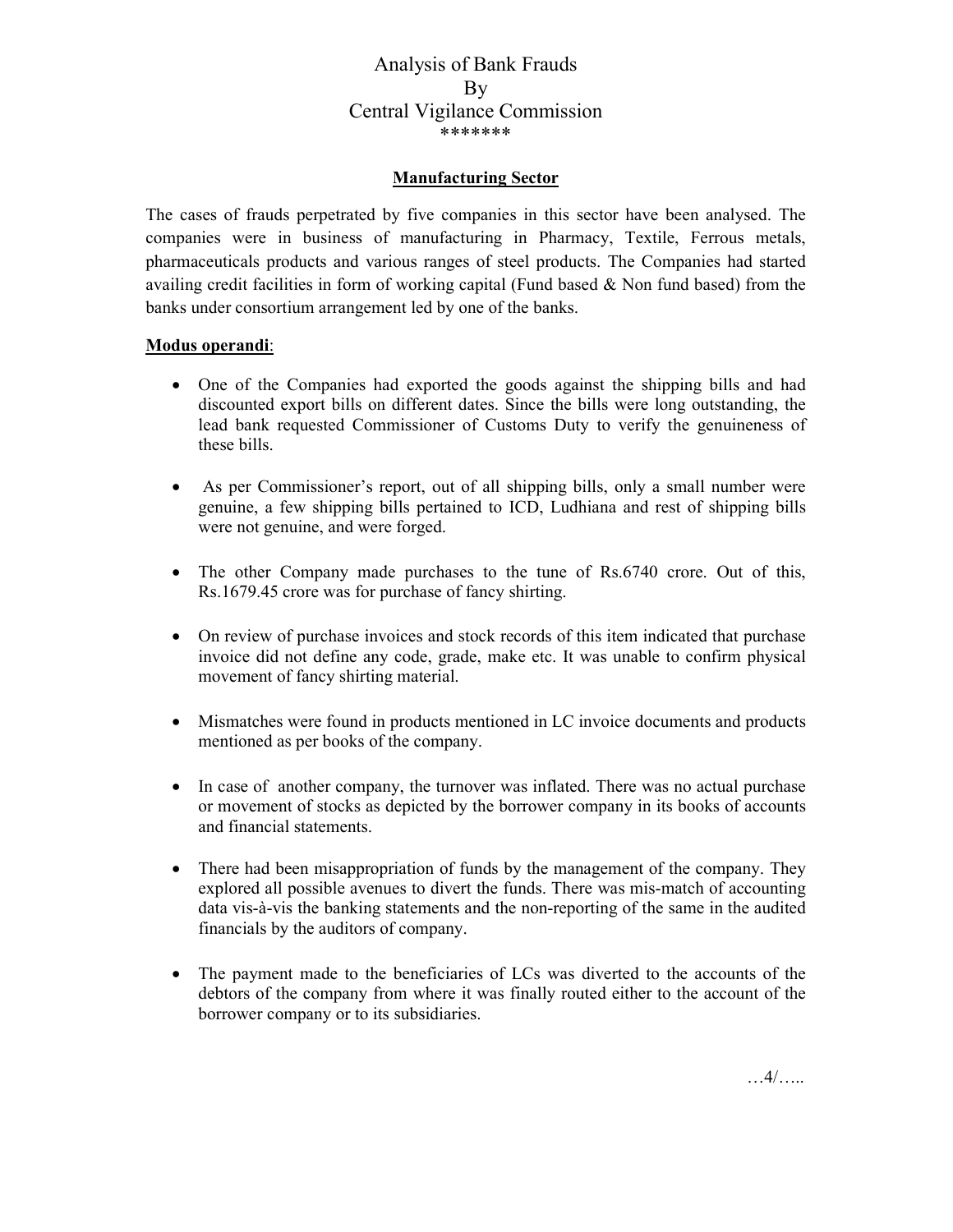- Another company had been importing pharmaceutical products and chemicals from overseas suppliers based at Singapore and were exporting its products to Hong Kong and Singapore having a branch office at Dubai. The exporting company owned by the same proprietor as the supplier company.
- The company was dealing in computers, computer peripherals and other commodities. There were consignment transactions of computers and computer peripherals, whereby the company was sending computers and computer peripherals to its branch office at Dubai by way of Branch transfers.
- The export and import documents submitted to bank by company in respect of the Merchanting Trade transactions purported to be relating to pharmaceutical and allied products appeared to have been falsified.
- The other Company finalized its Balance sheet for the year 2011-12 and got it audited on 30.04.2012 showing profit of Rs.23.74 crores. On the basis of the Balance Sheet, the company got credit facilities from consortium banks. Subsequently, the company revised its audited B/s for 2011-12 on 05.09.2012 without informing any of the member Banks. The profit in the revised balance sheet was reduced to Rs.0.34 crore.
- The Company was maintaining current accounts with the Banks, which were not part of consortium. The credit turnover in these accounts was Rs.176.96 crore. The Company had incurred loss of Rs.241.83 crore during 2012-13 as against profit of Rs.0.34 crore during 2011-12 against same volume of turnover of Rs.2178 crore in both years.
- The Company routed sales proceeds through account with non consortium Banks without prior permission of consortium. The Company had not submitted Book Debt statements certified by CA.
- The Companies had defrauded the banking system by unscrupulous activity such as manipulation of books of accounts, removal, depletion & disposing of hypothecated stocks without the bank's knowledge.

### **Loopholes/Lapses**:

- The Company had submitted forged Bills of Entries/Postal documents to banks and huge amounts of foreign exchange were remitted to various overseas accounts.
- The status of Bill of Entry in the ICEGATE system under option "Bill of entry at ICES" was not checked and "Out of Charge" (OOC) date in the concerned column of OCC was not verified with the print out of exchange control copy of the Bill of Entry submitted by the importer as proof of import.
- The company had generated entire set of documents for exporting the goods, but cancelled later on. Directorate of Revenue Intelligence had submitted details of 13 shipping Bills.

…5/…..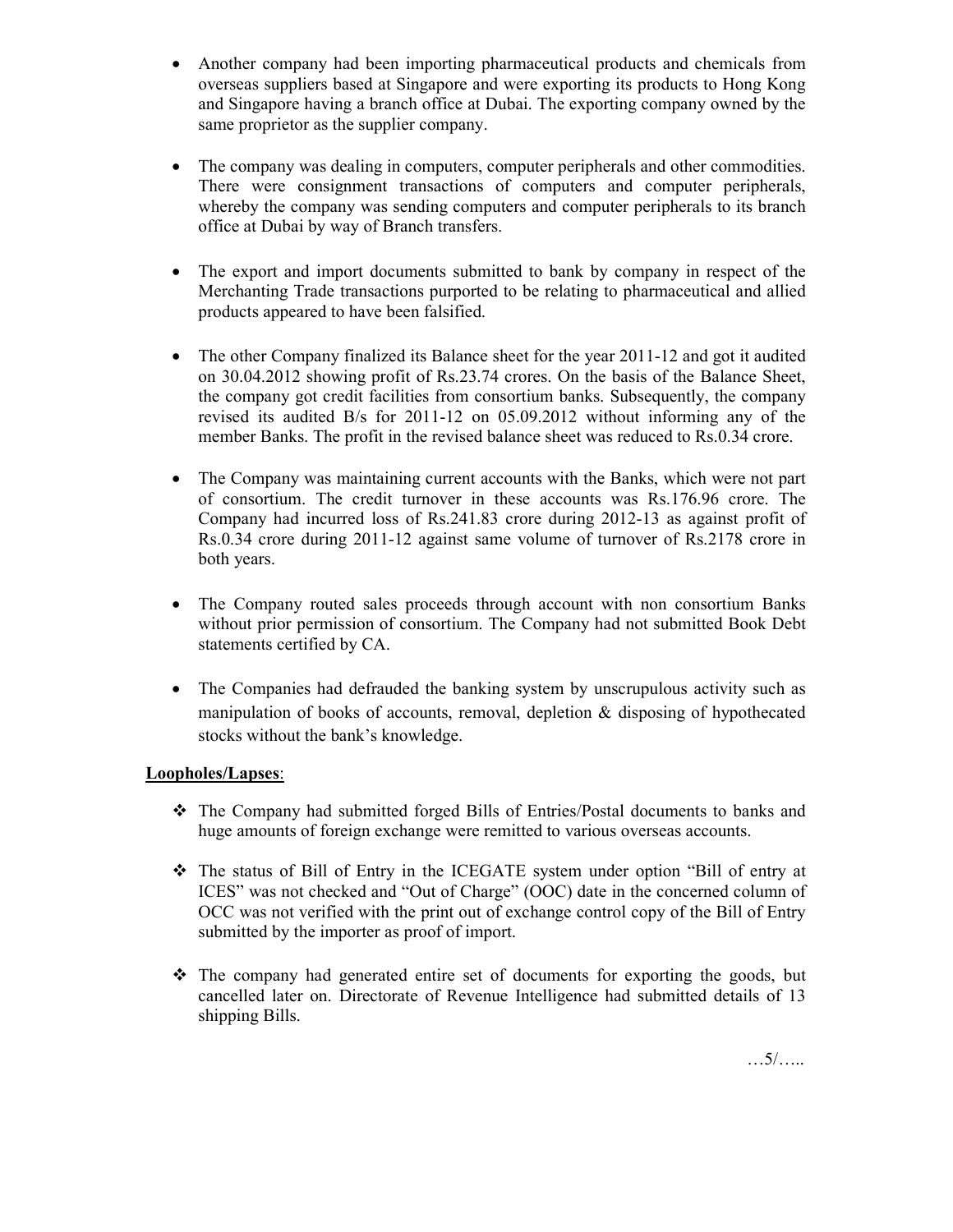- $\div$  It was also found that 35 shipping bills were issued by CFS (container freight station) and rests of shipping bills were not genuine but were forged.
- Apart from Bank accounts with consortium members, transactions were carried out in other Bank accounts of company. The nature and purpose of these transactions could not be ascertained.
- Incorrect and non existing debtors were included in the debtors' statement of the company. The company resorted to circular transactions to report higher sales/purchases figures, Mismatch were noticed in the stocks/debtors as per the books of the company and as per the stock statement submitted by the company.
- $\div$  In circular transactions, the parties were related to each other either by way of common directorship in other companies in individual capacity or through family members.
- The majority of the transactions reflected in their respective Bank's statements were in nature of the same day fund transfers to connected parties. The majority of LC payments used for circular rotation of money had been made against purchase of Fancy Shirting which was trading product of the company.
- Most of the debtors were not available. The debt confirmation letters sent by the consortium leader by Regd. post were returned undelivered in most of the cases. Confirmations were received only from 22 debtors, but they denied the dues reported by the borrower company to the consortium lenders.
- Perusal of the statement of bank accounts of beneficiaries of the LCs revealed that the payments received were re-routed through various accounts and channelized back either to the account of the borrower company or one of its subsidiary/ associate concern.
- $\div$  Out of the 12 transport operators, two were fictitious and enquiries in the vicinity revealed that no such transport operators ever existed at these addresses. The two available transport companies informed that the lorry receipts attached with the invoices were fake which were not issued by them.
- $\div$  To find out the authenticity of the data of the debtors, the audit company selected 10 top buyers of the borrower company and found that all the 10 parties were not traceable at the given addresses.
- The company/ firms to whom payments were made by banks were dealing with products not related to the business of the borrower company.
- $\div$  The Company had made sale/purchase transactions of the same products with same companies/related companies. There was no evidence of any processing value addition to the products.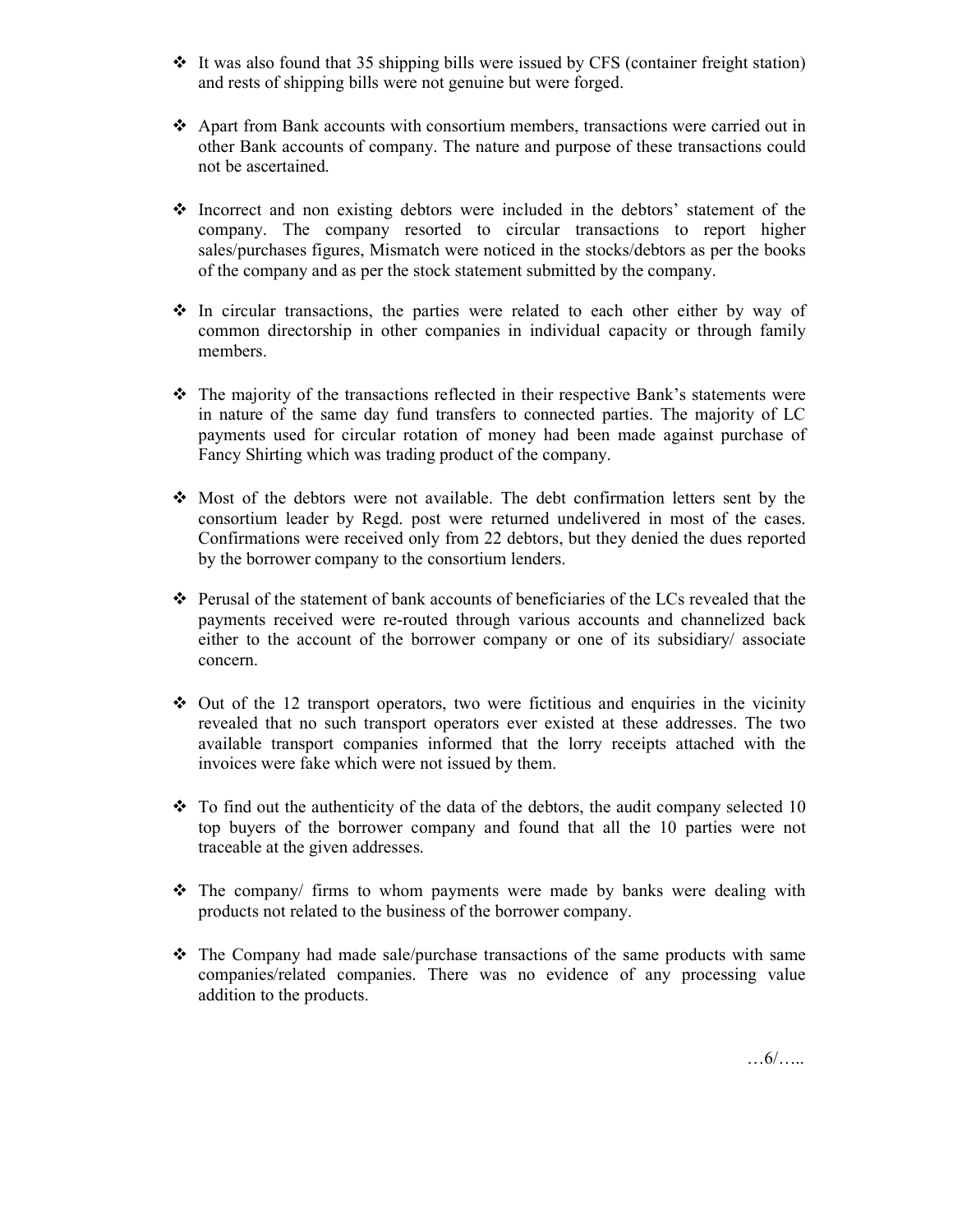- $\div$  The Company had sold goods to a firm on merchant export basis which was dealing in information and technology, telecommunications, office automation and electrical appliances. The company had made purchases from a firm which was engaged in manufacturing and distribution of computer components, consumer electronics, and digital electronics.
- Three associates/subsidiaries were shown in the balance sheet of the company. However, these companies virtually existed on papers without any functional or business activities.
- The bills of lading were wrongly generated by non-existent forwarders. Their Dubai office responded that they could not trace the details of bills of lading. Four companies were involved in fake merchant trade transactions with the company.
- A complaint lodged by the bank with CBI has revealed that the directors of the company in collusion with each other fabricated the records and faked non-existent transactions as genuine transactions and indulged in fabrication of purchases and sales of the same products from firms which were actually dealing in IT, telecommunication, electric and electronic products.
- $\div$  The stock audit was conducted on 20.05.2013 and 21.05.2013. It was observed that Drawing Power comes to Rs.20.64 crore against total sanctioned limit of Rs.465.00 crore whereas the company submitted stock statement showing D.P. of Rs.467.59 crore in Feb 2013. The company did not submit stock statement after Feb2013.
- $\div$  The Company had reduced the holding of sundry debtors at the end of March 2013 in the age group of 90 days from Rs. 525.76 crore to Rs.216.04 crore. The Company could not produce documentary evidence for such reduction.
- $\div$  From the stock statement, it was observed that holding had substantially increased from Rs.58.74 crore as on 31.03.2012 to Rs.1216.17 crore as on 31.03.2013 which represented increase by 114.78% in comparison to previous year.
- $\cdot$  No records were maintained for stores & consumables which constituted Rs.47 crore during 2012-13 indicating lack of internal control system. Due to lack of detailed information the auditors had not commented in respect of end use of funds.
- The Company had not complied with bank's instruction to submit Book Debt statement certified by CA along with VAT returns for the financial year 2011-12 and 2012-13 which implied that Book Debt statement submitted to Bank were inflated.

### **Systemic Improvement**:

 $\blacktriangleright$  Due diligence of major debtors should be carried out by direct visit, direct balance confirmation, engaging agencies and comparing the realization of receivables as per stock/BD statements with routing of funds through lending banks to ascertain diversion through non lending banks.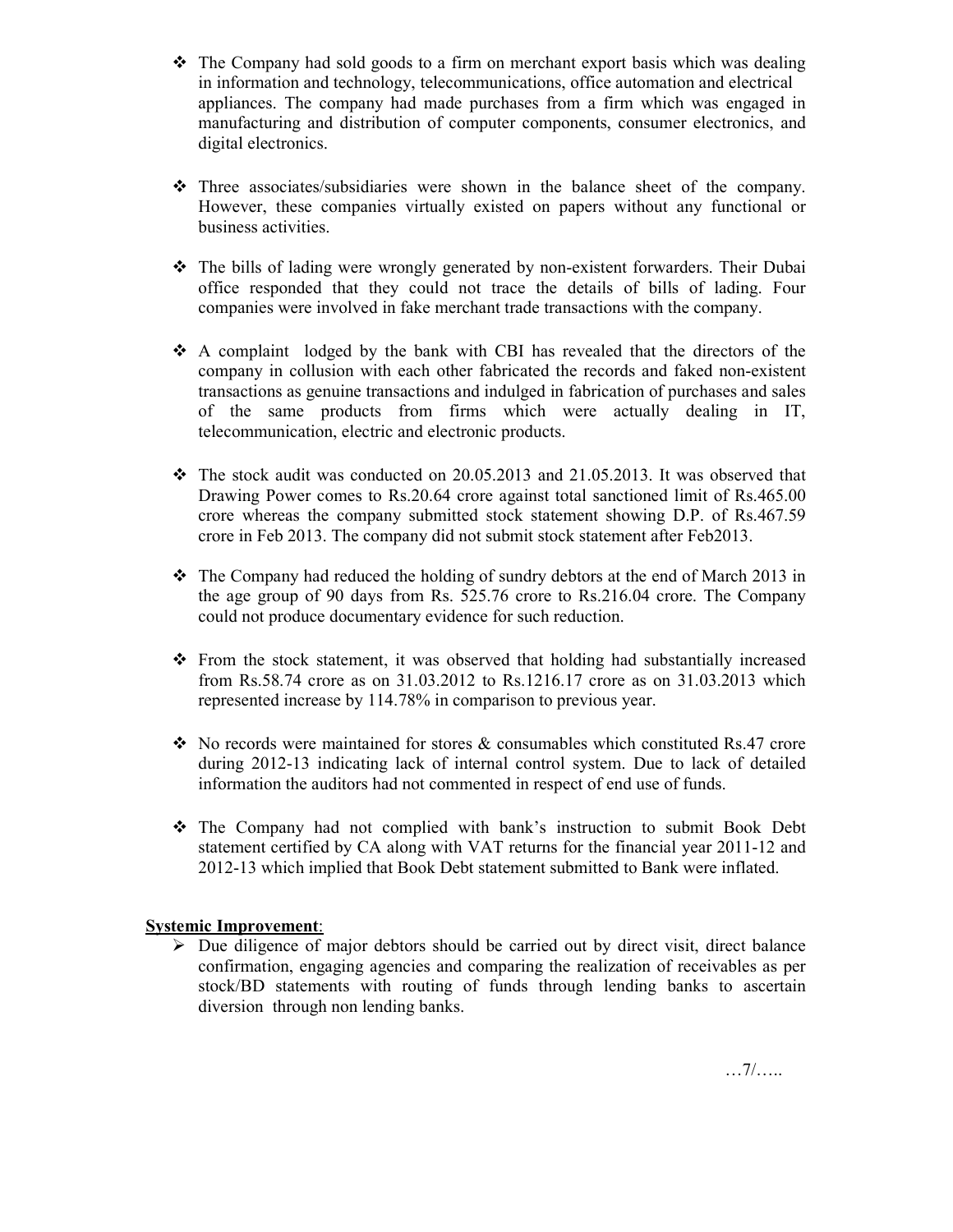- Meaningful analysis of stock statements should be carried out. Confirmation should be obtained from debtors at periodic intervals. Regular monitoring of the operative account should be ensured.
- > The past track record of the borrower or the length of his satisfactory association with the Bank should be one of the considerations. The status of the customer should be more critically analyzed while renewing the existing facilities.
- > The field level functionaries should be advised to scrutinize the financial statements submitted by the borrowers thoroughly and where ever it is observed that the short term funds are used for long term purposes and vice versa they should be advised to ascertain from the borrower the reasons and purpose of there and record the same in appraisal notes.
- > Investigation should be done to find out the trail of diversion of fund so as to where the money has been done and whether any money has been remitted /parked aboard.
- > The irregularities arising out of credit transactions should be meticulously looked into to satisfy whether these were on account of genuine trade/business transactions, market conditions, general state of industry and economy or overflow of corporate fraudulent transactions, which were being attempted to or were being concealed.
- > Field functionaries should be advised to ensure end use of funds. They should follow the proper due diligence and not to rely entirely on documents/papers produced, before them. Documents and disbursement should be cross verified.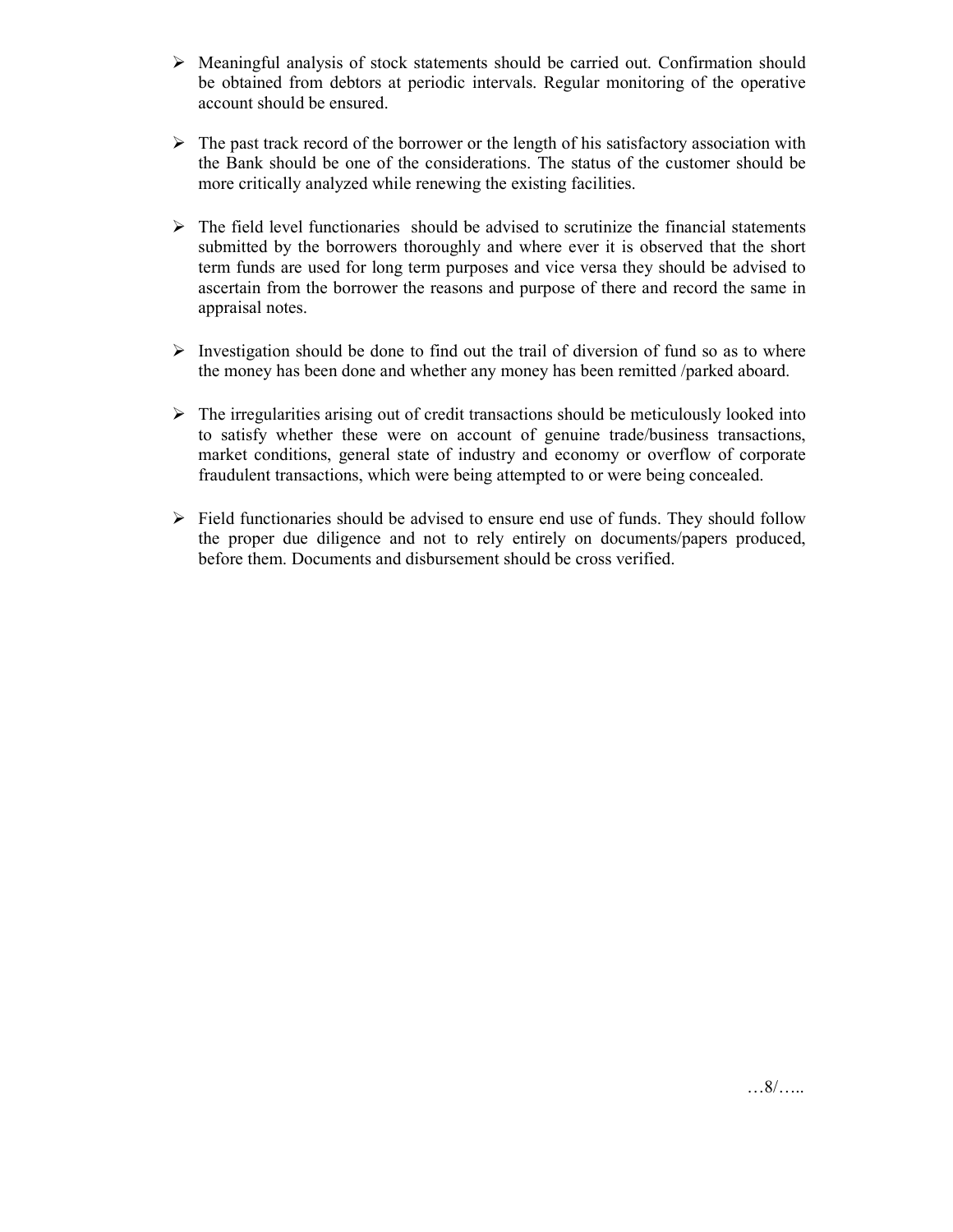# Analysis of Bank Frauds

### By Central Vigilance Commission \*\*\*\*\*\*\* **Agro Sector:**

The cases of frauds perpetrated by three companies in this sector have been analysed. The companies were in business of processing of basmati Rice, manufacturing of sandal wood oil and producing of castor oil. The Companies had started availing credit facilities from the banks under consortium arrangement led by one of the banks.

#### **Modus operandi**:

- One of the companies resorted to diversion of funds through group/ associate concerns, inflated level of debtors for availing higher limits/DP, higher cost of capital expenditure.
- Capital expenditure advances were given to 3 vendors without any purchase transactions and the same was used for investment in acquiring shares of another company. All these vendors were holding shares of that company.
- The debtors' levels more than doubled during the last two years while sales turnover had come down. It was also observed that the sale had been made to debtors throughout the year without any amount having been realized from them during the year.
- The Company had capitalized the warehouse building, the cost of construction of which was shown on a higher side compared to similar type of buildings that were constructed at much lower cost. Thus the Company inflated the cost of capital expenditure.
- Another Company obtained drawing powers in the account from consortium against the book debts outstanding in their books majority of which were found to be nonexistent and were based on fake invoices/debtors. In this way, the Company diverted working capital funds.
- The Company did not route proportionate sales with the member Banks. The matter was taken up with the company repeatedly, but the turnover in the accounts maintained with member Banks did not improve.
- The company had shown debtors which were non-existent. The company got the enhanced facilities sanctioned on the basis of fake inventories of debtors and funds were siphoned through personal accounts of Directors.
- Packing credit advance had been taken from member Banks, but the company failed to execute export business.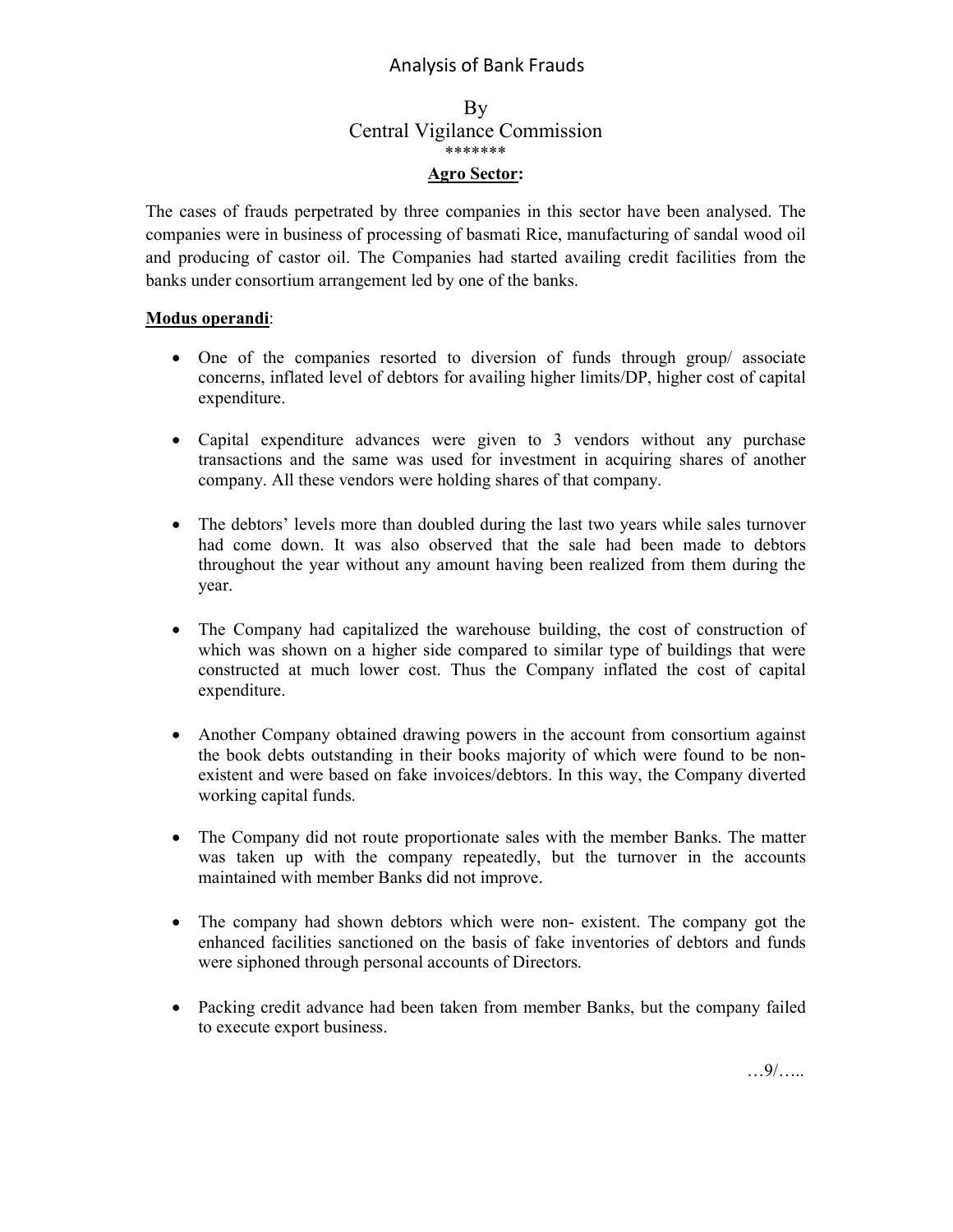- Another Company initiated an alternate procurement model whereby pre-harvest farm loans were extended to farmers through Village Level Aggregators (VLA) supported by Post Dated Cheque (PDC) as collateral security.
- With the introduction of pre-harvest financing, its traditional practices and controls failed resulting in embezzlement of funds. Fake inventories were created through collusion of employees and associates involved in procurement.
- The company suppressed the facts regarding depletion of stocks and did not inform the misappropriation of stocks by their employees to the consortium. It was reported that their employees had embezzled the stocks.
- The management of the company had misrepresented the performance of the company to the consortium lenders at various occasions.

# **Loopholes / Lapses** :

- Proportionate sales transactions were not routed through working capital limits with consortium member banks. Round-tripping of funds was resorted between various working capital limits with member banks.
- The percentage of working capital loan vis-a vis Sales turnover of the Company was on higher side sometime, even crossing 100%. This ratio was not commensurate with its peers in the industry.
- $\cdot \cdot$  There was no system of preparing sales order. In majority of the cases, the companies did not maintain the supporting documents except for invoices.
- \* The Companies resorted to round-tripping of funds between various working capital limits with member Banks for diverting the funds raised from various Banks.
- Purchase was mainly confined to two suppliers and sales to three buyers only. The units of buyers were found inoperative.
- Commodities were not exported in the case of export finance availed from the consortium member Banks. Working capital fund was diverted to another entity controlled by a company and various other accounts including current accounts of promoters of the company.
- The funds were diverted on a large scale which establishes the fact that fraudulent activities were undertaken.
- Alternate procurement model was initiated by which pre-harvest farm loans were extended to farmers through Village Level Aggregators (VLA) supported by Post Dated Cheque (PDC) as collateral security.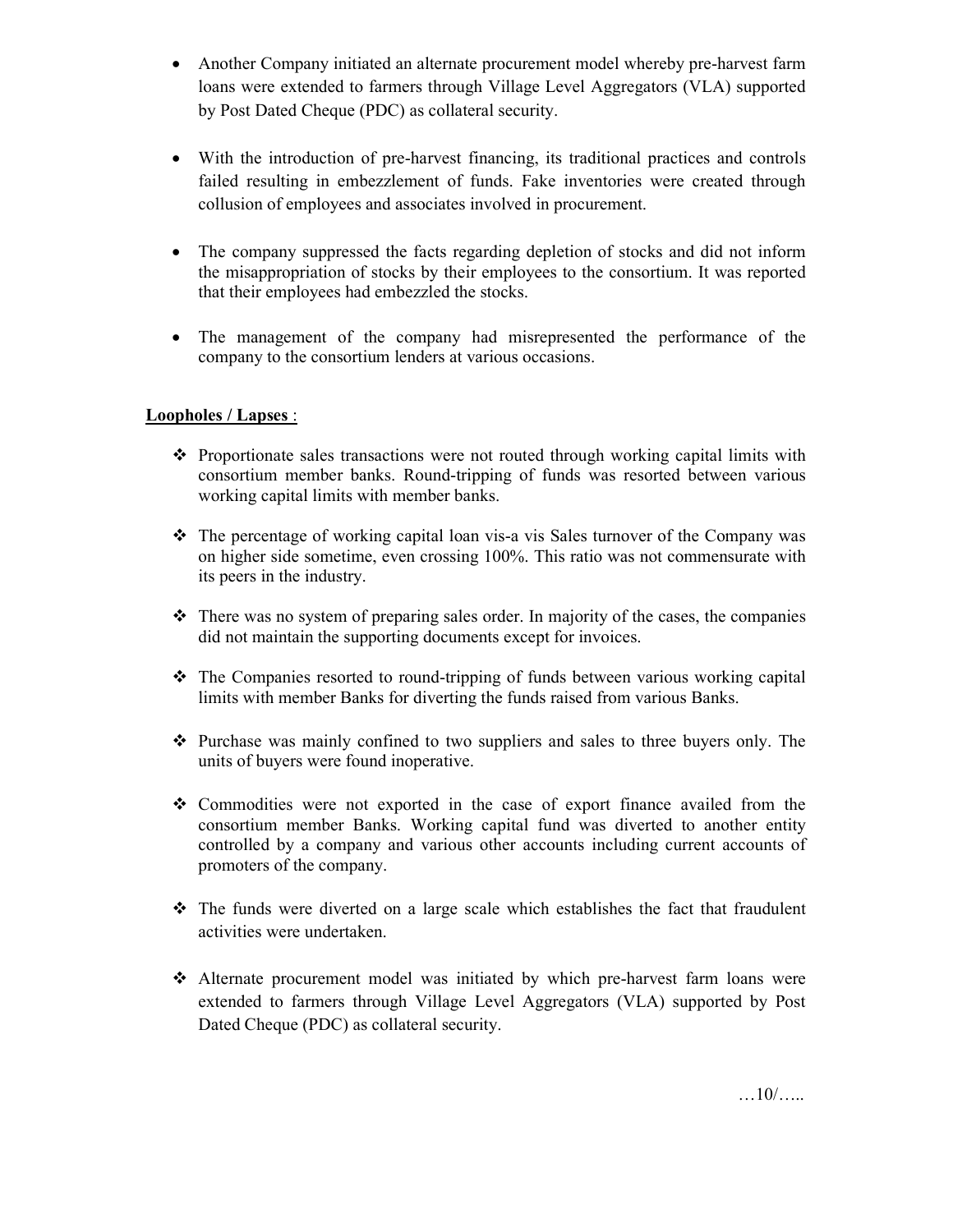- Fake inventories were created through collusion of employees and associates involved in procurement. With the introduction of pre-harvest financing, traditional practices and controls failed resulting in embezzlement of funds.
- Facts regarding depletion of stocks were suppressed and were not intimated to consortium. The management of the companies had misrepresented their performance to the consortium lenders at various occasions.

- Assessment of working capital limit should be done as per Bank guidelines/procedure. While assessing working capital limit, the scale of operations as reflected in VAT returns, stock records and sales register etc should be examined properly. This process should also be followed at the time of further enhancing the limit.
- > Any enhancement by the member Bank should be first discussed in consortium meeting to maintain maximum permissible Bank finance and to ascertain the position of advance taken from other members of consortium.
- A proper scrutiny with respect to the number of debtors and the amount due from each debtor be done with reference to the records maintained by the firm and the debtors.
- > There are frequent attempts by fraudsters to fabricate documents and avail finance from Banks. Creating awareness about loopholes, consequences of bypassing procedural aspects and check-points for evaluating genuineness of various essential documents become necessary.
- > Investigation should be done to find out the trail of diversion so as to find as to where the money has gone and whether any money has been remitted /parked aboard.
- Immediately after filing the case with CBI, all the accounts of the promoters be confiscated and bank should take adequate measures like appointment of administrator /receiver to take stock of all the accounts.
- > CBI files the charge sheet in the trail court for criminal action without investigating the trail of money on account of fraud. Therefore, CBI should also investigate the trail of money so that action could be taken for recovery of money lost.
- Bank must immediately delist such third valuers, Chartered Accountants/ Chartered engineers, Advocates etc. who have questionable credentials/ have been negligent in their professional duties or have caused financial loss to the bank by their willful acts of omission/ commission/dishonesty. A periodical review of all empanelled professionals should be ensured by banks for weeding out undesirable third party service providers.
- > The Banks should pay the required attention to the area of internal control system and the fraud prevention measures to ensure compliance of instructions issued by them from time to time. The controlling offices should play their role of overseeing the functioning of branches effectively.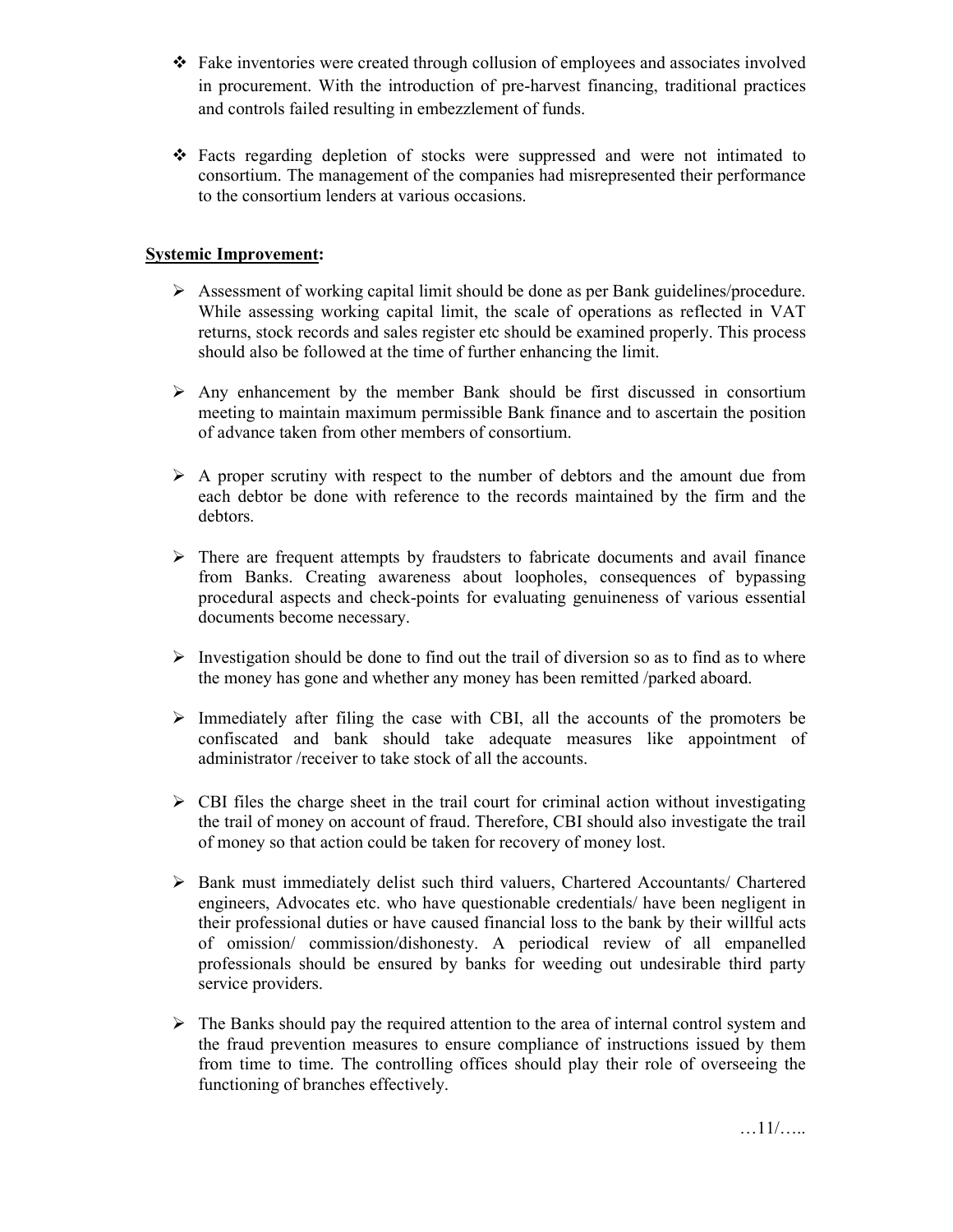- > The irregularities arising out of credit transactions should be meticulously looked into to satisfy whether these are on account of genuine trade/business transactions, market conditions, general state of industry and economy or overflow of corporate fraudulent transactions, which are being attempted to or are being concealed.
- > Field functionaries should be advised to ensure end use of funds. They should follow proper due diligence and not to rely entirely on documents/papers produced before them. Documents and disbursement should be cross verified.
- > It may be ensured that proportionate accountability is fixed in the chain of command including sanctioning authority in the event of fraud instead of fixing entire responsibly on lower functionaries.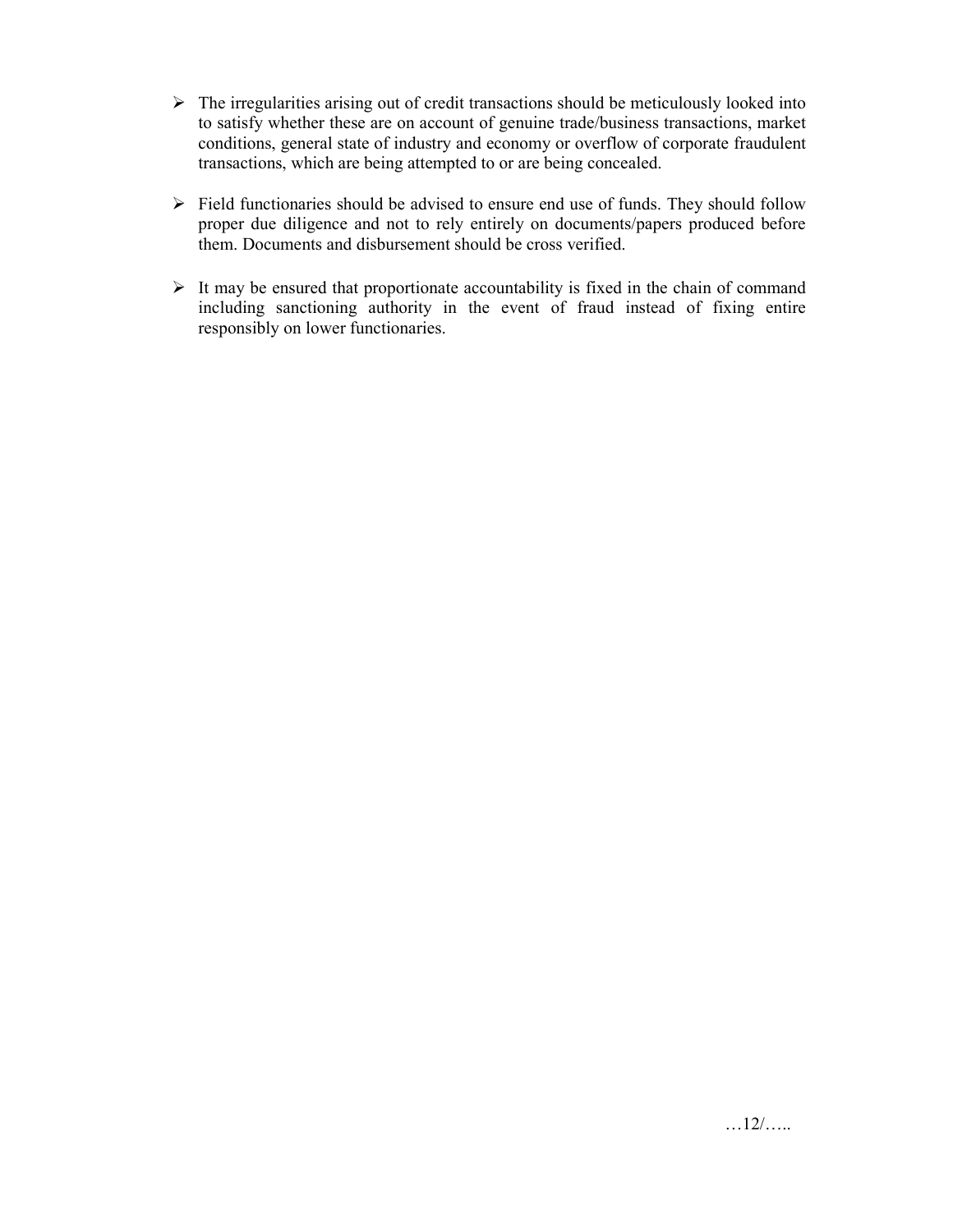#### **Media Sector:**

The cases of frauds perpetrated by two companies in this sector have been analysed. The companies were in business of broadcasting on television channels, printing and publishing news paper and periodicals. Their projects were financed by banks under consortium led by one of the banks and the company also availed other credit facilities from various banks.

#### **Modus operandi:**

- The funds disbursed were got transferred from no lien account to various suppliers and group accounts by way of DDs or RTGS. The funds credited in suppliers a/cs were transferred to other companies where promoters were Directors or authorized signatories.
- Funds were diverted through suppliers' accounts which were the associates/connected accounts of the borrowing companies. Further, there was huge difference in cost of equipments as per investigation report and the invoices submitted by the party.
- The Companies had submitted inflated and fabricated invoices which amounted to misrepresentation of facts to the Banks for securing higher limits and misutilisation of the same.
- One of the Companies had submitted a certificate from CA regarding infusion of capital. The Chartered Accountant had in writing denied having issued the said certificate. Hence, the company had submitted fabricated certificate to avail loans.
- Fraud element had been apprehended due to the fact that one of the suppliers was non-existent and in case of 3 major suppliers, the promoters had managerial interest by virtue of being on board of the supplier companies at different times.
- Funds were thus siphoned off and re-routed into the accounts of the promoters and their group companies which were further misused.
- One of the Companies raised loans from various Bank/ FIs through its two balance sheet periods by concealing the information/ details of its borrowers/ names of the lenders.
- The balance sheet figures were fudged/ fabricated with particular reference to the outside borrowings from Banks/ FIs. The company did not give the details of the lender wise exposure in the schedules of the audited balance sheets.
- The Company effectively prevented the lenders from insisting on NOC/ Confidential opinion from other lenders which otherwise would have revealed the true picture of total borrowings of the company.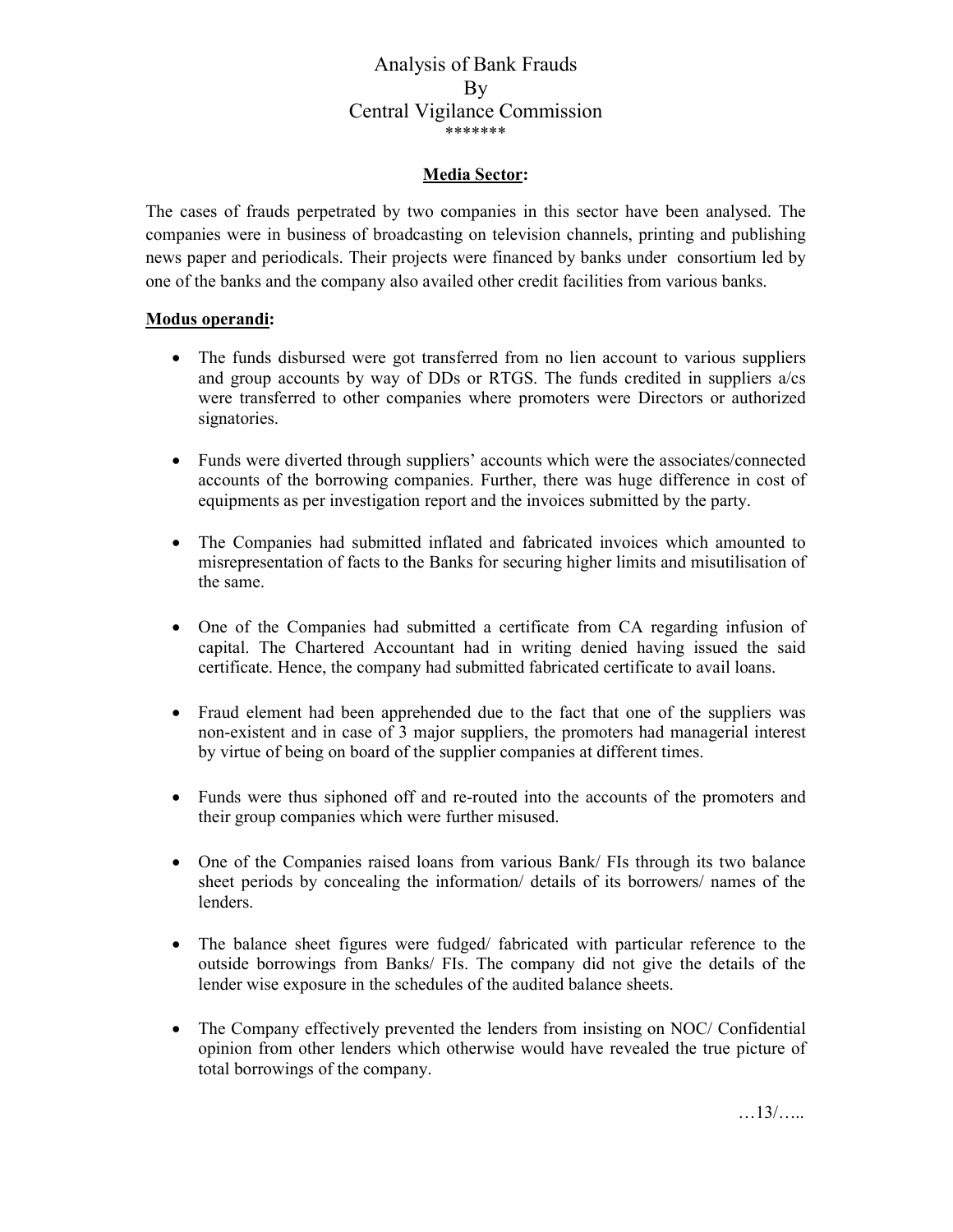- The funds were diverted to their accounts with other banks and were not utilized for the purpose for which these were given and the company misrepresented the facts and cheated the bank.
- The Company produced end use certificate issued by an auditor other than the one who audited company's balance sheet. The company concealed the information on existence of prior charge on one of the machineries offered as collateral security to the bank.

### **Loopholes/Lapses**:

- Public money availed from banks in the form of loans, had been diverted through shell companies. The loans were granted at the highest level by most of the banks.
- Bank financed one of the companies overseas and end use was not ensured. Instead, the funds were remitted to various other companies not connected with the related activities of the company.
- $\div$  Banks, which were not members of consortium had allowed the company to open account and transferred the money to siphon it off.
- No appraisal and due diligence was exercised by member Banks independently as they depended entirely on the lead bank for this purpose.
- Operations in cash credit account were neither monitored nor scrutinized/analysed properly. No enquiry was made to ascertain sources of funds brought by the company to build-up/ increase in tangible net worth.
- $\div$  There were also a large number of credits in the accounts from group companies. The terms of sanction clearly stipulated that funds should not be diverted to sister/group/associates concerns.
- $\div$  There was lack of competence  $\&$  skills to appraise technical aspects of a project for finance from banks & invariably banks accepted whatever was stated by the borrower.
- $\div$  There was no mechanism to verify & counter check the antecedents of suppliers of equipments regarding their capacity, life of equipments, maintenance etc.
- $\div$  The objective of forming different companies for similar activities was not enquired. No action was taken by the banks to ensure segregation of securities.
- The other Company did not publish its audited balance sheet for the relevant period. The company made the lenders to forcibly fall back on the immediately previous audited balance sheet for appraising the loan proposals.
- The Company had committed the purported fraud with the connivance of Chartered Accountant of the agency responsible for due diligence. The balance sheet of the company does not reveal true picture of the financial position of the company.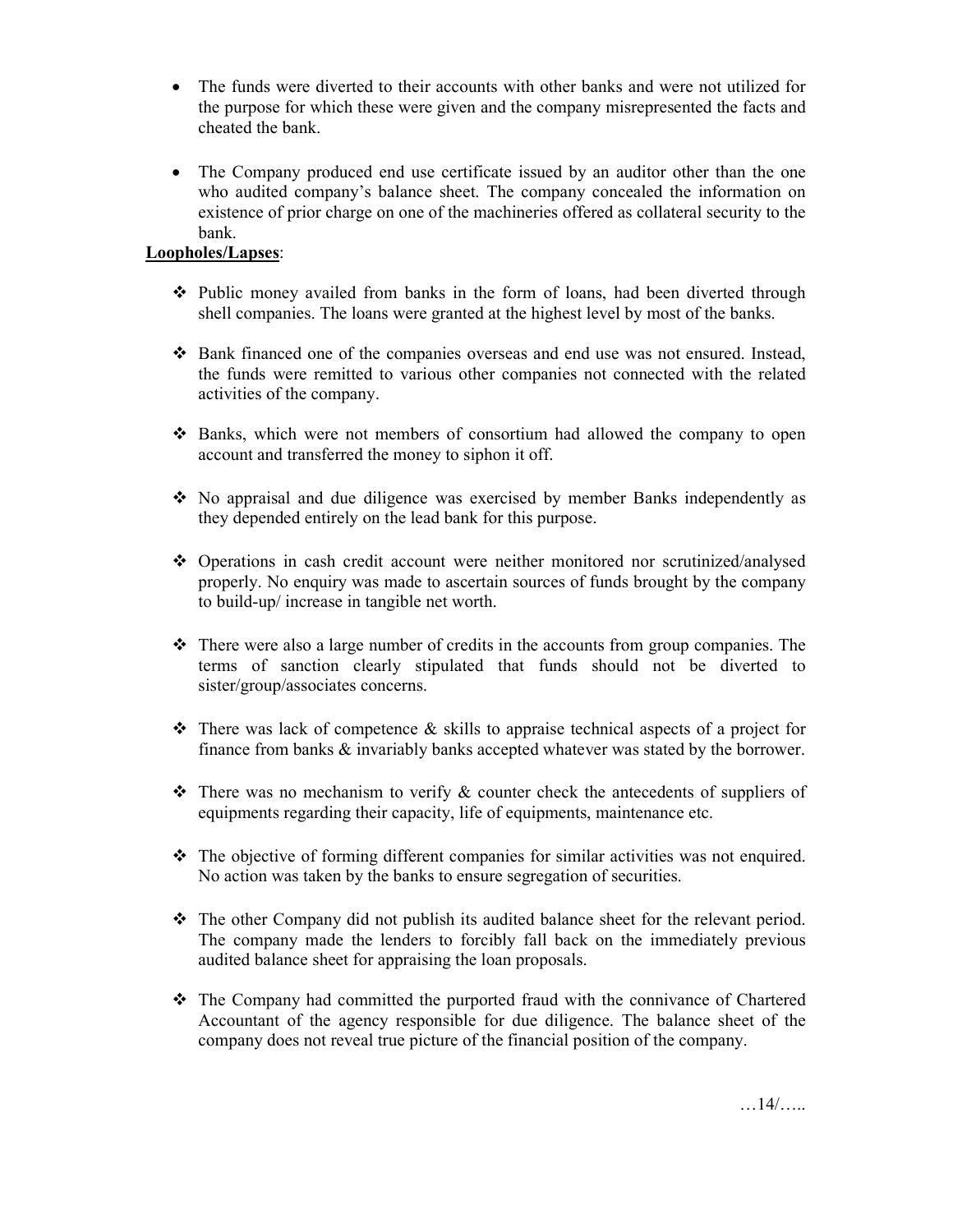$\div$  The Company had also got the valuation of the securities manipulated by reporting inflated value in connivance with the valuers.

- > The main company had formed further companies which were engaged in similar business of post production activities and were actually working in close clusters/premises. Banks should scrutinize the objective of forming different companies for similar activities.
- > At the time of carrying out the review, the past track record of the borrower or the length of his satisfactory association with the bank should be one of the considerations. The status of the borrower should be more critically analysed.
- > The field functionaries should find out the kite flying operations from the nature of transactions and their respective character.
- > The field level functionaries should be advised to scrutinize the financial statements submitted by the borrowers thoroughly and where ever it is observed that the short term funds are used for long term purposes and vice versa, they should be advised to ascertain from the borrower the reasons and purpose of the same and record the same in appraisal notes.
- > Due diligence of suppliers of machinery equipment should be done by the branches even when it is not specified in the sanction letter. In some cases no efforts were made by the branch to enquire whether the supplier is a manufacture or a trader.
- Branches should read and study the Audited balance Sheet of the borrower as expected. Adverse observations by the auditors should be read and critical observations be discussed in the credit appraisal.
- > Field functionaries should be advised to ensure end use of funds. They should follow the proper due diligence and not to rely entirely on documents/papers produced before them. Documents and disbursement should be cross verified.
- > The Banks should pay the required attention to the area of internal control system and the fraud prevention measures to ensure compliance of instructions issued by them from time to time. The controlling offices should play their role of overseeing the functioning of branches effectively.
- > Any enhancement by a member Bank should be first discussed in consortium meeting to maintain maximum permissible bank finance and to ascertain the position of advance taken from other members of consortium.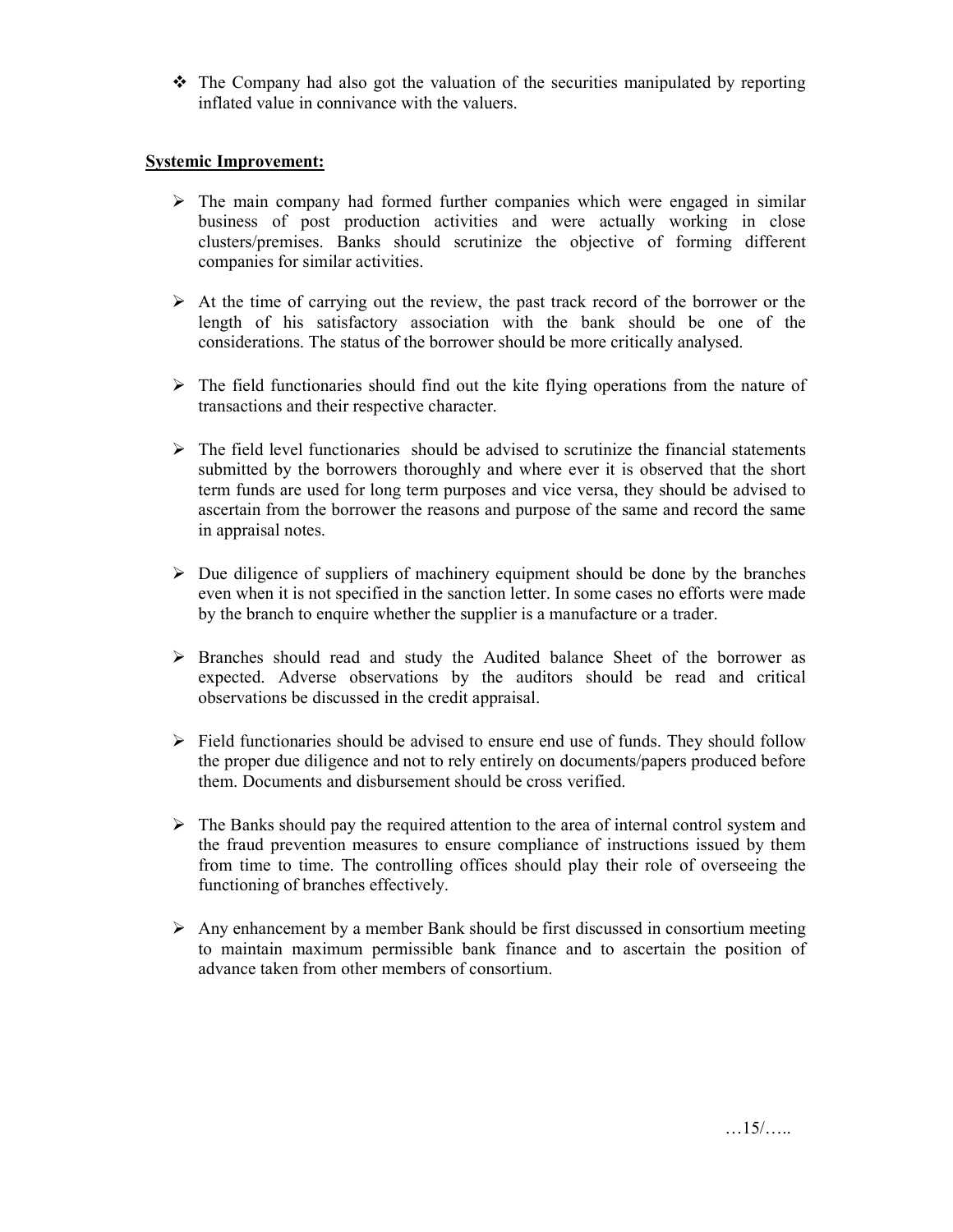- Immediately after filing the case with CBI, all the accounts of the promoters be confiscated and bank should take adequate major like appointment of administrator /receiver to take stock of all the accounts.
- > The Bank should adopt coordinated approach in expeditiously taking the issues in hand instead of adopting compartmentalized approach.
- > CBI files the charge sheet in the trail court for criminal action without investigating the trail of money on account of fraud. Therefore, CBI should also investigate the trail of money so that action could be taken for recovery of money loss.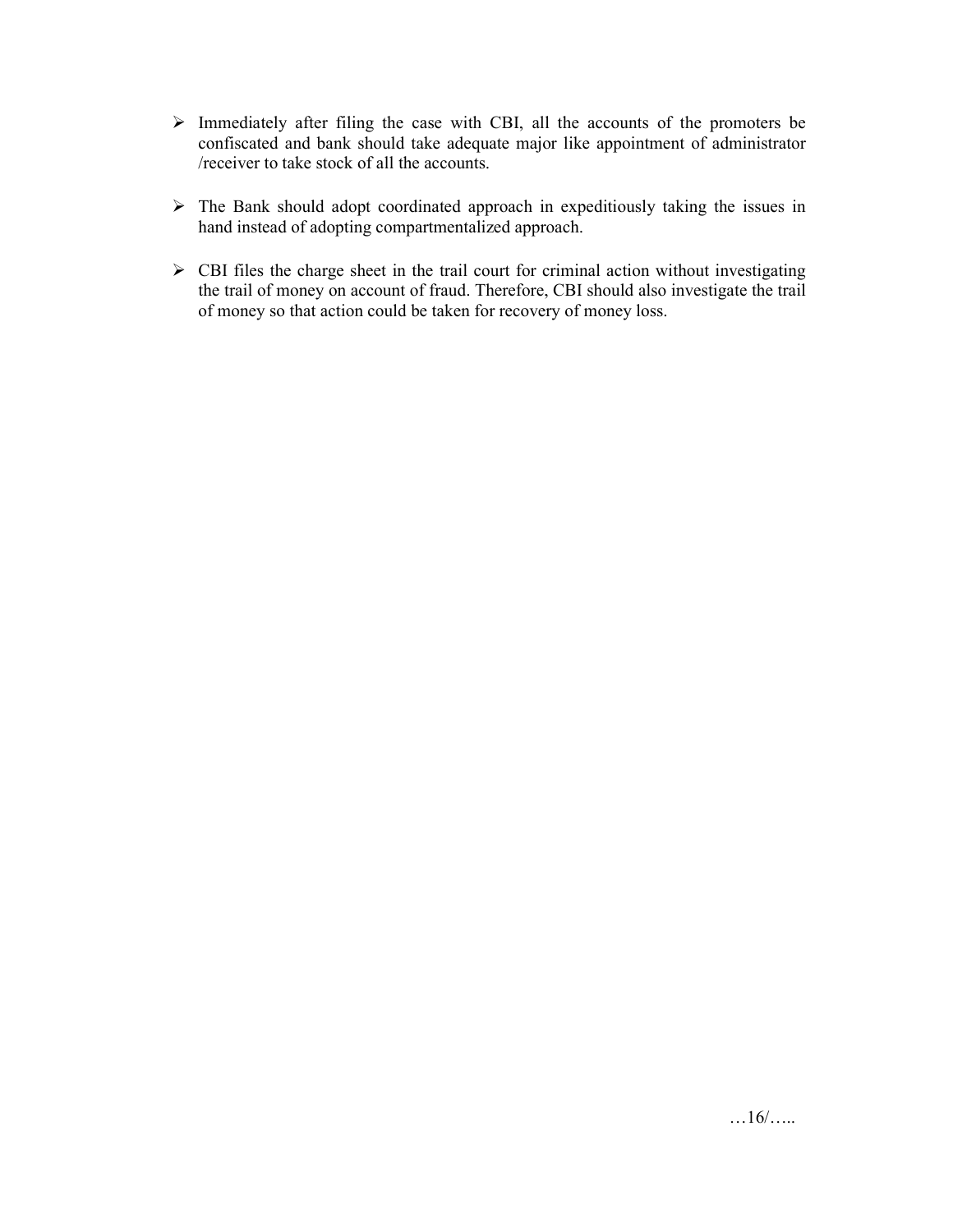#### \*\*\*\*\*\*\*

#### **Aviation Sector:**

The case of frauds perpetrated by a company in this sector has been analysed. The company commenced its commercial operations in this sector in May 2005. The company was a leading Airlines company of India with a market share of 21% in domestic operations. The company was promoted by another group which had presence in several countries.

The company was one of the domestic companies offering service on international routes and operated in both segment of the market, i.e. low-cost segment and full serve segment. The company availed credit facilities from the banks under consortium arrangement led by one of the bank.

#### **Modus operandi:**

- The Company cheated the bank by suppressing facts in the financial statements and diverting the funds to related entities for the purpose other than those for which finance was made.
- The Company ran its operations mostly on leased aircraft for which an overseas entity (vendor) was created which in turn had created fictitious invoices with inflated bills. The money was transferred to it through legal means. Whatever the money the company owed to the leasing company would be disbursed and rest parked with the entity.
- The entire transaction carried out was legal as it was done through proper banking channels. The vendor had submitted invoices and created intermediaries which had nothing to do with the leasing of aircraft. Therefore, funds received by the vendor were illegal.
- The Company willfully cheated the banks with an intention to siphon off funds. The money apparently was diverted to several shell companies in seven countries.
- The Company's promoter willfully and malafide intension did not pay the dues covered by his personal and corporate guarantees. Despite restraining orders from High Court, the promoter entered into an arrangement with overseas company to receive a big amount for stepping down from his office and position as Director and Chairman of group.

#### **Loopholes/Lapses** :

- The lapses with respect to loans extended to the defunct airline which was under scanner. The company's balance sheet was never strong and its credit rating was lower than what was required for sanctioning loans.
- All Banks under consortium financed the company on the basis of brand capitalization. Valuation got done through a private company which was much higher than what was valued by other valuers.

…17/…..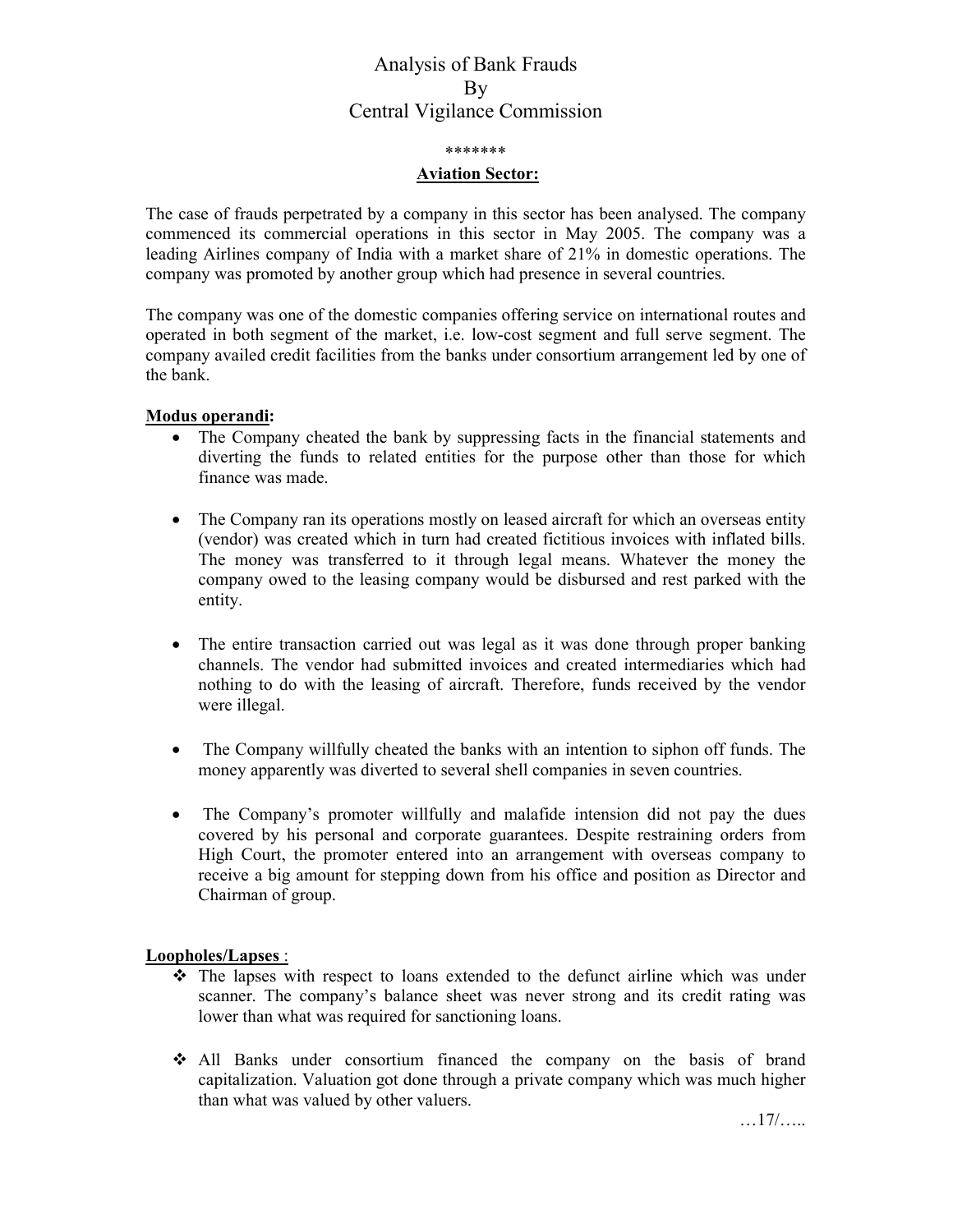There was alleged conflict of interest of at least three independent Directors on the board of the airline. SFIO had alleged that certain private companies and three independent board Directors of company had a commercial relation-ship with the airlines.

- > Advances/credit facilities were sanctioned to the company on the basis of Brand name which does not form any tangible security for the purpose of recovery. The practice should be discontinued in future.
- > The Company submitted brand evaluation done by private entities. Banks blindly accepted the higher one. Bank considered report of only one valuers for the valuation of brand and based on that loans were given to the carrier. Regulations issued by RBI require that at least two different valuation reports should be considered before deciding credit facility on the basis of brand in case the brand name is to be considered as security.
- > The past track record of the borrower or the length of his satisfactory association with the bank should be one of the considerations. The status of the customer should be more critically analyzed while renewing the existing facilities.
- > Managing fraud risk in large value advances need a comprehensive approach. There has to be changes in mindsets, fine tuning of work processes and human resources skills. There has to be better information sharing among banks. There has to be more effective fraud management systems. There has to be better support from enforcement agencies and there has to be legislative.
- > Multiple banking arrangements in large value financing have done more harm than good to banks. This type of arrangement enabled corporate to secure multiple finances from various banks far in excess of their requirements. Funds raised were easily diverted through company's accounts with various banks in the absence of effective exchange of information between the banks.
- > Banks do not have a fool-proof system of checking and confirming whether the company has actually working on the contracts and whether the contracts were genuinely business based.
- > The Government should consider examining the role of third parties such as Chartered Accountants, Advocates, Auditors and rating agencies that figure in accounts related to bank frauds and put in place strict punitive measures for future deterrence.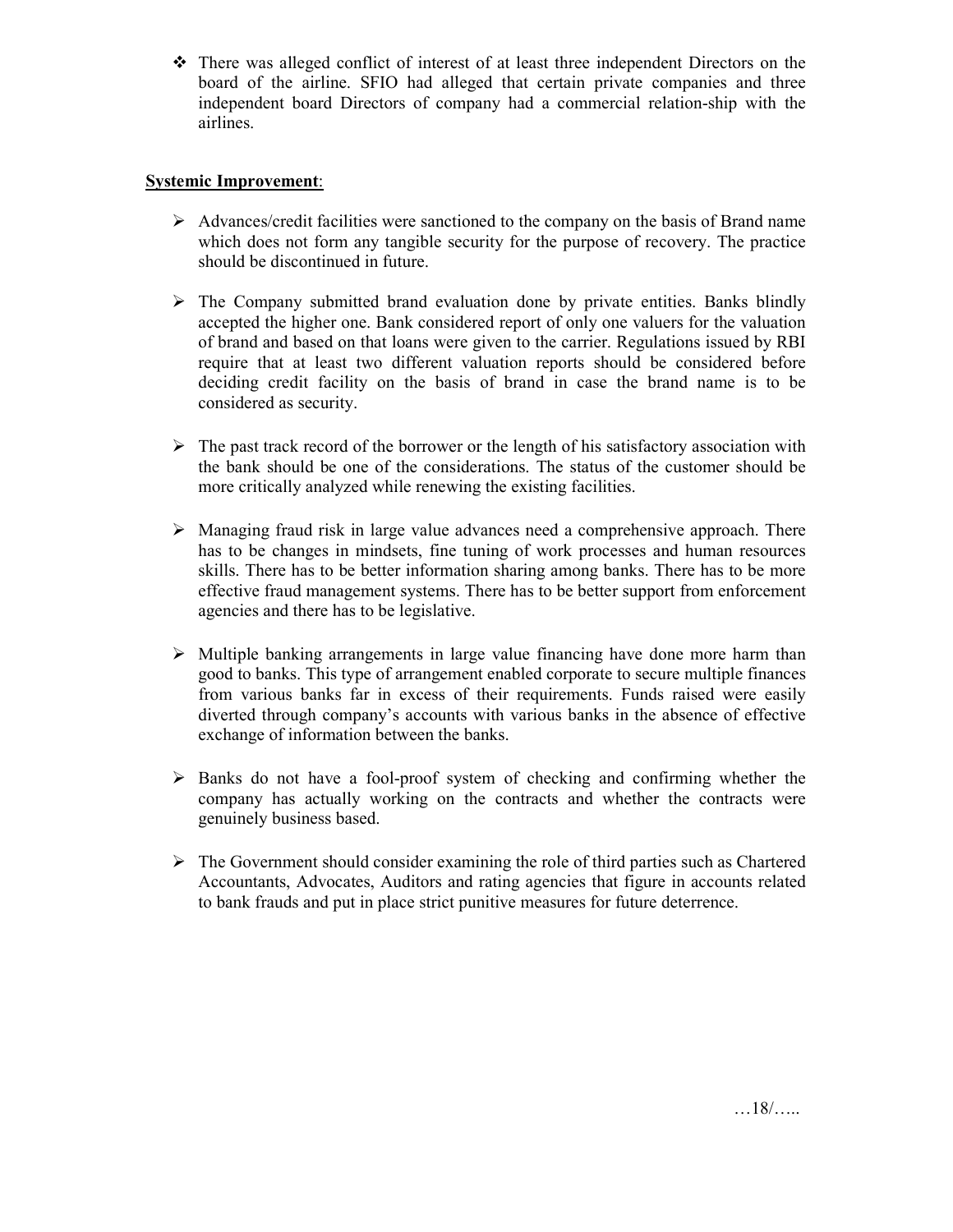## Analysis of Bank Frauds

#### By Central Vigilance Commission \*\*\*\*\*\*\*

#### **Service/Project Sector**

The cases of frauds perpetrated by three companies in this sector have been analysed. The companies were in business of providing corporate logistic services, Industrial and engineering projects, plants  $\&$  machineries, equipments etc under lease agreement. The Companies were enjoying working capital/ term loans from the banks under consortium arrangement led by one of the banks.

#### **Modus operandi**:

- One of the companies induced the bank to sanction and disburse loans for 2804 vehicle to the company and its' employees/drivers on the basis of false assurances and tampered/forged vehicle registration documents.
- In respect of the loans availed by giving false assurance of getting the vehicles transferred to the drivers/ employees by clearing past dues of the existing lenders, the Directors of the company deliberately and with intent to cheat, willfully neglected to transfer the ownership to the said drivers/employees as a result of which amount disbursed by bank towards finance of vehicles became overdue.
- The loans availed for purchase of new trucks was willfully diverted by the accused Directors and the trucks were never purchased. The funds for transfer of old vehicles to the drivers were also diverted for other purposes. In most of the instances, even the registration documents were not submitted to the bank whereas in several other instances old vehicles were passed off as new.
- Another Company got issued performance cum mobilization advance guarantees in favour of aggregators. The mobilization advance should have been utilized for execution of contracts against which the advances had been remitted by the beneficiary.
- A part of the funds was utilized for giving margin/charges to the banks instead of providing such margin by the promoters from their equity. The Company also partly remitted the fund back to the mobilization advance received from the Aggregator which was not comprehensible and was highly questionable.
- The Banks sanctioned enhancement in bank guarantee limits for more than 10 years based on such information as provided by the Company. The guarantees were eventually invoked. Defaulted guarantees account was debited and after adjusting the cash margins available with Banks amount was paid to overseas Banks. It was dishonesty on the part of the Company to avail the facility by misrepresenting and concealment of facts.
- Another company did not have loan policy approved by board as envisaged for Non-Banking Financial Companies (NBFC). The company had not fixed prudential

…19/…..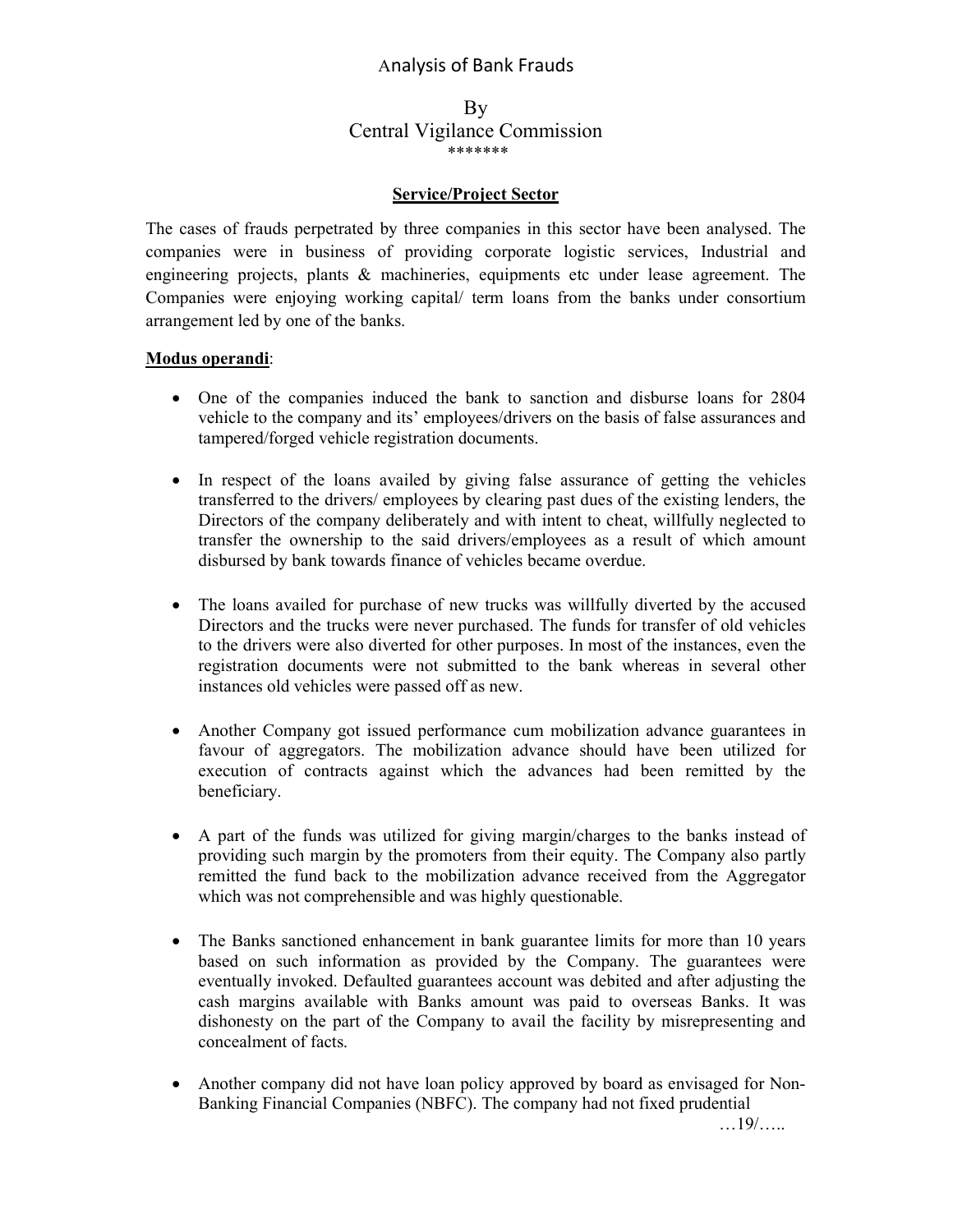- limits as part of Assets Liability Management (ALM) for individual gaps and cumulative mismatches as envisaged by RBI.
- Thereafter, the company was reclassified from Deposit taking NBFC to Non-deposit taking NBFC. After an inspection of the company's accounts for a particular period, RBI directed that until further orders, the company would not sell, transfer, create charge or mortgage or deal in any matter with its property and assets without prior permission from RBI.
- As per report of the forensic auditors, the fraud was perpetrated by camouflaging the Balance Sheet in collusion with Statutory/Internal Auditors to avoid detection.
- It was identified that the methodology followed by the company was for window dressing. It was found that the company had inflated income and assets by creating falsified entries.
- The financial accounting and loan assets data of the company were maintained in Oracle data-base. This software being a proprietary one, lacked security controls. The company's top management, senior executives and employees manipulated the records by using this software.

#### **Loopholes/Lapses**:

- The signatures of applicants/ borrowers were not obtained in person. Bank handed over the documents to the officials of the company for getting them executed. Therefore, there was no base document with the specimen signature of the borrower which could be relied upon to conclude that the documents were signed by the respective borrowers only.
- $\cdot$  The company transferred only 227 vehicles in the name of drivers as against 1652 vehicles financed by the bank for the purchase of second hand vehicles. The company had failed to transfer the vehicles although it had received sale consideration from the bank and thus it had defrauded the bank in respect of second hand trucks.
- $\div$  Bank had sanctioned the loans for purchase of new vehicles to drivers of the company but the vehicles were not transferred /registered in the name of drivers. Thus the company had defrauded the Bank in respect of new trucks.
- There was inter-relationship between the buyer, vehicle dealer and body building unit. The Proforma invoices issued for body building /trailer were inflated. There was diversion of funds/ round tripping of funds.
- $\div$  Business model of the company including the existence of Master Agreement with Aggregators/ Agreement between the company and its vendors, were not disclosed to bank/consortium. Thus, it concealed the existence of the said agreement and misrepresented its lenders with regard to it business model. It was found that there were a number of clauses which were exclusively in favour of the Aggregators which were not informed to the bank.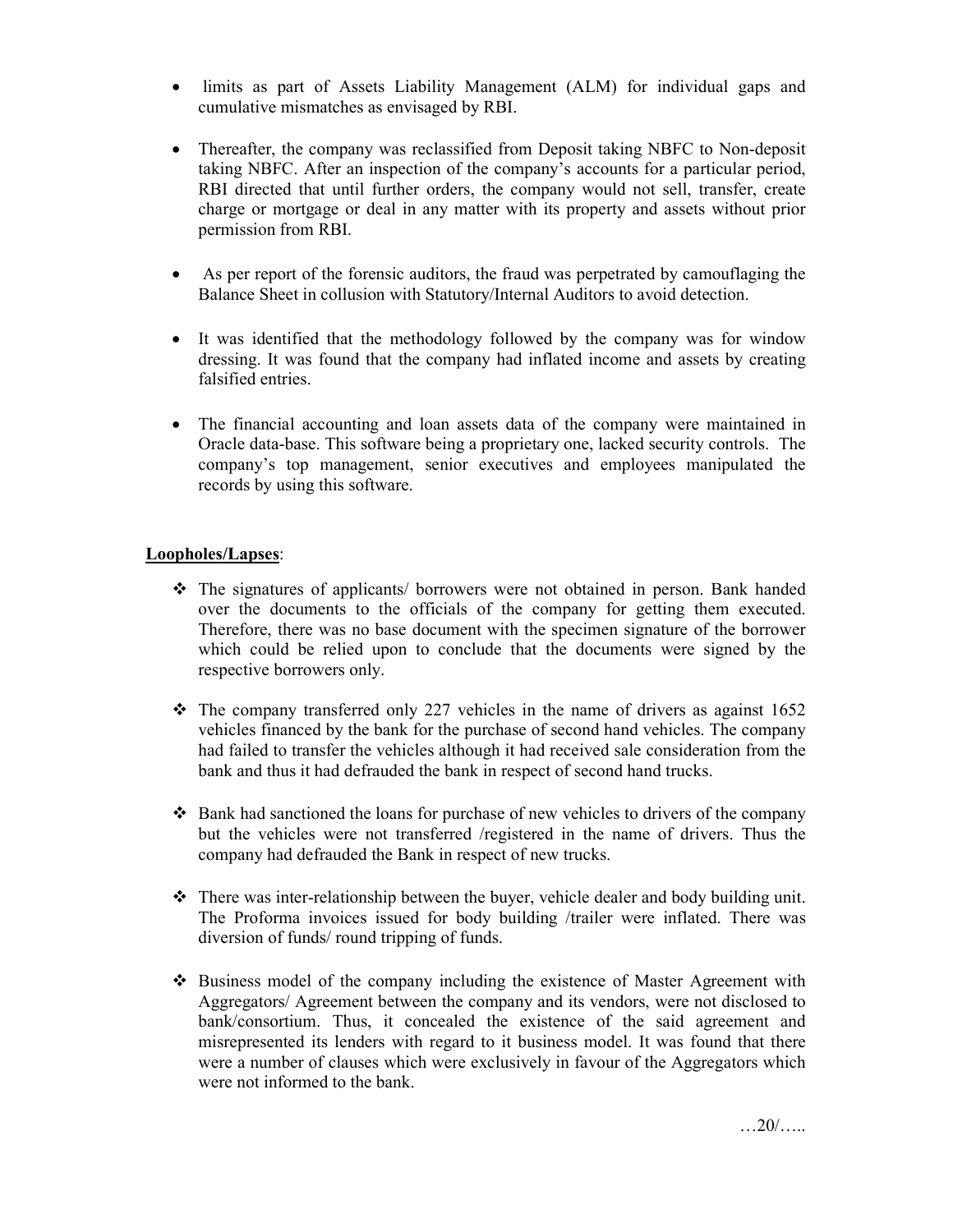- $\hat{\mathbf{v}}$  The Company did not utilize the funds for the purpose i.e. for execution of the contracts. 30-35% of the funds were utilized for giving margin/charges to the banks from the mobilization advance as against the normal practice of providing such margin by the promoters from their equity.
- The Company had not provided the bankers any evidence of having utilized the mobilization advance for execution of the contracts for which these guarantees were issued which in normal case should have been remitted to its vendors for the execution of the specific contracts.
- The Company had not utilized the mobilization advances received under BGs/SBLCs for execution of the projects for which BG/SBLCs had been issued. Further, reports of various consultants appointed by the Consortium indicated lapses on the part of the company with regard to compliance of FEMA regulations, ROC regulations etc.
- $\div$  It was also revealed that the overseas beneficiaries had discounted the BG/SBLCs with banks in Europe and remitted the funds back to the company as mobilization advance. However, the company had not utilized the funds for execution of projects; but instead diverted the same and utilized as margin for the guarantees issued on their behalf.
- The Company had submitted end use verification certificate issued by Chartered Accountants stating that the loan had been utilized by the company for its working capital requirement and general corporate purpose which was not correct.
- The facts of the case reveal that the fraud occurred due to dishonesty on the part of company who got the limit sanctioned by misrepresenting & concealment of facts coupled with lapses in pre-sanction appraisal and post sanction follow up.
- The stocks on hire under hire purchase agreement were calculated as per the agreement value less the installments received from the corporate and net of unmatured financial charges.
- The Company availed finance from the banks against the value of stock on hire under hire purchase agreement. The company had financed other companies in the form of corporate loans and was refinancing hire purchase loans for purchasing of old assets.
- The promoter of the company and statutory auditors of the company engineered the fraud in a systematic way against the bank by flouting the relevant provisions of Companies Act, incorrect filing of returns under service Tax, VAT and income Tax.
- Various lease transactions were pre closed, but the assets were not written off and the same were continuing in the books of account of the company. Part of the amounts received through pre closure was directly booked as income and part amount was kept in debtor suspense account. The lease rentals as per the original tenure were continued and income was recognized.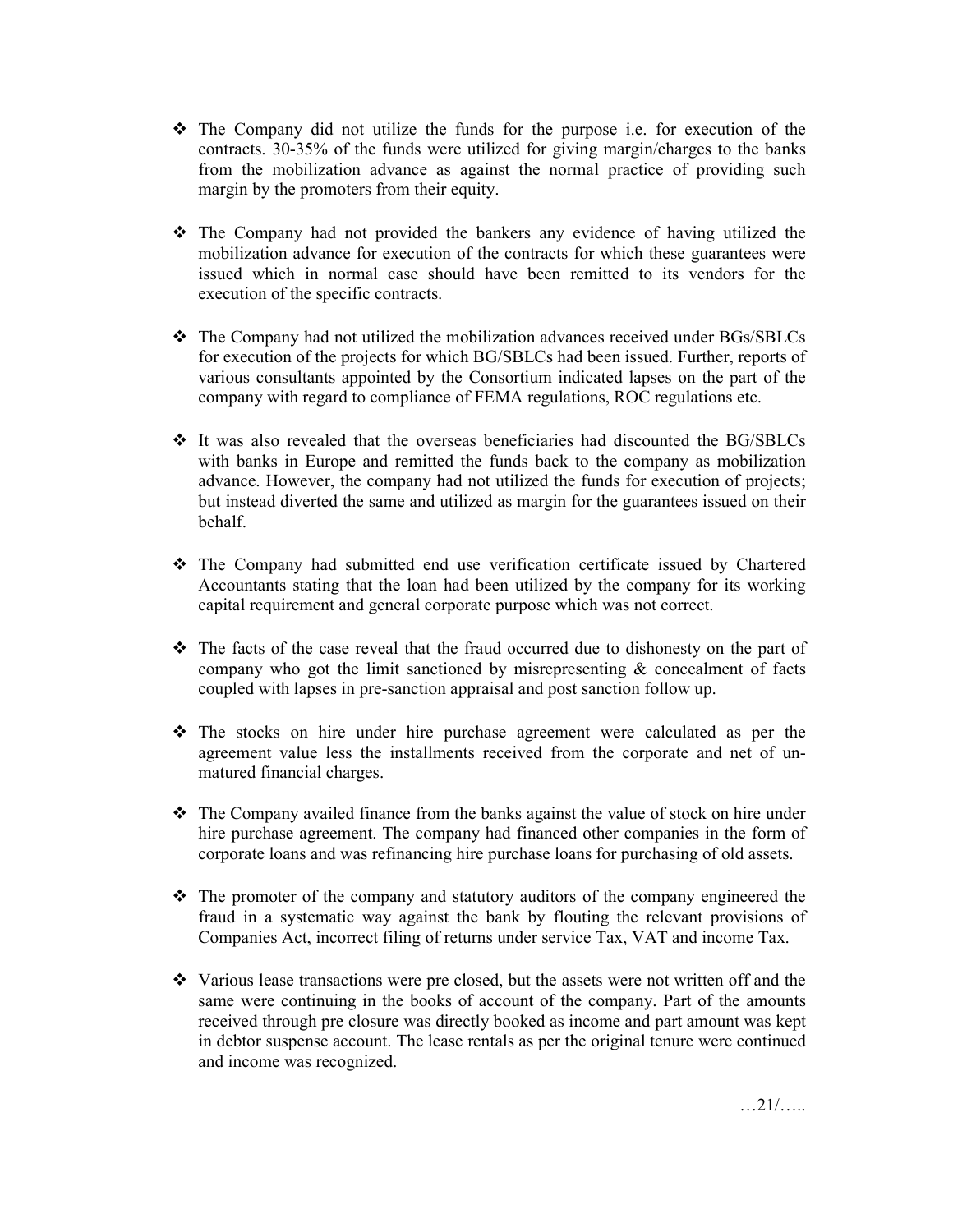- $\div$  The Company formed satellite companies with employees of the company as directors. The satellite companies were formed mainly to acquire share of the company and to transfer the NPA of the company to these satellite companies.
- The satellite companies were granted loans by the company through bogus loan agreement for acquiring NPA accounts of the company. With this NPA provisions were reduced and profit of the company boosted.

#### **Systemic Improvement**:

- Genuineness of quotations should be verified through visits and direct contact with dealers. In case of vehicle loans visit to the dealer must be performed to check genuineness of dealership. The credentials, genuineness, capability to supply of vehicle and line of trade of the dealers should be verified through documents and personal visits before sanction of loan.
- > Bank may issue supply orders in consultation with dealer on the basis of quotations or contract agreement between supplier and borrower duly considered by Bank in the proposal /sanction instead of direct payment to the supplier before supply. This will ensure generation of bills/invoices and facilitate delivery of goods in proper custody before payment.
- > Field functionaries should be advised to ensure end use of funds. They should follow the proper due diligence and not to rely entirely on documents/papers produced before them. Documents and disbursement should be cross verified.
- > The contractual obligations between the parties need to be verified from the point of view of onerous clauses by legal advisor. Banks should take extra care when advance payments under BGs are received and ensure end use as being done in the fund based limits.
- > While considering/sanctioning such limits in future, it may be stipulated that amount received as mobilization advance be credited to an Escrow account and its end use be monitored.
- > There are frequent attempts by fraudsters to fabricate documents and avail finance from banks. Heightened awareness of loopholes, consequences of bypassing procedural aspects and check-points for evaluating genuineness of various essential documents become necessary.
- > The Banks should clearly outline requirement of field visits by the controllers and also stock inspection of large borrowal accounts above a cut-off point by an external agency. This would be in addition to the regular inspection/filed visits by the line staff and the controller. Observations of the visiting officers/stock/ credit Auditors must necessarily find place in every review/enhancement proposal of the borrower.
- > The Banks should pay the required attention to internal control and fraud prevention measures in addition to instructions issued by them from time to time. The controlling offices should play their role of overseeing the functioning of branches effectively.

…22/…..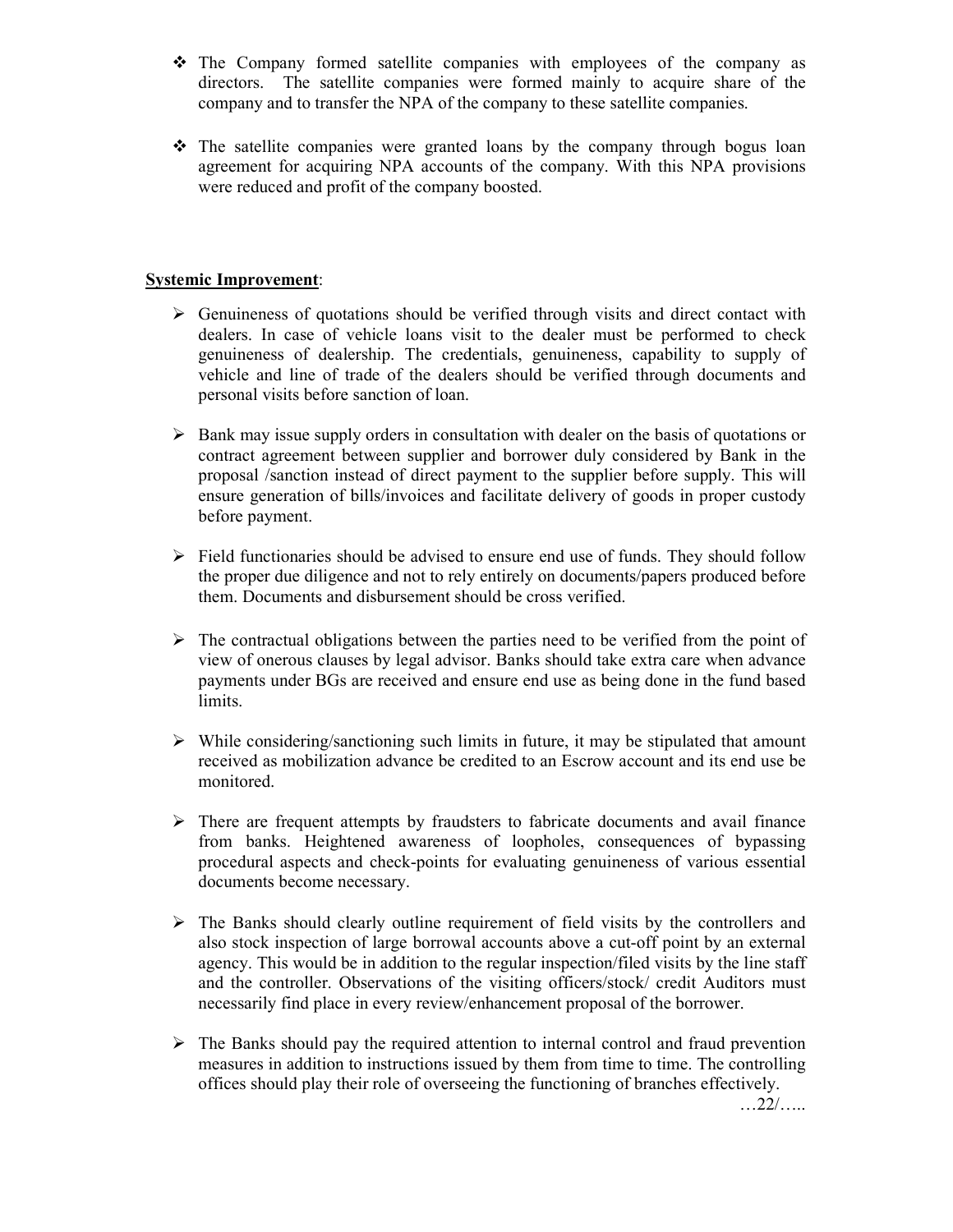- > The loan asset management should require to be prudentially monitored with a view to ensure that no potential fraud in the garb of temporary irregularity, liquidity crunch etc is allowed to go undetected for an unduly long period. The appraisal, sanction, monitoring, review and renewal of borrowal accounts should be objective and discretion free.
- > The irregularities arising out of credit transactions should be meticulously looked into to satisfy whether these are on account of genuine trade/business transactions, market conditions, general state of industry and economy or overflow of corporate fraudulent transactions, which are being attempted to or are being concealed.
- > The system of credit audit should ensure that all the credit decisions beyond a cut-off point would be scrutinized to ensure that the norms of appraisal, review and renewal have been duly complied.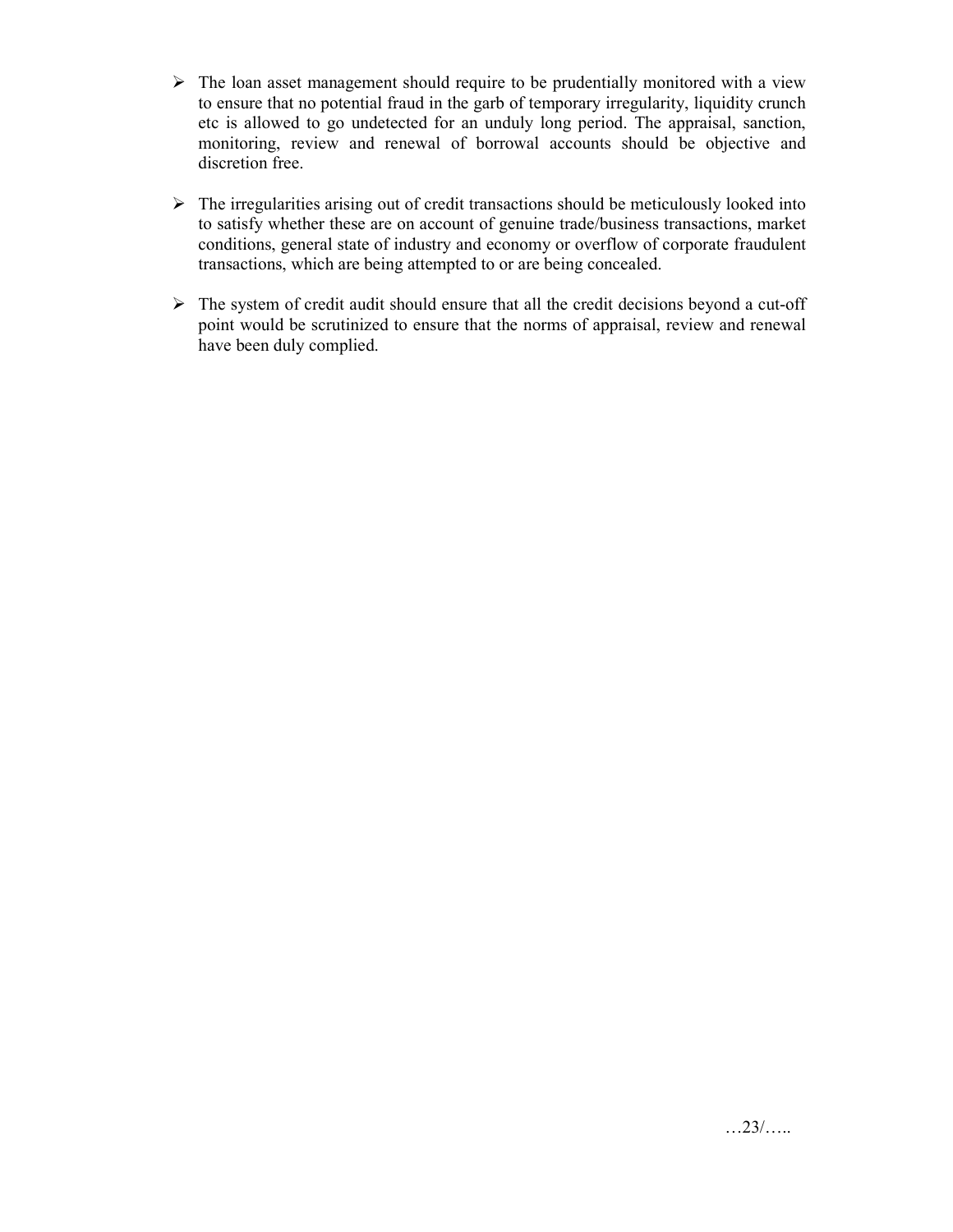# Analysis of Bank Frauds By Central Vigilance Commission \*\*\*\*\*\*\* **Discounting of Cheques & other issues**:

The case of fraud perpetrated by a Chartered Accountant  $\&$  others in this sector has been analysed. A firm was empanelled for conducting concurrent audit of the bank branch. A qualified CA who was a sleeping partner in the firm had gone through the nitty-gritty of the CBS system while conducting audit of the branch. The CA had created several fake and false documents pertaining to his clients. Misusing this information, CA committed a mind boggling fraud against the bank.

#### **Modus operandi**:

- The CA accessed the Pan and Voter ID cards, business details, financial statements and IT returns etc pertaining to his client who was required for opening of accounts and availing of bank loans.
- The CA had created several fake and false documents for his own manufacturing factory at a location. He had forged signatures in various documents.
- The officials of the Banks at branches in the different cities and also at controlling office of bank colluded with a group of customers and defrauded the bank by purchasing/ discounting fake/fraudulent cheques, discounting of fake inland bills, arranging overdraft/loan limits against non- existent LIC policies and also arranging housing Loan /Loan against property without proper title/security or through dummy borrowers. The CA was the main person behind all the fraudulent transactions.
- The fraudulent transactions had been taking place since 2011. These transactions were nullified with proceeds of new fraudulent transactions to avoid deduction.
- There was inter-link between transactions in three branches with many customers having accounts at all the three branches. The fraudulent transactions were carried out mainly through the discounting of cheques, discounting of fake bills and overdraft against LIC policies.
- The surrender values of the policies were unusually high, often not found in such numbers. Verification of policies with LIC of India revealed that these policies were issued in the name of different LIC offices, for different terms and sum assured.
- There were number of accounts involving a huge amount under the Housing loan category which had either a commonality of the name and/or had some linkage to the audit trail of the fraudulent transactions. In most of the cases security/ assets were not created.

### **Loopholes/Lapses**:

• The accounts were opened without complying with KYC guidelines. The customers would not come to the branch for opening the accounts. No personal interaction took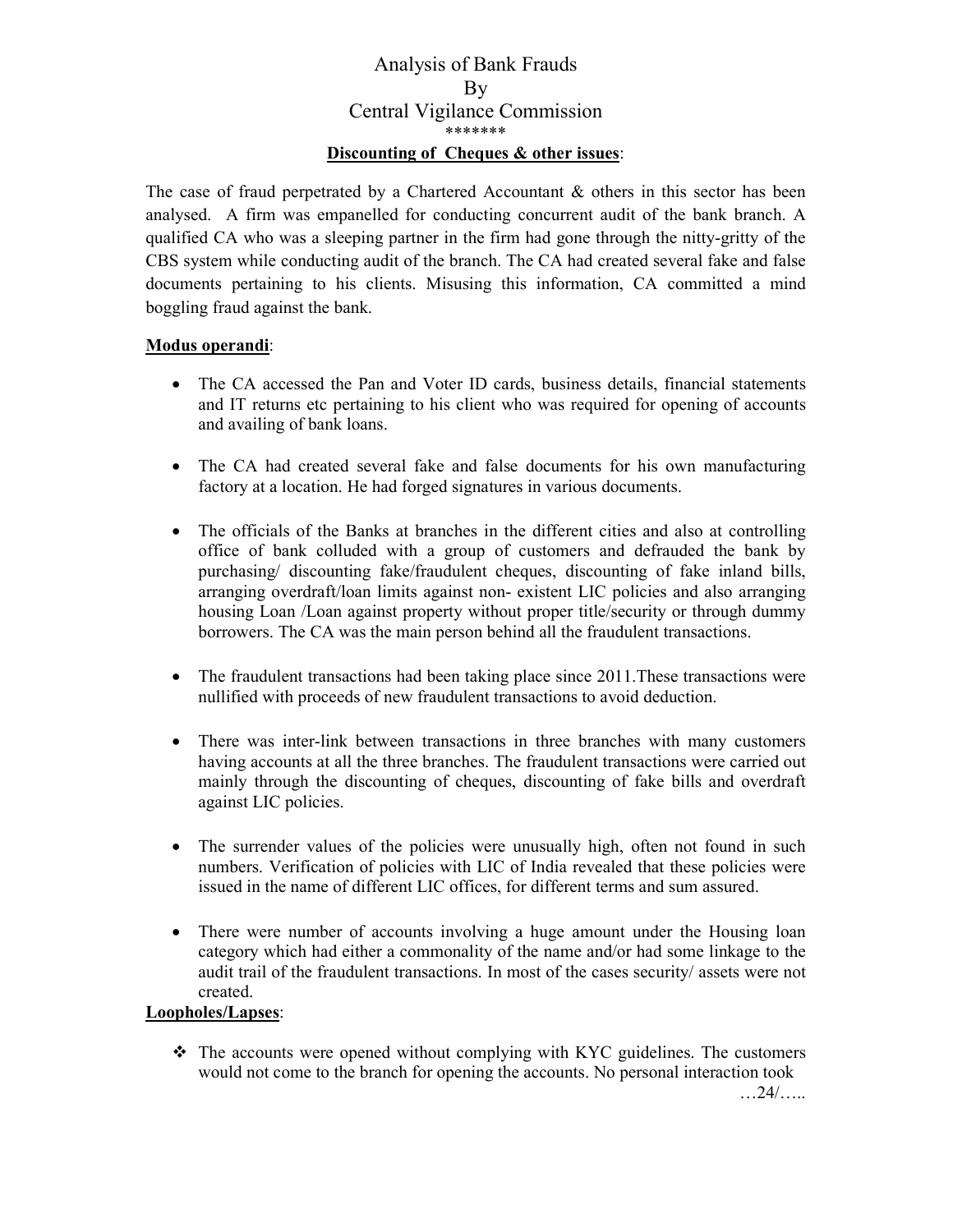place. Their credentials were never cross verified with the original/through net and there was no practice of independent verification of addresses provided in the application.

- $\hat{\mathbf{v}}$  The accounts were opened with an intention to allow discounting of cheques on a continuous basis to selected parties which were related to each other either by blood or bondage or through financial considerations.
- $\bullet$  No standard operating procedures ; may it be purchase/discounting of cheques/bills, sanctioning of loans/overdrafts against LIC policies and /or sanctioning loan/ overdrafts for acquiring house/commercial properties were followed.
- $\hat{\mathbf{v}}$  The system in the bank did not furnish any alert when the account was opened with the same officially valid documents of a person already having account with the bank. As a result, accounts of the borrowers were opened at three branches to facilitate fraudulent transactions.
- The concurrent auditors failed to take note of such fake transactions. The Internal Inspectors also failed to detect and comment about unabated purchase and discounting business, KYC norms, non compliance of systems and processes and the bogus/ fictitious documents produced by the branch officials while compiling the reports.
- $\div$  The officials of the controlling office of the bank ignored the alerts communicated by off-site monitoring cell (OMC), HO, and communicated their full satisfaction about the genuineness of the transactions.
- $\div$  The Regional Office of the bank failed to take notice of the way the business was being conducted in these branches. The branches discounted cheques beyond their delegated powers on several occasions without obtaining permission/ approval from the Regional Office of the bank.
- $\div$  All the discounted cheques were serially numbered and all were for round figures which were the characteristics for accommodation purpose. The wrong practice which was going on in the branches of bank was well within the knowledge of officials of the bank.

- > Bank should set up centralized processing centers for opening of accounts. This will be an additional tier for online cross verification of KYC documents like PAN, Aadhar etc. These measures would minimize the incidence of fraudulent KYC documents. Bank should also introduce alerts in the system while opening the account on the basis of same KYC (i.e. Pan Card, Aadhar etc.) document in different branches.
- > Bank should set up centralized loan processing hubs which will help in streamlining the selection of borrowers with enhanced due diligence, assessment of proposal etc, thus delinking the sanction process from the business owner i.e. branch heads.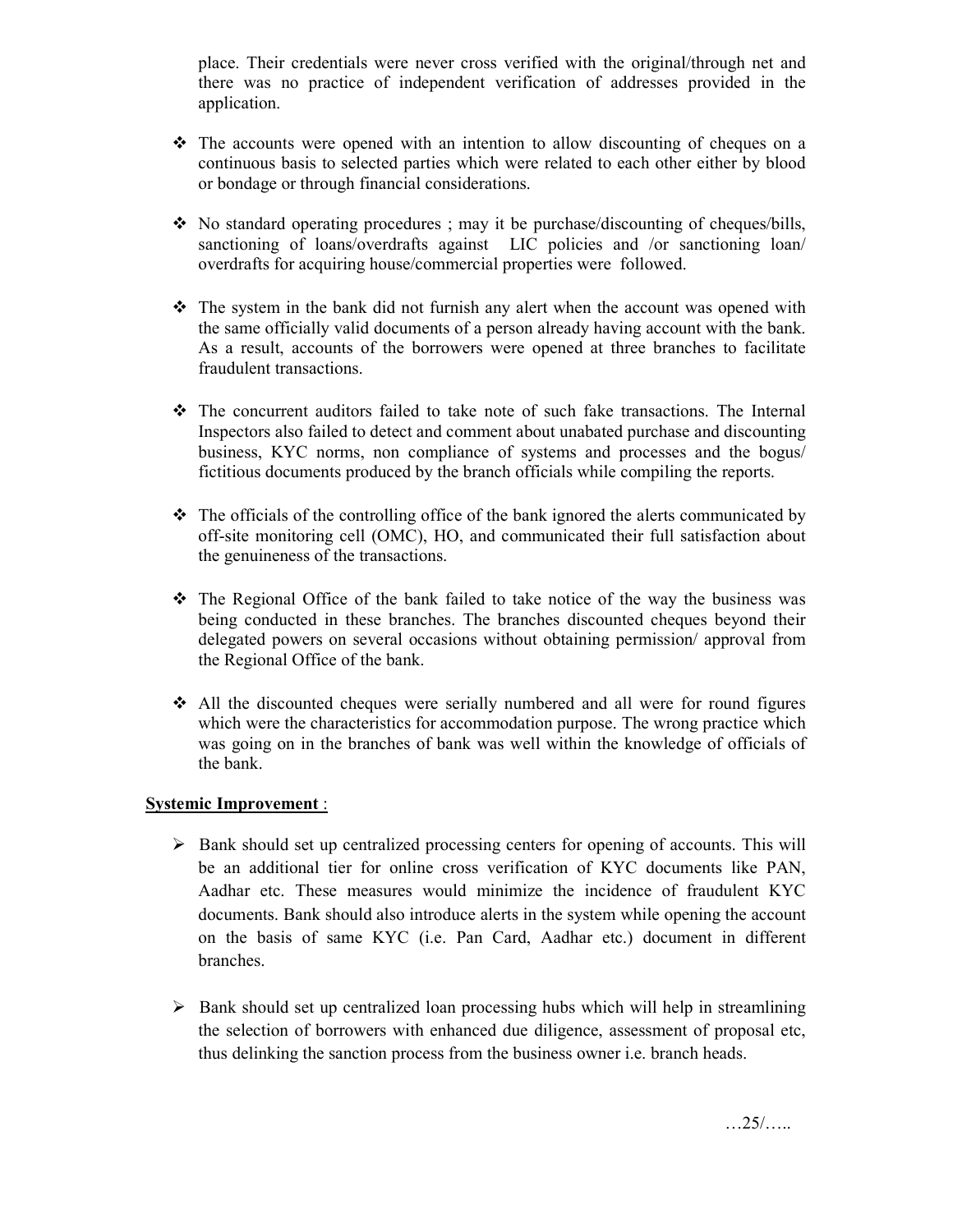- > The monitoring system should be strengthened to detect the frauds. Offsite monitoring by the offsite monitoring cell at Head Office and respective Regional Offices should also be strengthened.
- > Spurt in advances should be periodically monitored and such identified branches shall be subjected to detailed verification of loan portfolio. Retired officers for assisting in the internal audit of the Bank should be empanelled.
- Integrity, honesty and administrative skills be yard stick for selecting Branch Heads, Regional Heads, Zonal Heads and inspection and monitoring officials. Training system should be reviewed and issues pertaining to vigilance should be made mandatory in the training system. It will help understand the participative, preventive and detective methodology, particularly for those who have newly joined the bank.
- Inspection system should not be for name sake and it should be manned by knowledgeable and experienced persons to prevent, detect and report malpractices in the bank to the top management. Selection of Concurrent Auditors & Statutory Auditors should be appointed in consultation of Institute of Chartered Accountants of India (ICAI). Advocates and Architects (valuers) should be appointed in consultation with respective associations.
- > LIC policies should be checked through online to verify the surrender value. Advance against LIC policies be entertain through CIBIL. Secrecy of password be maintained at all levels.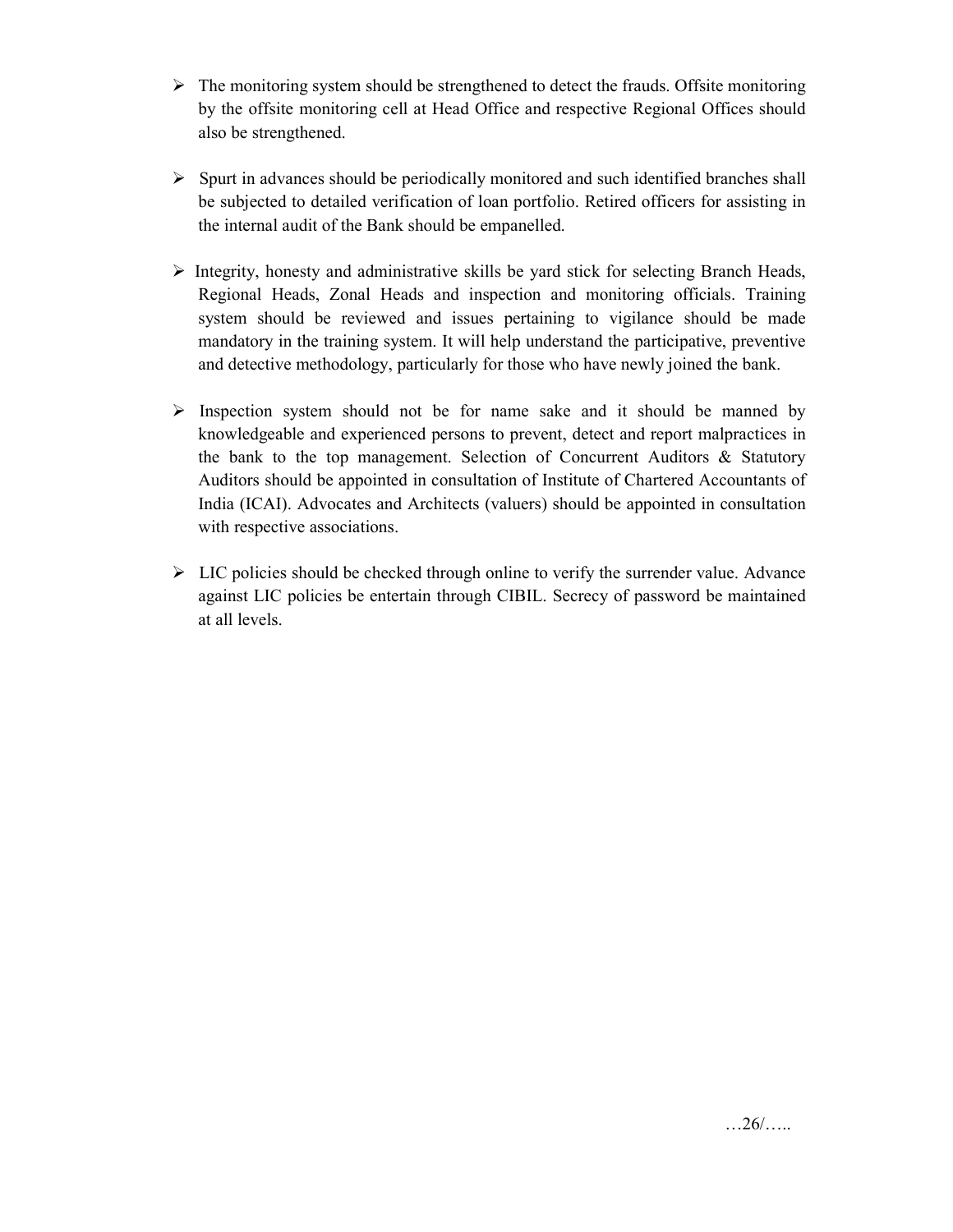# Analysis of Bank Frauds

### By Central Vigilance Commission \*\*\*\*\*\*\* **Trading Sector**

The cases of frauds perpetrated by three companies in this sector have been analysed. The companies were in business of trading in coal, pulses and agro commodities, and aluminum foil rolls. The companies had adopted a business model by which they imported goods from foreign banks/private parties against SBLC/LC/ Cash Credit for trading in domestic market. The Companies availed credit facilities from the banks under consortium arrangement led by one of the banks.

#### **Modus operandi**:

- The company had diverted a substantial amount of fund to related parties/ associate concerns. The creditors had not been deducted for the purpose of calculation of drawing power. The scrutiny of purchases and sales of the company revealed that there were many cases where the same party was the customer as well as the supplier.
- The Company violated accounting principles and misutilised funds for other purposes. Funds were utilized towards purchase of real estate in the name of the director and his relatives.
- The other Company submitted the documents with the bills drawn under the letters of credit issued/opened on behalf of the borrowers which were fabricated and the underlying transactions were not real merchant trade transactions. The letter of credit mechanism/ RTGS facility for kite flying transactions involving unconnected parties were grossly misused by the borrowers.
- When the bills drawn under the letters of Credit (LC), opened on behalf of the company, started devolving, the bills were met by creating overdrafts in the accounts as fund was not provided by the company.
- In case of another company, the credit facilities were given by the banks to the borrower for the purpose of manufacturing and exporting of aluminum foil containers, its lids and covers. However, the company instead of utilizing the funds for which the credit were granted, utilized the same for granting loans for the other entities without any security or documents and that too in the sectors which were not even remotely related to the core business activity of the company.
- The Company resorted to falsification of the account by manipulating the position of LCs/ Buyers credit outstanding in the monthly stock statement thereby overstating the drawing power in the cash credit account.
- The company's debts increased substantially during a particular period. The funds were utilized for investments mainly by way of loans and advances, the returns of which were not immediately forthcoming.

…27/…..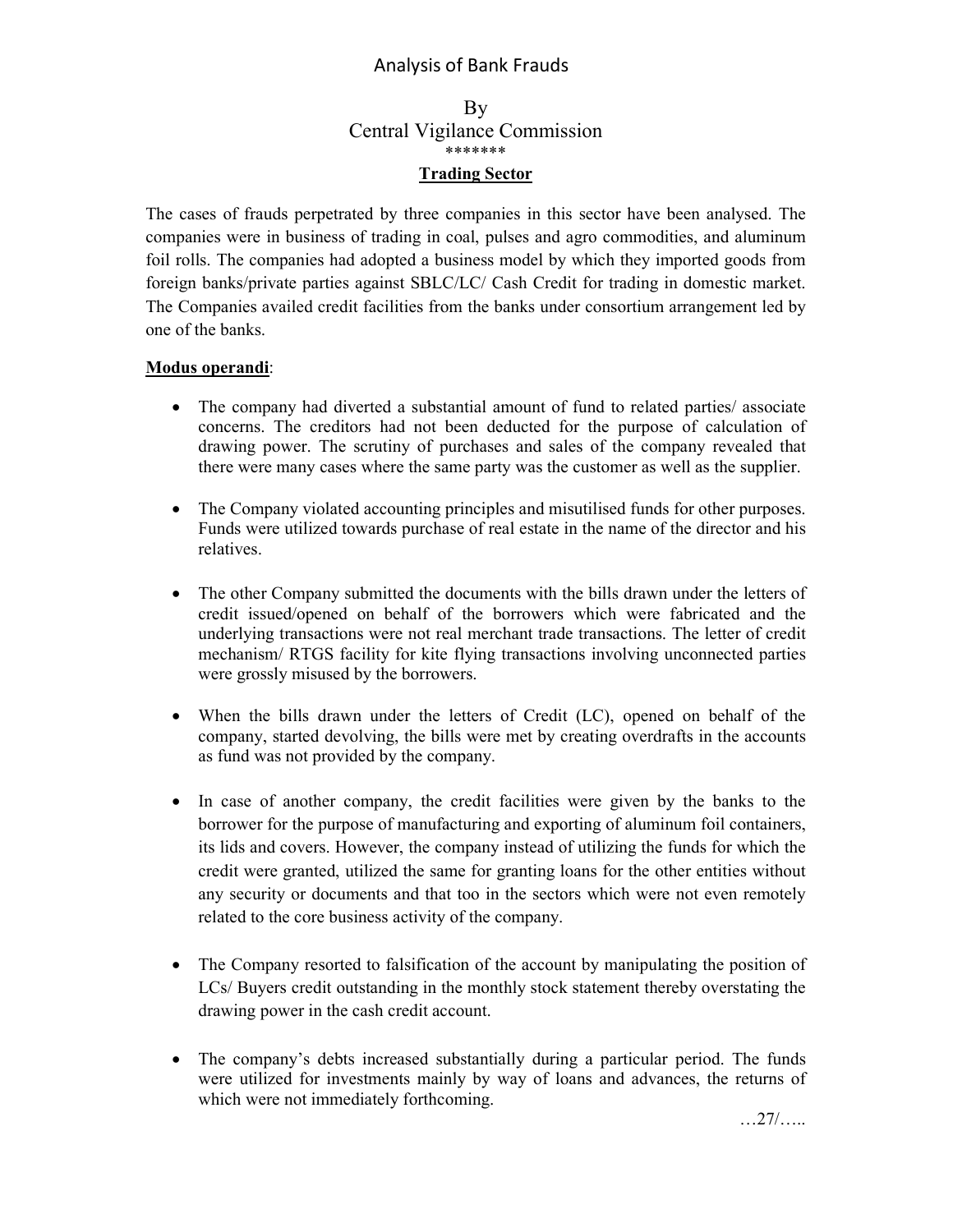• During Investigation, some unusual transactions were observed in the account of another company. Funds were diverted to finance various sister concerns/associates dealing in various areas of business ranging from real estate development to gambling business (breeding price bulls and race horses).

#### **Loopholes/Lapses**:

- The Company dealt with many related parties including subsidiaries/associates including their key management. The gross amount receivable from the related parties was much higher while amount payable was much less.
- The bills which remained unrealized from the associate concerns reflected funds which had already gone out of working capital cycle for long since in many cases there were cross transactions of sales and purchases from the same party i.e the same party was the buyer as well as the supplier on different occasions.
- The Company had not made transactions in accordance with RBI guidelines on merchant trade. In the case of LC opened, it was noticed that major transactions had taken place in a bank with 2 parties with same address where they had acted as customers as well as suppliers.
- The Company had routed transactions from banks outside the consortium to keep the business going as devolvement had taken place in majority of banks. The 60% sale of the company had such cases where records of delivery/ movement of goods had not been maintained.
- The promoters in connivance with their Chartered Accountants had submitted doctored financial papers for getting finance from different banks. The Chartered Accountants wrongly certified the balance sheets for three years from 2007-08 to 2009-10 overstating the profits /understating the losses.
- $\div$  The bills drawn under LCs opened by the bank were suspected to be accommodation bills for the purpose of raising finance. The method adopted by the company revealed that the underlying transactions were not real merchant trade transactions and were only kite flying transactions.
- During investigation, it was observed that there were major diversion of funds from the borrower company's cash credit account to personal SB and CD accounts of the promoter directors and other unrelated accounts.
- The company was consistently showing inflated sales, stock holding levels and trade debtors. Book debts statement was given with assumed and artificial figures. Names of debtors were not mentioned by the company.
- $\div$  Out of loans  $\&$  advances sanctioned, a substantial amount of loan was free of interest by the company extended to various entities. Loans were extended in accounts, wherein no movement of receipt or payment was observed during a particular period.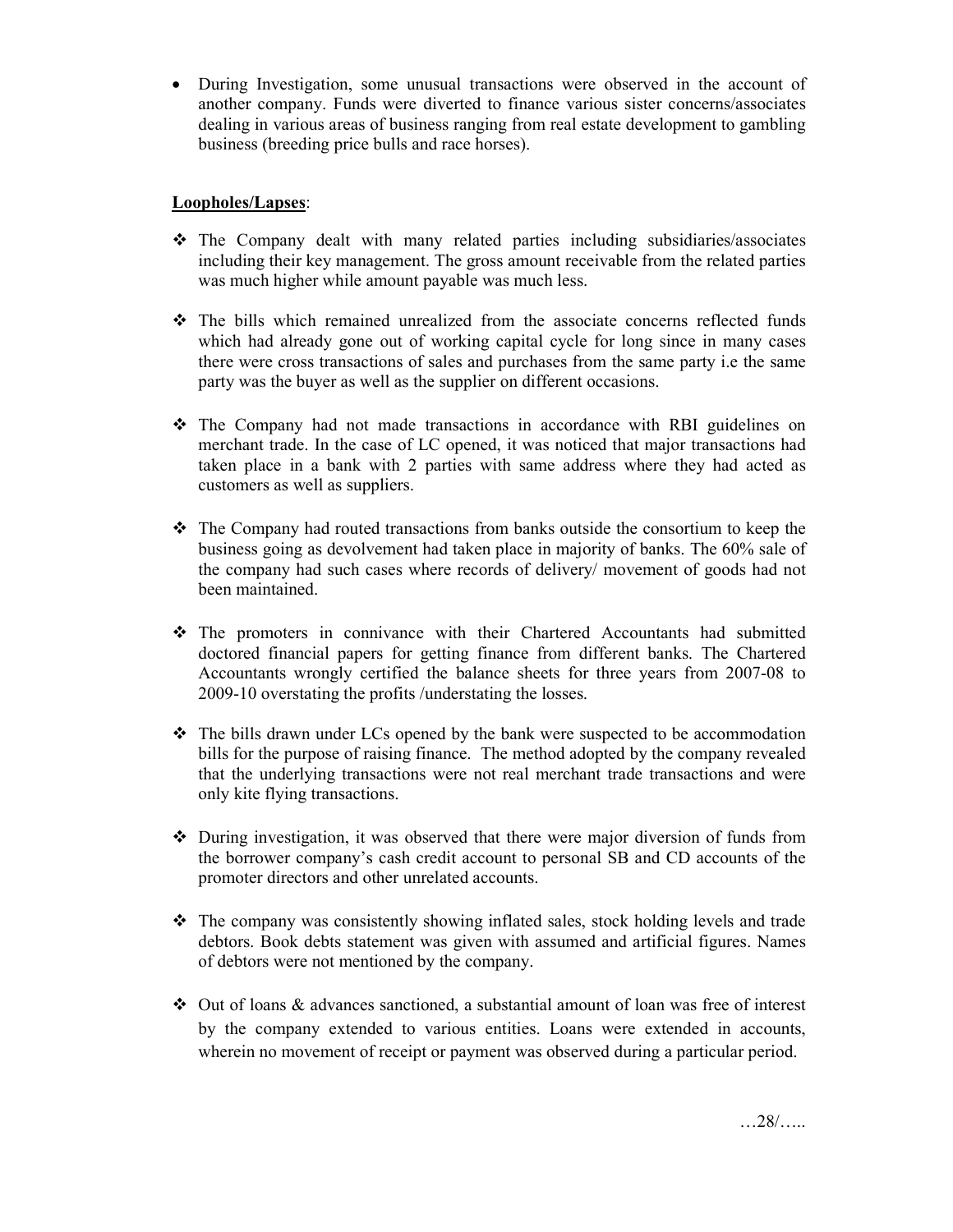- $\div$  The Company had advanced loans various companies engaged in trading of bullion. Out of these advances, a large amount had been adjusted against expenses not directly attributable to company's business.
- On review of stock statement submitted to the lead bank, it was observed that the scrap was included as stock in monthly statements. Hence, stock statements were inflated.
- As per the monthly stock  $\&$  statement submitted to the Bank, it was observed that creditors had substantially decreased as compared to creditors as reported in the previous month.

- $\checkmark$  End use of fund disbursed should be monitored and due diligence procedures should be applied to identify instances of utilization of funds for purposes not related to the business of the client.
- $\checkmark$  Even in the cases where the funds were disbursed for the purpose of working capital, its end use should be verified so as to avoid diversion of funds. Confirmation may be obtained from the customer on the utilization of funds.
- $\checkmark$  Periodic balance confirmation from top five suppliers/ buyers (creditors/ debtors) should be obtained/ ensured in stock audits and should be analyzed as a part of stock statement.
- $\checkmark$  Banks should have a fool-proof system of checking and confirming whether the company is actually working on the contracts and whether the contracts are genuinely business based.
- $\checkmark$  Corporate governance in banks in the present form is a matter of concern and has to be strengthened. Housekeeping and internal control of banks have to be strengthened.
- $\checkmark$  Multiple banking arrangements in large value financing have done more harm than good to banks. This type of arrangement enabled corporate to secure multiple finances from various banks far in excess of their requirements. Funds raised are easily diverted through company's accounts with various banks in the absence of effective exchange of information between the banks. There is a need to review the multiple banking arrangements.
- $\checkmark$  Realization of receivables and payment to creditors are required to be monitored. In case transactions routed through the accounts with consortium members do not tally with corresponding movement reflected in the stock statements, Concurrent Auditors to monitor the transactions need to be appointed by the member banks.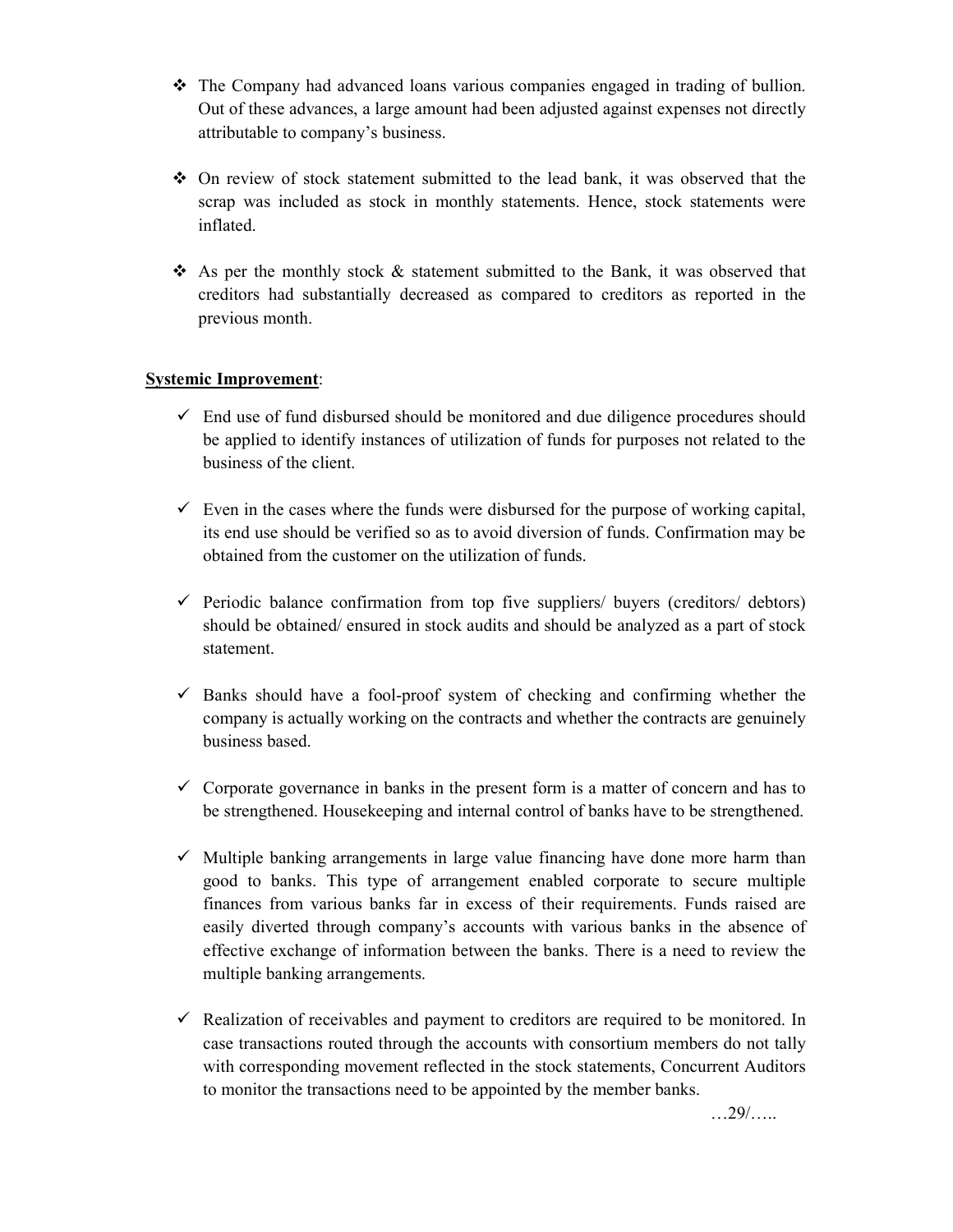- $\checkmark$  The debtors' position of the borrowers should be closely monitored. It should be a part of the Stock Audit and Inspection and audit report. Controller should critically go into on the quality of business booked by branches and sudden spurt, if any, observed in business growth should be thoroughly investigated.
- $\checkmark$  Operating officials are being equipped with inputs on Forensic Audit areas and to understand the complex business models especially transactions through Associates concerns/ wholly owned joint ventures.
- $\checkmark$  Bank must immediately delist such as third party valuers, Chartered Accountants/ Chartered engineers, Advocates etc. who have questionable credentials have been negligent in their professional duties or have caused financial loss to the bank by their willful acts of omission/commission/dishonesty. A periodical review of all empanelled professionals should to be ensured by banks for weeding out undesirable third party service providers.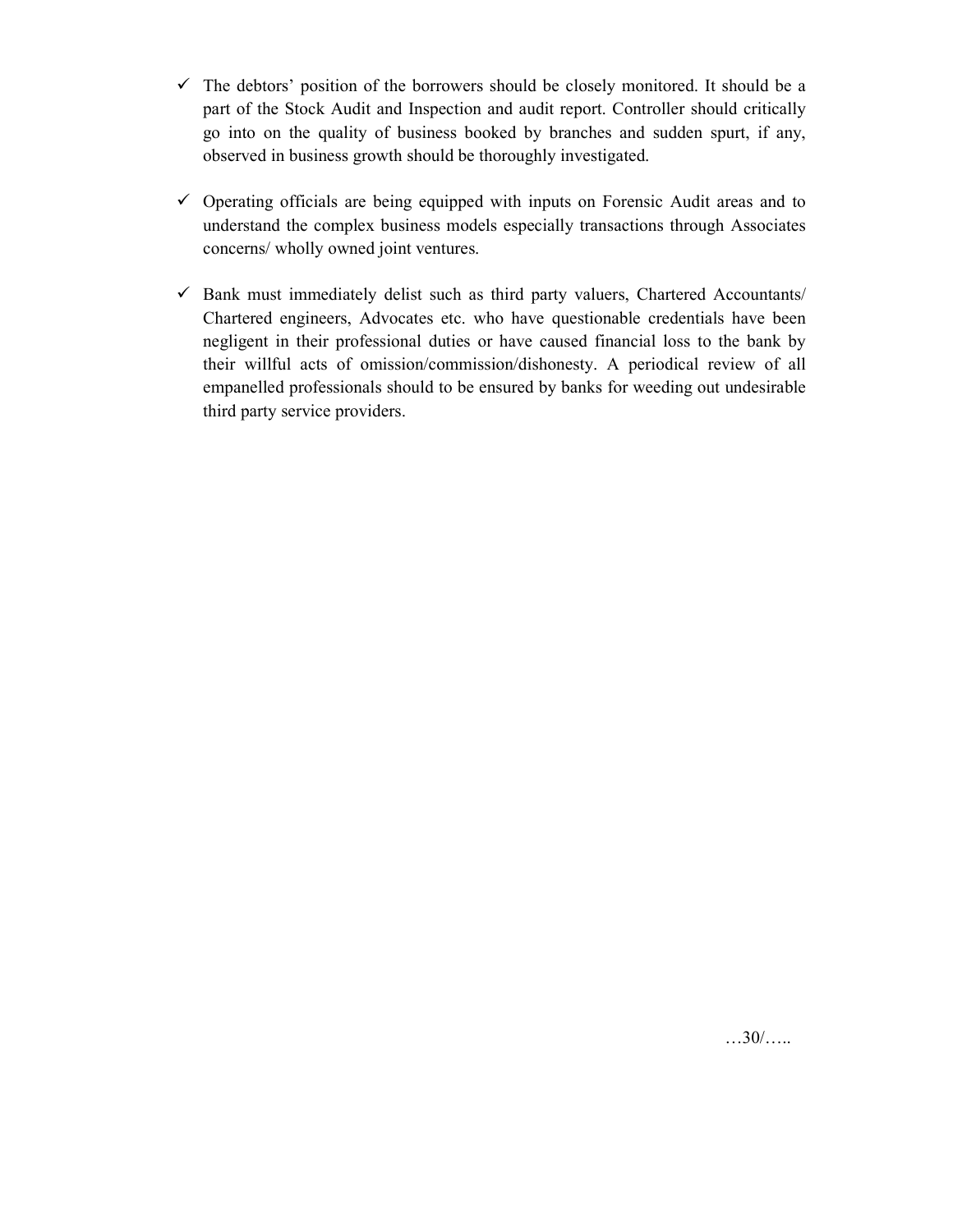#### **Information Technology (IT) Sector**

The cases of frauds perpetrated by three companies in this sector have been analysed. The companies were engaged in assembling of computer peripherals, system integration/solution, data center activity, software solution  $\&$  consultancy, integration  $\&$  other hardware related products and networking. The Companies availed credit facilities from the banks under consortium arrangement led by one of the banks.

#### **Modus operandi**:

- One of the companies did not take off the project of two organizations as planned for various reasons including the company not agreeing to certain terms and condition of both the projects.
- Earnest Money Deposit (EMD) in the form of a Bank Guarantee issued by a bank in favour of one organisation was invoked on account of non- agreement on certain terms and conditions of Letter of Intent by the company. The project of the other organization was also cancelled in June 2013, as the other bank did not issue performance Guarantee of Rs.69 crore.
- After the disappearance of CMD of the company, it emerged that the employees' salaries had not been paid. Thereafter, the business operations of the company came to standstill.
- As per Annual Balance Sheet of the company as on 31.03.2013, stock and book-debts were shown at Rs.204.75 crore and Rs.587.97 crore respectively. The account became NPA on 29.05.2013 with bank. After 01.04.2014, there was negligible turnover in the accounts with banks. As per audit report, stock as on date was Rs.30 to 35 crore and book-debtors were Rs.7 to 15 crore. Sudden decline in value of stock/book debt without corresponding credits in the accounts aroused suspicion.
- It appeared that the company had fudged the figures in the balance sheet and had represented wrong/inflated financials to avail credit facilities from all members of banks in the consortium. Further, the debtors did not acknowledge the debts when banks wrote to them.
- Another company availed credit facilities to implement ISP services in three states. The promoter of the company obtained loan from the banks by making false and misleading disclosure with an intention to cheat the banks.
- The Company did not create assets out of bank's fund and diverted funds through fake companies floated for the purpose. The company had created 3 fly by night operator companies in a state as vendors for raising fake bills who never supplied any software/ hardware.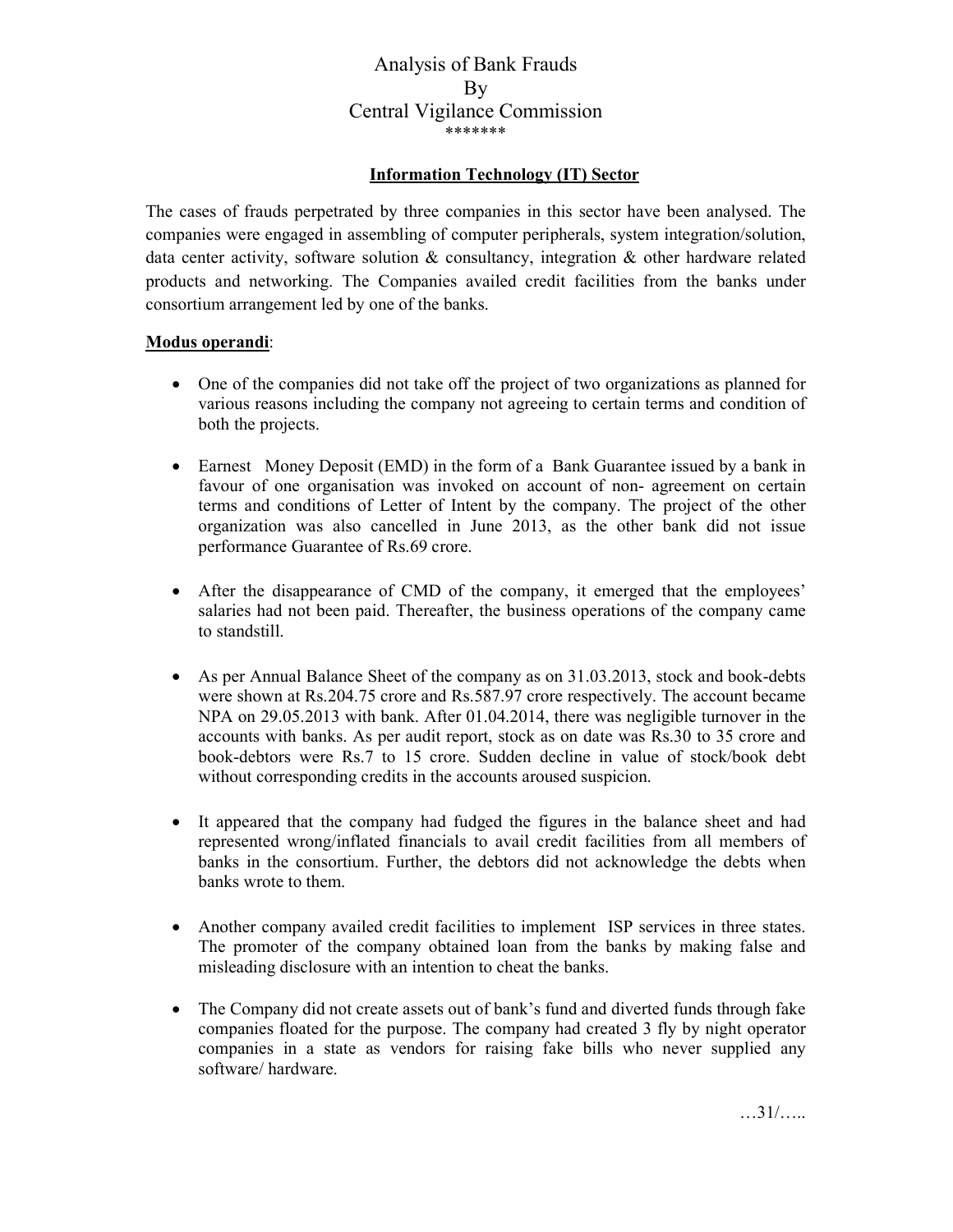- Where about of these India based suppliers were not known. RTGS were sent to the accounts of these companies with private Banks on disbursement of term loan. Thereafter, money from these accounts was transferred to company's accounts of interested parties maintained with these Banks.
- SEBI in its order, based on the preliminary investigation into the matter of violation of SEBI Act, observed that the company had diverted the loan funds for playing in stock market through entities. These entities played with the scrip of the company presumably to jack up its price.
- Another Company had submitted debtor's statement as on 29.06.2013 for availing Drawing power. Accordingly 34 major debtors were selected and job of verification of debtors was distributed among the member banks of the consortium.
- Three member banks informed that the list of debtors provided by the company was false having no outstanding in the books of debtors.
- Drawing Power (DP) calculation could not be justified as the basis for calculation of DP was not provided such as valuation of work in progress, debtors position etc. Moreover, the damaged goods and or obsolete goods were included in the stock statement.
- The Company had submitted a statement of fake receivable to the consortium for availing DP. Loans from other financial institutions were availed without permission of consortium.
- One of the member banks had disbursed limits on the basis of the allocation letter purportedly issued by the lead bank which had denied having issued such allocation letter. It was revealed that the company had produced forged letter and got the limit disbursed.

#### **Loopholes/Lapses**:

- $\div$  It appeared that CMD of the company, in connivance with other directors, had provided false book debts/ stock statements and had inflated the profit & loss account.
- There was transfer of funds including siphoning off funds, diversion of term loans disbursed by the banks for creation of Data Centre Racks by the company. There was an involvement of group companies in misappropriation of funds.
- $\div$  Finance was made on the basis of stock statement. The company did not co-operate for conducting stock audit. The auditors expressed their inability to carry out audit.
- Majority of receivable were non-existing. Information from debtors of the company was sought. The replies of debtors pointed to suppression of facts and falsification of financial statements.
- The Company created hypothecation over stock, book-debts/receivable through hypothecation agreement. However, it conspired against the banks and siphoned of funds by disposing of hypothecated goods.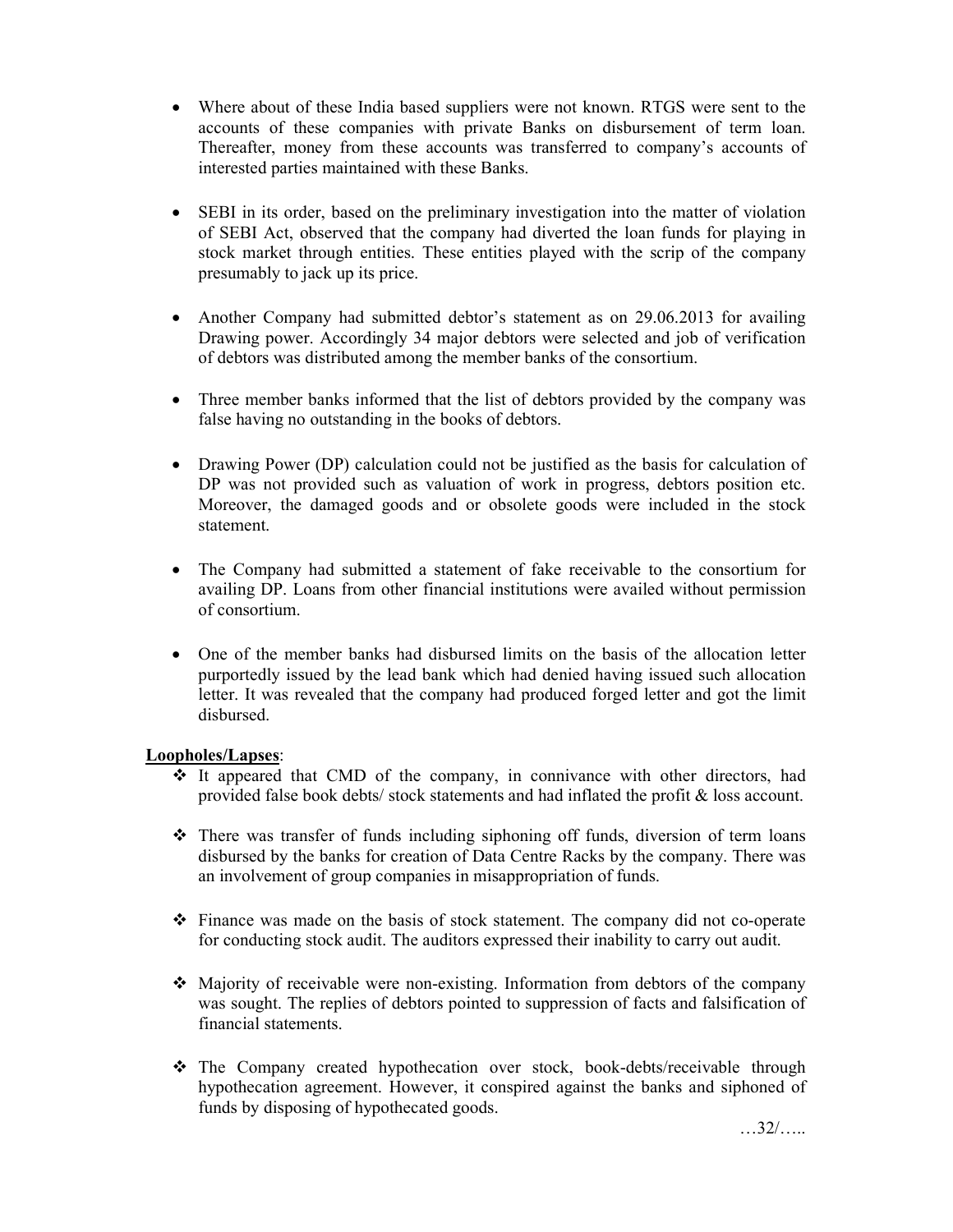- Loans availed from two banks were not reflected in the financial statement as on 31.12.2012. Similarly, loan availed from L & T finance was not reflected in the books of account in spite of creating charge in its favour. The liabilities with four other banks were shown as other current liabilities which were apparently borrowings.
- Verification of invoices revealed raising of multiple invoices. With reference to all contracts entered into with customers, though the work was supposedly executed in India or controlled from India and the invoices were raised from India, there was no direct remittance through Indian Banking channel from the customers.
- The funds released under Packing Credit were seen directly transferred to the bank accounts of the company in USA and utilized for US operations, which was a clear indication of diversion of funds. Book debts were hypothecated to the bank as floating charge and no registered power of attorney was there so the bank could not realize the dues directly from the debtors.
- $\div$  The stock position was not satisfactory/encouraging in view of outstanding level of debt and fast obsolescence of computer items. All the debtors were more than 180 days and chances of recovery were bleak.
- The Company had not furnished clarification regarding non-confirmation of debts by some of the debtors. This indicates the fraudulent intention of the company  $\&$  its promoters. The Company did not route sales proceeds through accounts of any bank in the consortium.
- The investigation revealed that the borrowers/promoters had indulged in fraud with another financial institution which was being investigated by EOW, Delhi police.
- \* Risk Based Internal Auditor revealed certain irregularities such as CA certified age wise statement of book debt, credit report of overseas parties were not obtained.
- Monitoring of the time schedule of supply as per the order was not done by lead bank which resulted in non- realization of debtors and liquidity crunch. During investigation, it was revealed that the lead bank had failed in discharging its duty as the DP communicated to the members was not properly calculated.

- $\checkmark$  Adequacy of credit monitoring measures. It must be ensured that all the required safeguards in disbursement of loan and ensuring intended end use of funds are in place.
- $\checkmark$  Advising the operating offices that all term loans details of major suppliers/vendors should be finalized at the time of sanction of term loan and disbursements made to the specified parties directly.
- $\checkmark$  In consortium banking arrangement, any new bank entering into the consortium must take credit opinion report at least from the lead bank if not from all the existing banks and must take written consent from the lead bank before release of funds.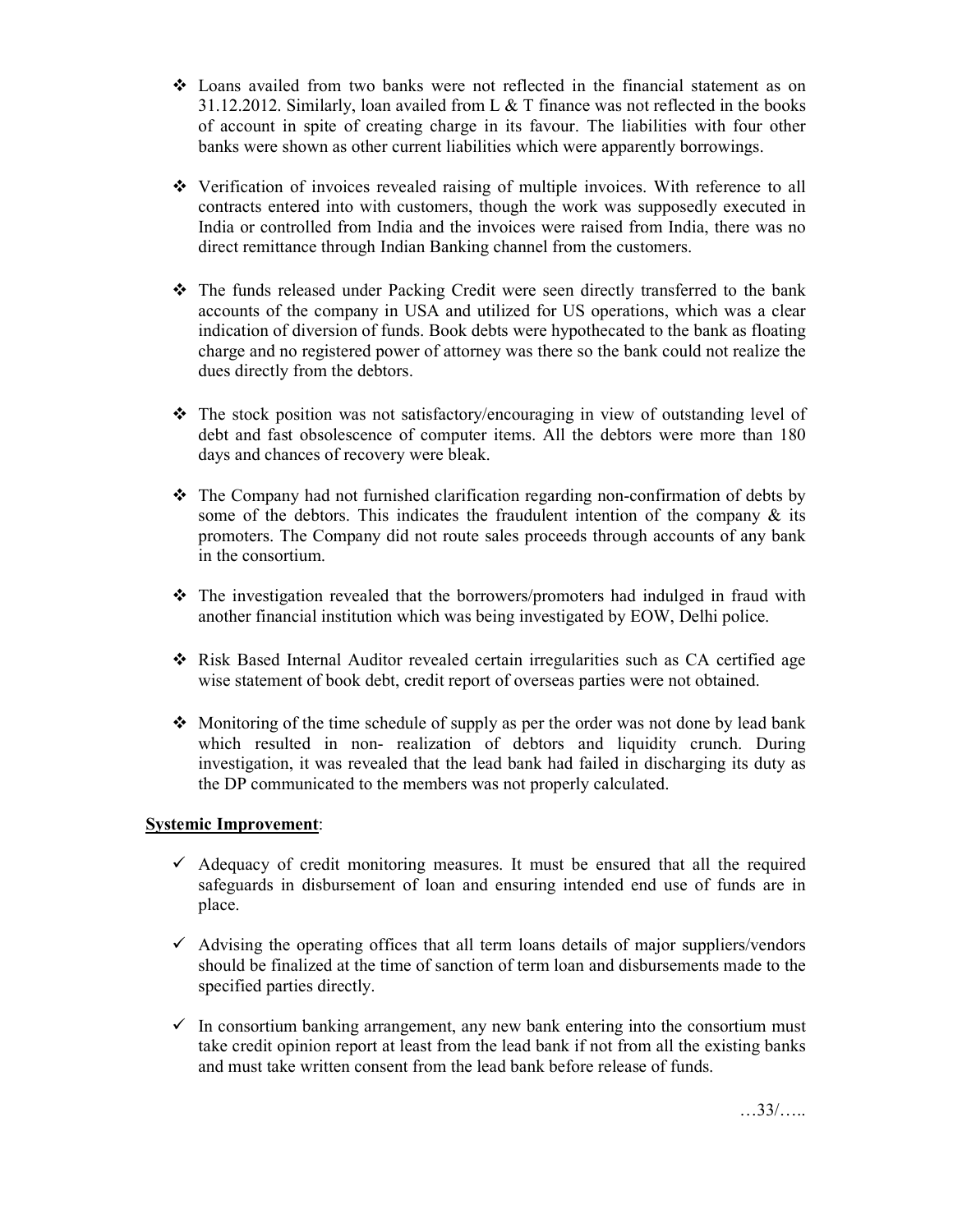- $\checkmark$  The business model, especially in an IT company needs to be understood in its entirety. Highly technical/complex projects need to be subjected to independent verification by subject expert, invariably.
- $\checkmark$  Meaningful analysis of stock statements to be carried out. Confirmation to be obtained from debtors at periodical intervals. D & B Report/Opinion Report on major debtors to be obtained. Also regular monitoring of the operative account to be ensured. Scrutiny of large withdrawal/transfer to be made.
- $\checkmark$  The debtors position of the borrowers to be closely monitored. It has been made a part of the stock audit and Inspection & Audit Reports.
- $\checkmark$  A member bank under consortium released the limits based on the allegedly forged letters purportedly issued by Leader Bank. The lead bank must send intimation to the other members about the drawing limits released by it and seek confirmation/acknowledgement of the same.
- $\checkmark$  Bank must immediately delist such third party valuers, Advocates/ Chartered Accountants/ Chartered engineers etc. who have questionable credentials/have been negligent in their professional duties or have caused financial loss to the bank by their willful acts of omission/commission/dishonesty. A fair transparent procedure needs to be devised in appointing such professionals.
- $\checkmark$  The Government should consider examining the role of third parties such as Chartered Accountants, Advocates, Auditors and rating agencies that figure in accounts related to bank frauds and put in place strict punitive measures such as cancellation of the registration by respective regulatory authorities for future deterrence.
- $\checkmark$  There should be no deviation from Bank's extent operating instructions in handling discounting of bills drawn under LCs. Suitable briefing to stock auditors and using stocks & receivable audit as an effective tool for control and supervision of advances.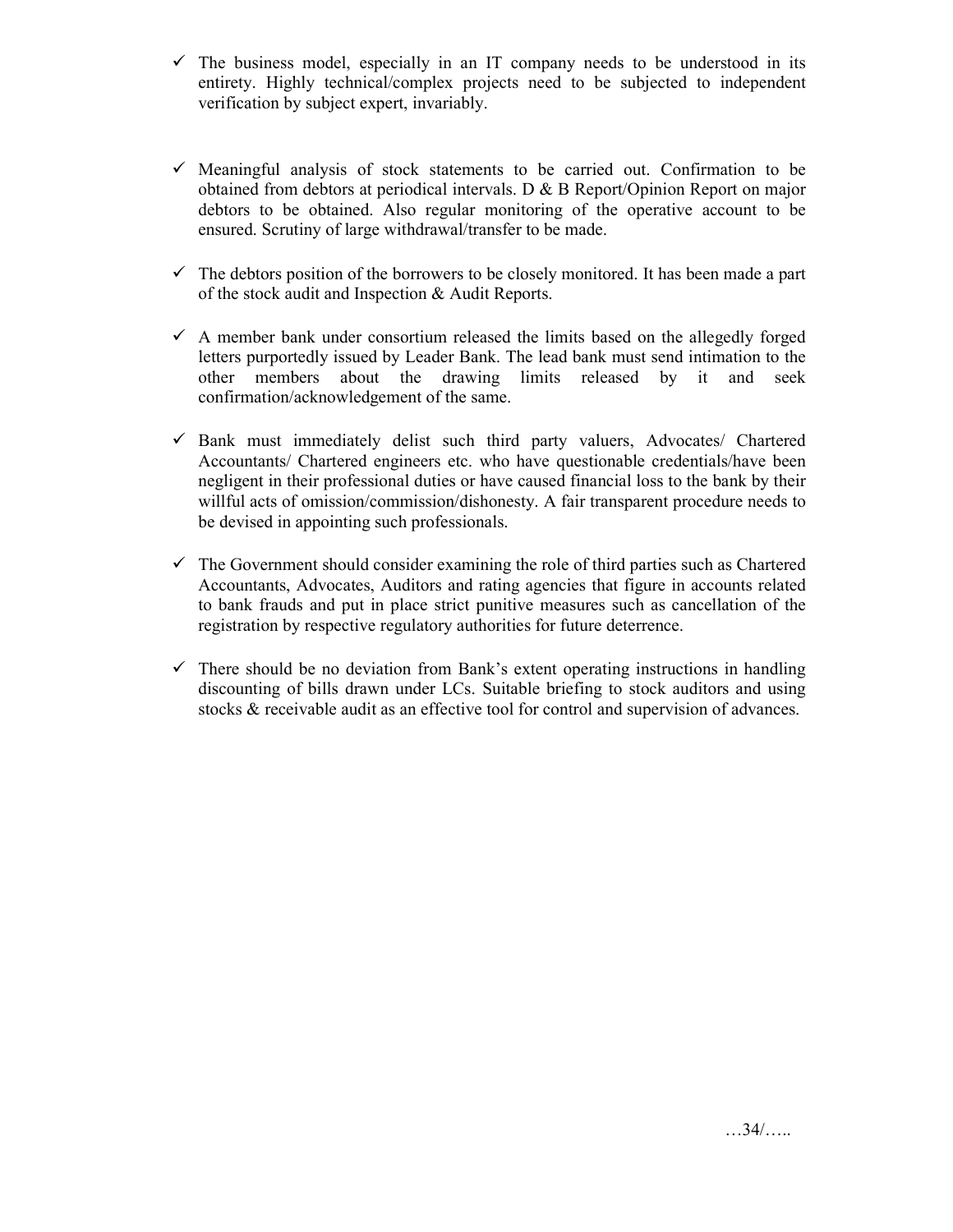### **Export Business Sector**

The cases of frauds perpetrated by four companies in this sector have been analysed. The companies were engaged in exporting cotton bales, cotton & synthetic yarn, agro/engineering goods and readymade garments to China, Dubai, Singapore and other countries. The Companies availed credit facilities from the banks under consortium arrangement led by one of the banks.

### **Modus operandi**:

- Bank was discounting the export bills of the company against LCs from prime banks of the buyer. The payment/acceptance of bills was delayed. On the request of the company bank had extended the due date of bills.
- As per information gathered from Custom authorities, export had not taken place against most of the bills. Goods produced for exports against packing credit (PC) were also not available. It appeared that either goods were not produced against PC or disposed off locally and funds were siphoned off.
- The Customs authorities had informed that exports did not take place in 200 cases out of the pending 203 bills, as these consignments did not relate to any exports.
- Another company availed multiple loans from different banks/ institutions for acquisition of the same set of equipments from the same suppliers at almost similar estimated cost.
- Completion of projects was confirmed to respective banks/institutions by submitting false/ fabricated certificates from Chartered Accountants and false status reports. Term loans were not accounted for in the year of their receipt/payment.
- The cash inflows and out flows were dealt with outside the books of accounts and not reflected in the audited balance sheets of the company during respective years.
- One other company had given the same export orders to various banks in consortium and availed packing credit facility. The company did not submit the export documents to the same bank from whom the packing credit was availed.
- The Company submitted contract documents to member bank for availing the credit facilities. The company had obtained export packing credit disbursement from another bank against the same contract document.
- The list of book debtors submitted by the party showed that most of the debtors were foreign buyers. In the backdrop of payment received from third parties and the bills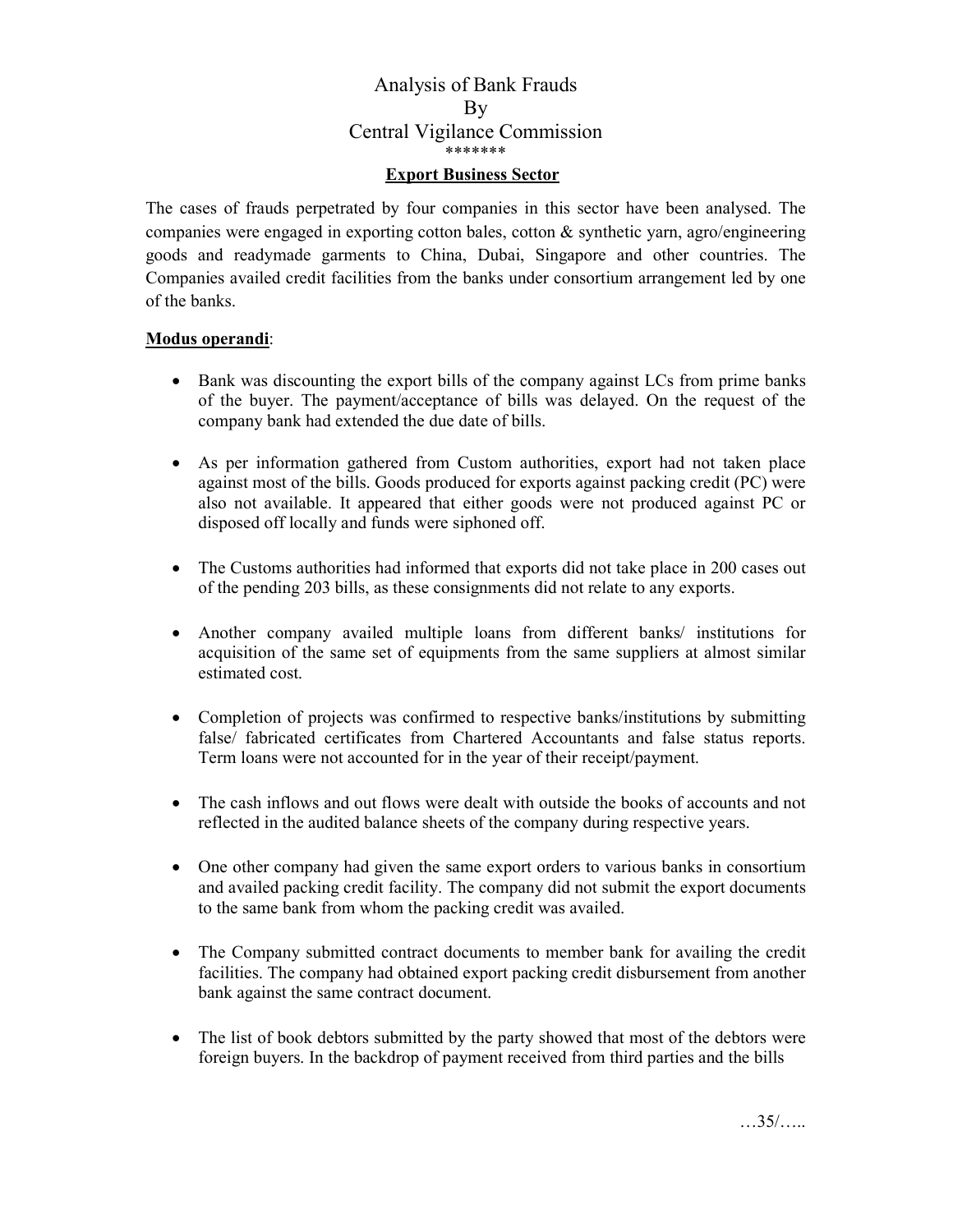getting returned, earlier the company had stated that the goods were sold to alternate buyers as the original buyers were renegotiating the price after dispatch of consignments.

- In respect of the creditors for suppliers, full details of such suppliers were not available. The investigating officer stated that the creditors for the supply were fabricated in order to artificially boost the purchase, sale and receivable.
- The borrower companies cheated the bank by submitting fake and forged export bills for purchase/discount which were drawn in nonexistent overseas buyers.

### **Loopholes/Lapses**:

- $\div$  The bank had discounted the bills against the terms of the sanction without ensuring acceptance of bills and confirmation of due date for payment from LC issuing bank. The bank did not obtain GR form of shipping bills verified/issued by custom authorities.
- There were several apparent major discrepancies in set of bills submitted for discounting which should have aroused suspicion about genuineness of bills. Due date of bills extended at the request of the company without ensuring acceptance of bills, analyzing reasons for non acceptance of bills and delay in acceptance of bills.
- The Chartered Accountants including Statutory Auditors tended to collude and conspired to be a party in submitting false, fabricated and misleading financial statements and certificate to the institutions/banks with the only intention of obtaining disbursement of the financial assistance.
- $\div$  The company had managed affair of the company based on false and fabricated books of accounts to ensure easy and smooth flow of credit without any restraint by way of term loan from financial institutions for funding cash losses.
- $\div$  The proceeds of packing credits & FBPs credited to the account were withdrawn on the same day in clearing suggesting improper end use and diversion of loan proceeds.
- $\div$  The export transaction undertaken by the company was suspect considering the fact that within a span of less than 3 months the utilization of the limit was to the brim under PC and negotiation of bills under LC.
- Realization proceeds of export bills credited to current account of the company which was subsequently withdrawn by the company when bank packing credit was outstanding.
- Credit report of all associates/ sister concerns was not obtained from their banker as per terms of sanction. Periodical inspection for packing credit disbursement to ensure end use was not carried out.

#### **Systemic Improvement**:

 $\checkmark$  Monitoring of systems and MIS generation has to be strengthened. House keeping and internal control of banks also have to be strengthened.

…36/…..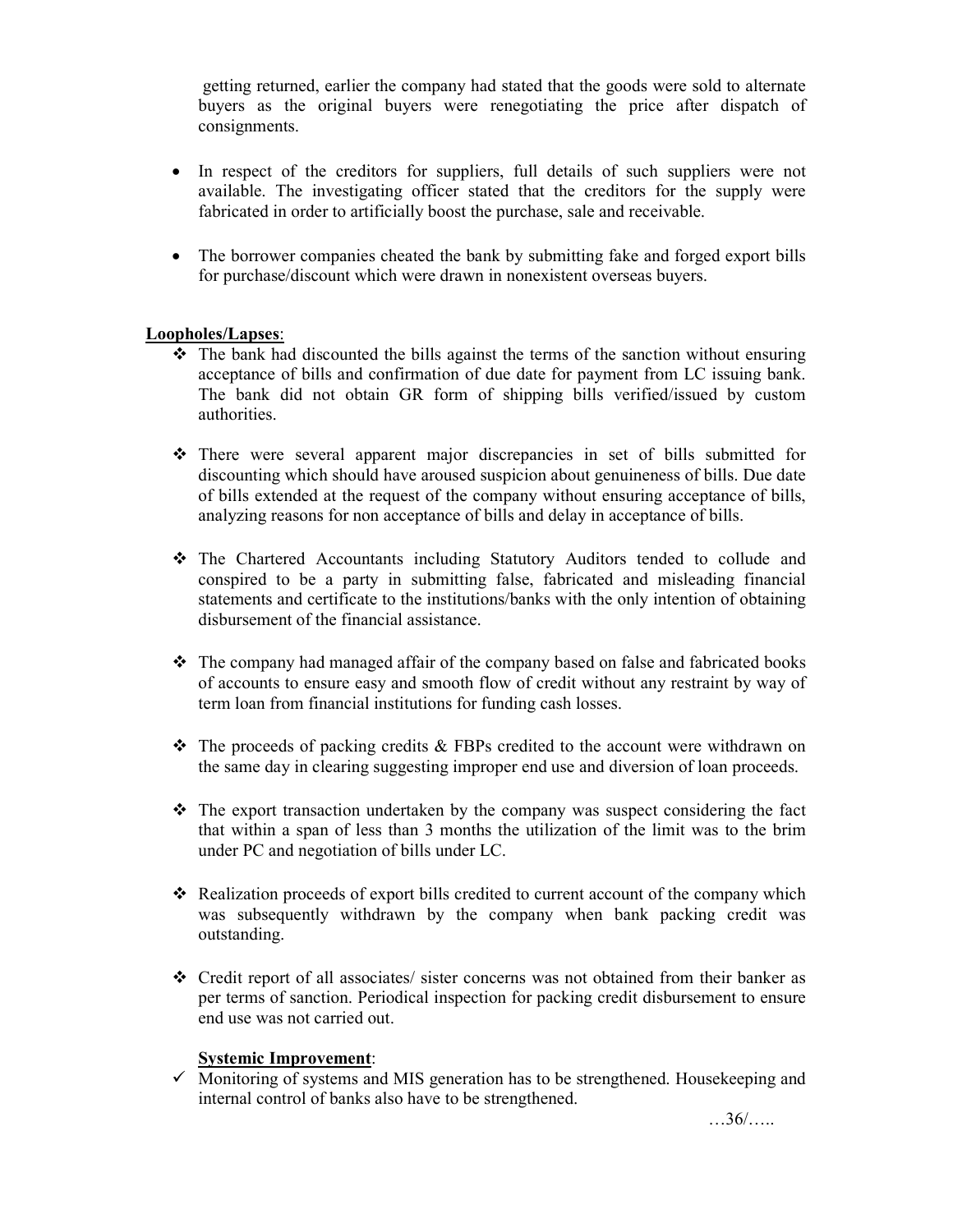- $\checkmark$  There are lacunae in bank's credit and risk management policies. Proper mechanism to be devised for review of the policies of the bank and to keep it updated as per change of environments.
- $\checkmark$  Multiple banking arrangements in large value financing have done more harm than good to banks. This type of arrangement enabled corporate to secure multiple finances from various banks far in excess of their requirements. Funds raised are easily diverted through company's accounts with various banks in the absence of effective exchange of information between the banks. There is a need to review the multiple banking arrangements.
- $\checkmark$  There should be no over confidence on the borrowers based on their stature. Bank's top management should take considered decision on the merits of the proposal irrespective of the reputation of the company.
- $\checkmark$  Fraud monitoring in financial services should be a specialized area and a specialized cadre may be created to monitor and investigate such cases. The skill gaps in banks should be addressed through proper training.
- $\checkmark$  Management of fraud risk in large value advances need a comprehensive approach. It requires being changes in mindsets, fine tuning of work progress and human resources skills. Banks need to have a system of real time information sharing among them. To deal the fraud effectively, there has to be better support from enforcement agencies coupled with strong legislative.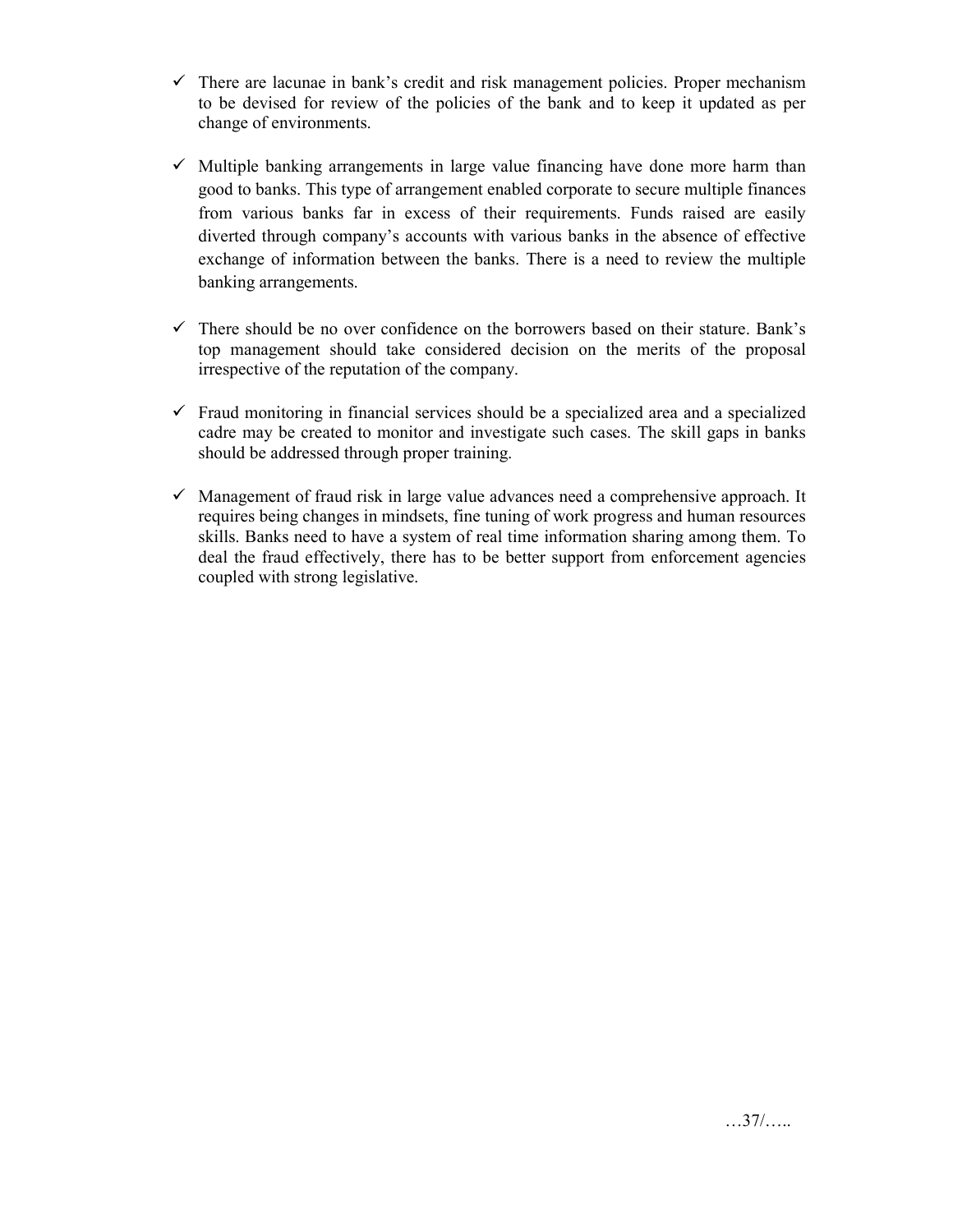### **Fixed Deposit Fraud**

The miscreant pretended to the Govt Organizations/Corporates as representative of a Bank and to the Bank as financial advisor of these Organizations/ Corporates, brought bulk deposits to the branch of different Banks. He kept the original TDRs issued by the branches with them and submitted fake copies to the depositors.

Thereafter the miscreant opened loan/overdraft accounts in the name of depositors by submitting fabricated documents along with original TDRs to the branch. They had siphoned off the money through RTGS in his various associate accounts with different banks.

#### **Modus Operandi**:

- The deposits were canvassed by the branch manager through a private person and mobilized bulk deposits of about Rs.604.33 crore through the private person from the seven Government Organizations/Corporates.
- Term deposits accounts were opened at the branch after obtaining KYC documents from the concerned organization. The KYC documents were received through the private person. Term deposit receipts (TDR) were delivered on the basis of the Organizations/Corporate authority letters.
- Later on the private person submitted application for loan, purportedly made by Organization/Corporate holding deposits with branch for loan / overdraft against TDR.
- The loan applications accompanied with original TDR receipt, duly discharged by the signatories who had signed the documents earlier submitted to the branch. The sanctioning authority, after completing the necessary formalities, sanctioned the loan/overdraft.
- The fraudsters acted as representatives of the organizations, created a forged fixed deposit receipt and handed over the same to the beneficiaries. Subsequently, the original deposit receipt was utilized by the fraudsters for availing loan against the deposit without the knowledge of the organization.
- While disbursing the loan amount, letters of request for RTGS transfer to parties or cheques duly signed by the authorized signatories were received from the Organizations/Corporates.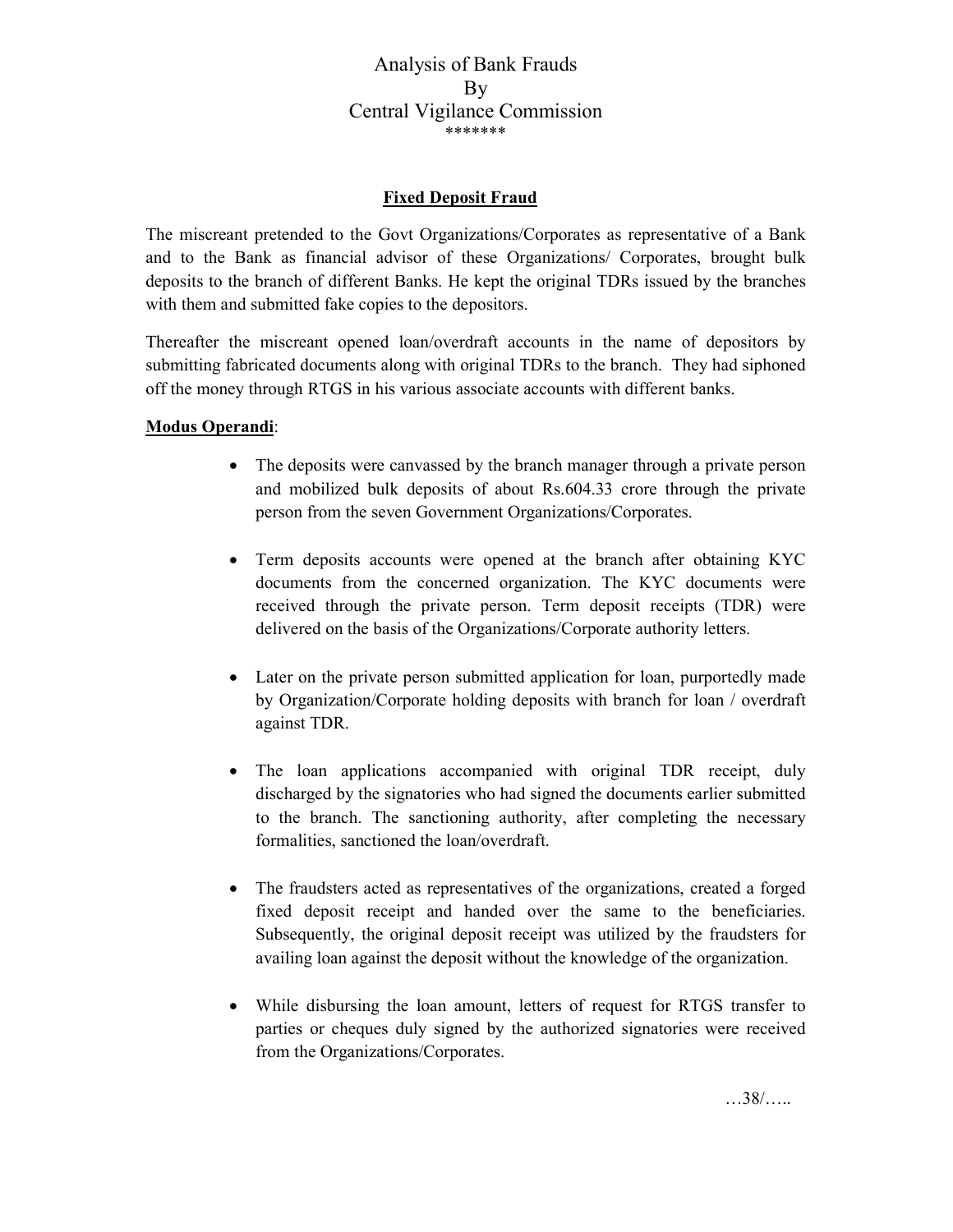#### **Loopholes/lapses**:

- The private persons with assistance of other unknown persons falsely represented themselves to the Government Organizations/Corporates as representative of bank and to the bank as financial advisors of the Organization/Corporates.
- While collecting the KYC documents from the Organizations/ Corporates, presumably retained the original documents with them and generated fake documents of KYC, signatures, stamps, letter heads etc, purported to have been prepared by concerned Organizations/ Corporates and handed over to the banks.
- After collecting the original TDR receipts from the banks, private persons presumably retained them and handed over photocopies to the concerned Organizations/ Corporates.
- To avail a loan against original TDR retained by them, they presumably created fabricated documents on the basis of the documents submitted to the banks earlier. Original TDR duly discharged by the authorized signatories accompanied the loan applications.
- $\cdot \cdot$  The branch managers without assessing the genuineness of these apparently looking genuine documents acted on the mandate and recommended/sanctioned loan against TDRs and also remitted the money to various accounts in several banks as per the mandate.
- RTGS for opening TDR accounts were sent by the Organizations/Corporates to the banks but they declined having ever applied for loan/ overdraft availed. It also transpired that the private persons presented themselves as representatives of bank and collected various papers/documents from Organizations/Corporates.
- $\cdot \cdot$  It is also suspected that current accounts were also opened at the branches in the name of Organizations/Corporates where funds by way of RTGS were received and disbursed by RTGS transfer to various other banks.

- $\checkmark$  Proper due diligence and precautions should be taken by the branches while dealing with the bulk deposit accounts opened in the names of organizations, corporates and public sector undertaking etc. The bank's systems and procedures should not be diluted.
- $\checkmark$  Branches, on receipt of bulk term deposits of Rs.1.00 crore and above should report the complete details of such deposits to Treasury Management Department. In the said report branch should also confirm that KYC guidelines have been complied with.  $\dots$ 39/ $\dots$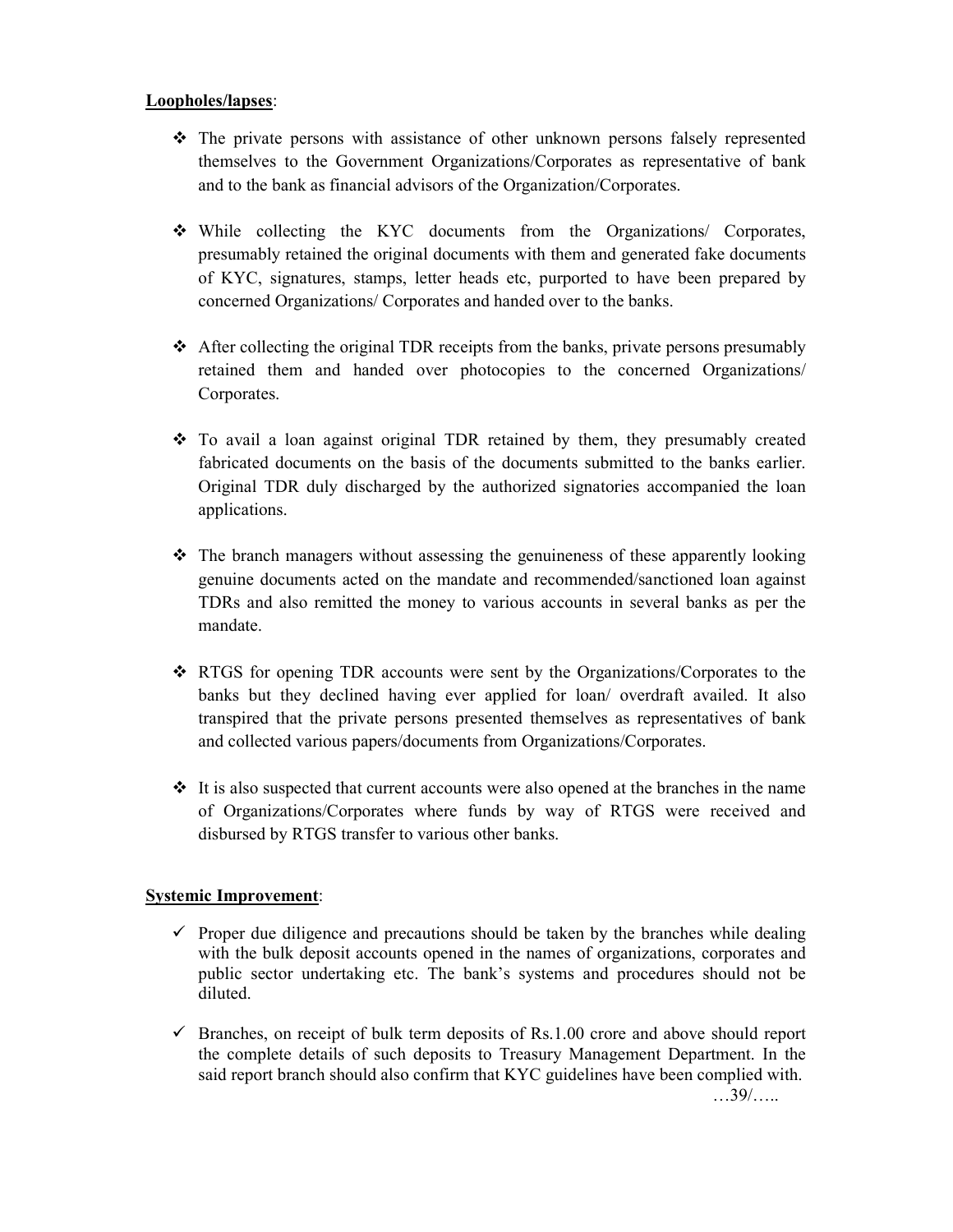- $\checkmark$  Controller should critically go into on the quality of business booked by branches and sudden spurt, if any, observed in business growth should be thoroughly investigated.
- $\checkmark$  Branch manager should enquire about customers' requirement and brief them about the details of Loan/overdraft schemes such as rate of interest, maximum eligible amount of loan, requirement of signatures, KYC documents etc.
- $\checkmark$  For limited companies, trusts, associations, co-operative, it should be ascertained whether the company /director/trustees/office bearers having borrowing powers and the extent of these powers. The copy of the necessary resolution passed by the borrowing organization for borrowing against the fixed deposit receipts should be obtained.
- $\checkmark$  Bank should not depend on private person for accepting the bulk deposits. Officers to verify details of Organization/Corporate and verify the signature of all the joint holders as per bank record.
- $\checkmark$  Bank officer should obtain requisite documents executed in person from the applicant and enter the proposal in loan sanction register along with original TDR.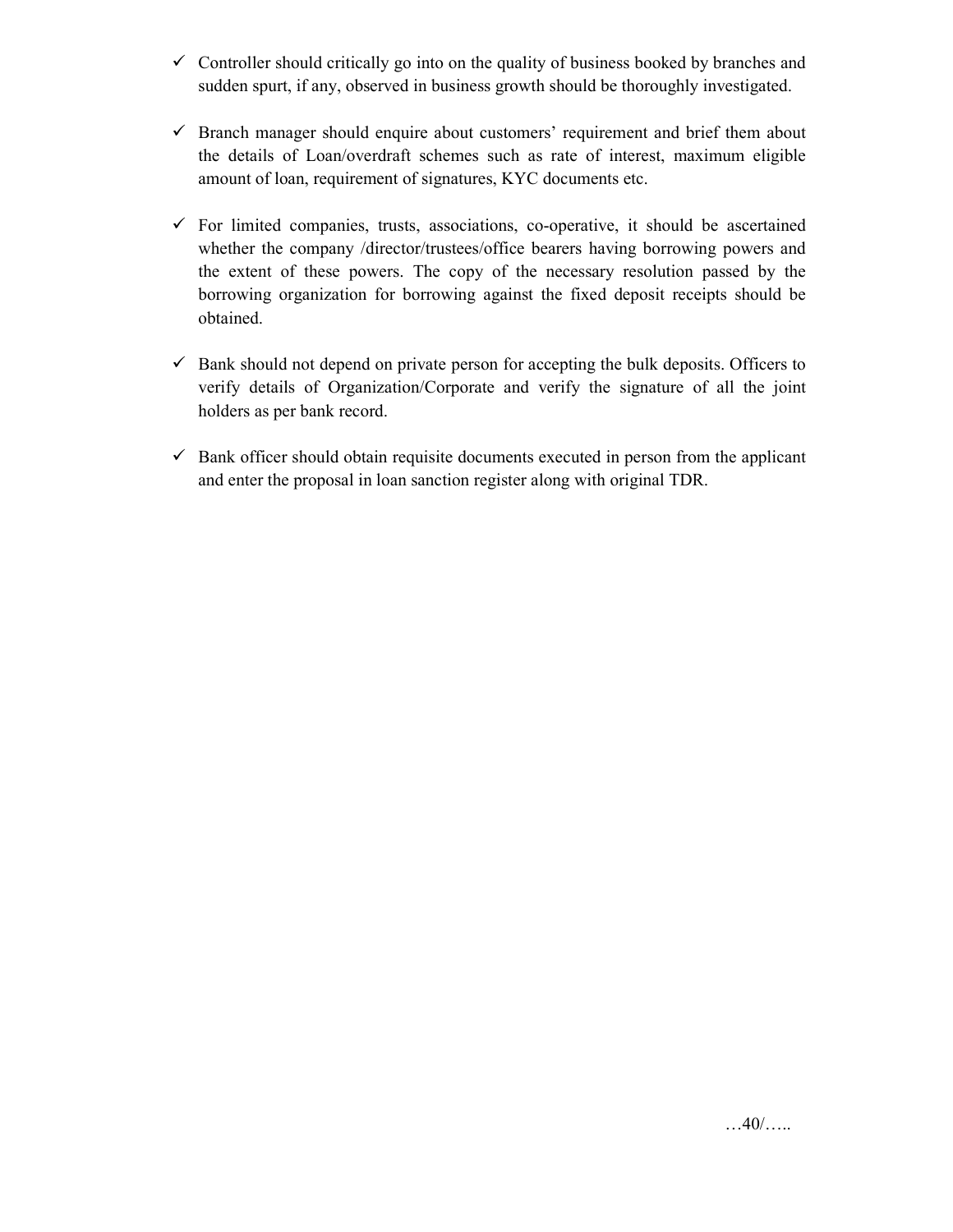# **Fraud Committed by Staff member (Demand loan)**

The fraud perpetrated by a staff member of PSU bank by way of sanctioning of unauthorized Demand loans, unauthorized entries in Demand loan accounts, Saving Bank accounts, funds transfer accounts etc.

Nine fraudulent Demand loans aggregating to Rs.252.34 crores had been sanctioned by branch manager against the deposits of a Development Authority without the request /authorization from the depositor. No documents were available. The transactions had been carried out by then senior manager of the branch.

### **Modus operandi**:

- Fraudulent demand loans were sanctioned purportedly against deposits of the Development Authority. It was reported that nine fraudulent Demand Loans aggregating to Rs.252.34 crores had been sanctioned against the deposits of the Development Authority without request/ authorization from the depositor.
- The loans had been sanctioned in the name of the Development Authority and loan proceeds were credited to various accounts of different persons. While few credits had been affected directly from demand loan, few credits had been routed through three fictitious Saving Bank accounts of the Development Authority.
- No documents were available in the branch. The entire accounts stood closed. The transactions had been carried out by then Senior Manager of the branch. Indiscriminate credits and debits without any authorization, outward RTGS remittances, opening and closure of loan accounts etc had been indulged by then Senior Manager of the branch and other officials had passed the transactions in a routine manner.
- The said three saving bank accounts were used for parking the proceeds of fraudulent demand loans raised by then Senior Manager of the branch and also for transmission of money to various accounts for accommodation purpose. All the transactions in those three saving bank accounts were fraudulent.
- The Development Authority had confirmed that no request was made by them for opening the said three saving bank accounts. Transactions circumventing the provisions of Anti- money laundering approved by then Senior Manager were noticed.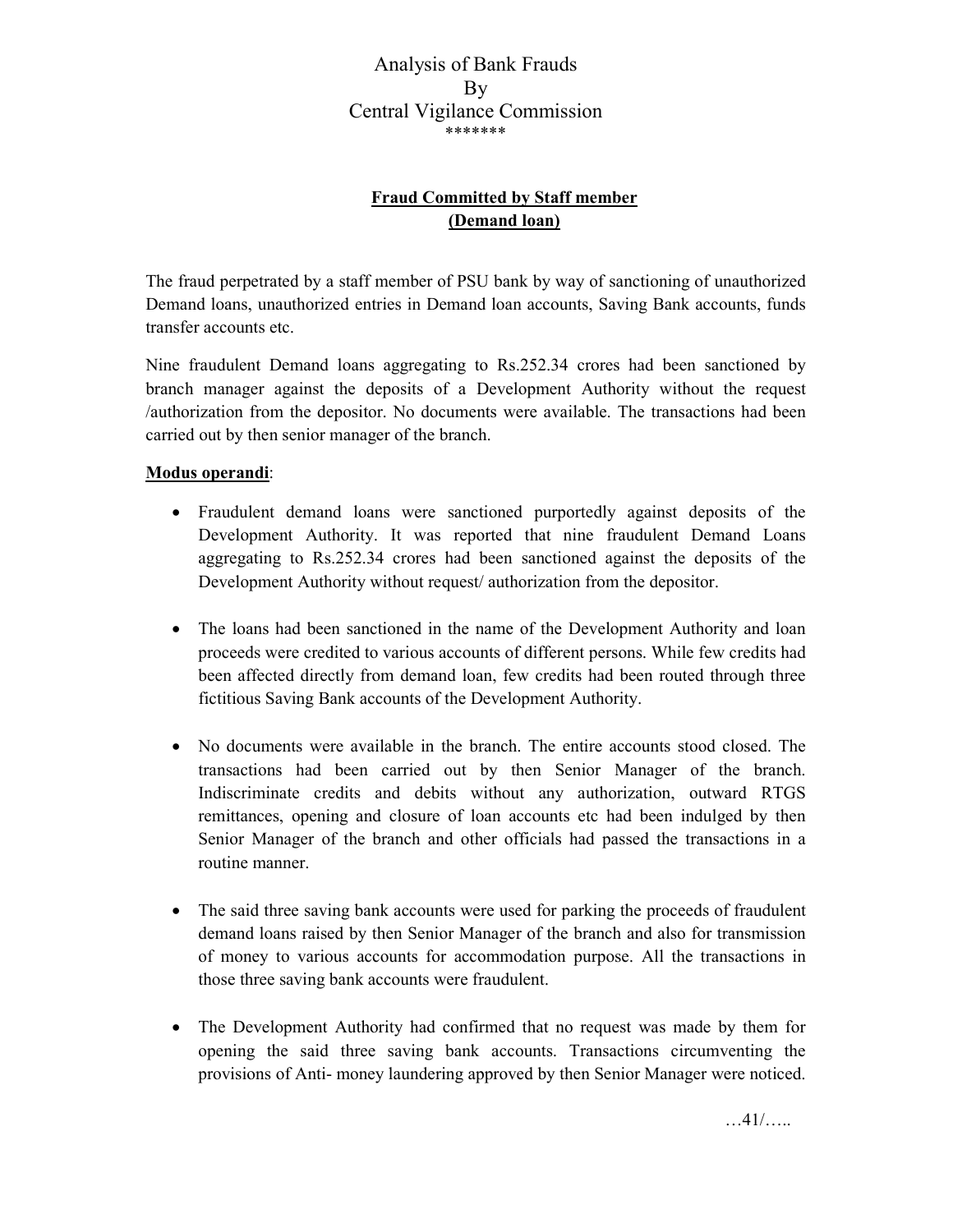### **Loopholes/Lapses**:

- Fictitious demand Loans were allowed to be opened by the branch manager and the proceeds were misutilised to accommodate few constituents.
- $\triangleleft$  Anti Money laundering provisions had not been adhered to. Reporting was not done. Irregular transactions pertaining to interest charged /paid were passed.
- $\div$  Three fictitious saving bank accounts in the name of the Development Authority were opened and fraudulent transactions were put through by the staff member.
- Branch officials failed to alert controlling office regarding fictitious demand loans. Vouchers were posted/ approved without proper verification of its regularity and genuineness of underlying transactions.
- Outstation cheques were debited to the branch funds transfer account. Fictitious cheque numbers were entered and passed. Transactions disproportionate to the known sources of income and large value transactions were permitted.
- \* Transactions disproportionate to their known source of income were allowed.

- $\checkmark$  Controlling offices should critically go into the quality of business booked by the branch and sudden spurt, if any observed in business growth should be thoroughly investigated.
- $\checkmark$  Monitoring of systems and MIS generation has to be strengthened. Housekeeping and internal control of banks has to be strengthened.
- $\checkmark$  Controlling Offices have to receive the details of all the loans sanctioned under power of the branch along with related account wise Appraisal notes through credit appraisal form every month. The return should be critically scrutinized and adverse conditions, if any, should be taken up with the concerned branch for rectification without delay.
- $\checkmark$  Due diligence for sanctioning of loans and observations of Bank's system and procedures should not be diluted.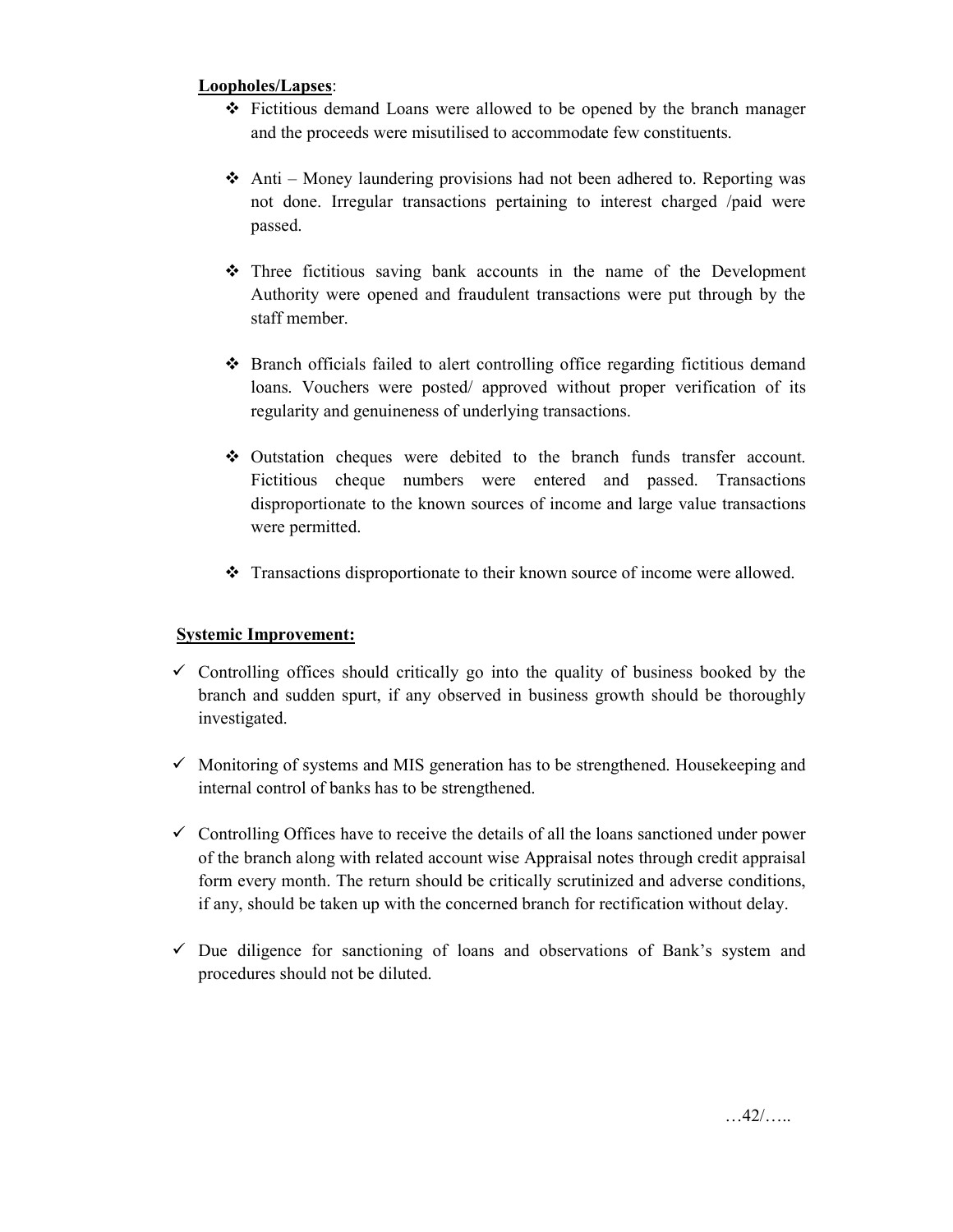# Analysis of Bank Frauds By Central Vigilance Commission \*\*\*\*\*\*\* **Fraud Committed by Staff member** : **(Letter of Comfort)**

The fraud was perpetrated by staff member of a bank in buyers' credit transactions. The matter came to light when the main branch of bank received intimation from overseas branches of the bank that payment towards buyers' credit was not received by them.

When branch records were verified, it came to light that no such buyers' credit had been raised from those banks. It was further observed that several other buyers' credit had also been raised from those banks through fake Letters of Comfort (LOC) via SWIFT which became due for payment from 01.07.2016 onwards. It was reported that the branch had issued 20 buyers credit for **Rs.429.33** crore due for payments upto January 2017.

### **Modus Operandi**:

- The Letters of Comfort were fraudulently conveyed through SWIFT messages which emanated from the main branch of bank where there was involvement of staff member.
- On 25.07.2016, the main branch received a message from overseas branches of PSU bank that payments towards buyers' credit were not received by them. On verification, it was observed that no such buyers' credit had been raised from these banks.
- It was reported that the branch had issued 20 buyers' Credit for Rs.429.33 crore due for payments upto January 2017.
- On verification, it was found that there were no documents and sanction letters of credit facilities for such transactions. Further, the transactions were not routed through the bank's Nostro Account as per prescribed guidelines. The SWIFT messages sent were reportedly fraudulent.

#### **Loopholes/ Lapses**:

- SWIFT transactions were not linked to the Core Banking Solution (CBS) of the bank, which contain transaction histories and other data of the customers.
- $\div$  The transmission of the messages is usually a three layer process that did not take place either at the branch or its office.
- SWIFT transactions were therefore automatically recorded and were not seen by officials of the controlling offices.

…43/…..